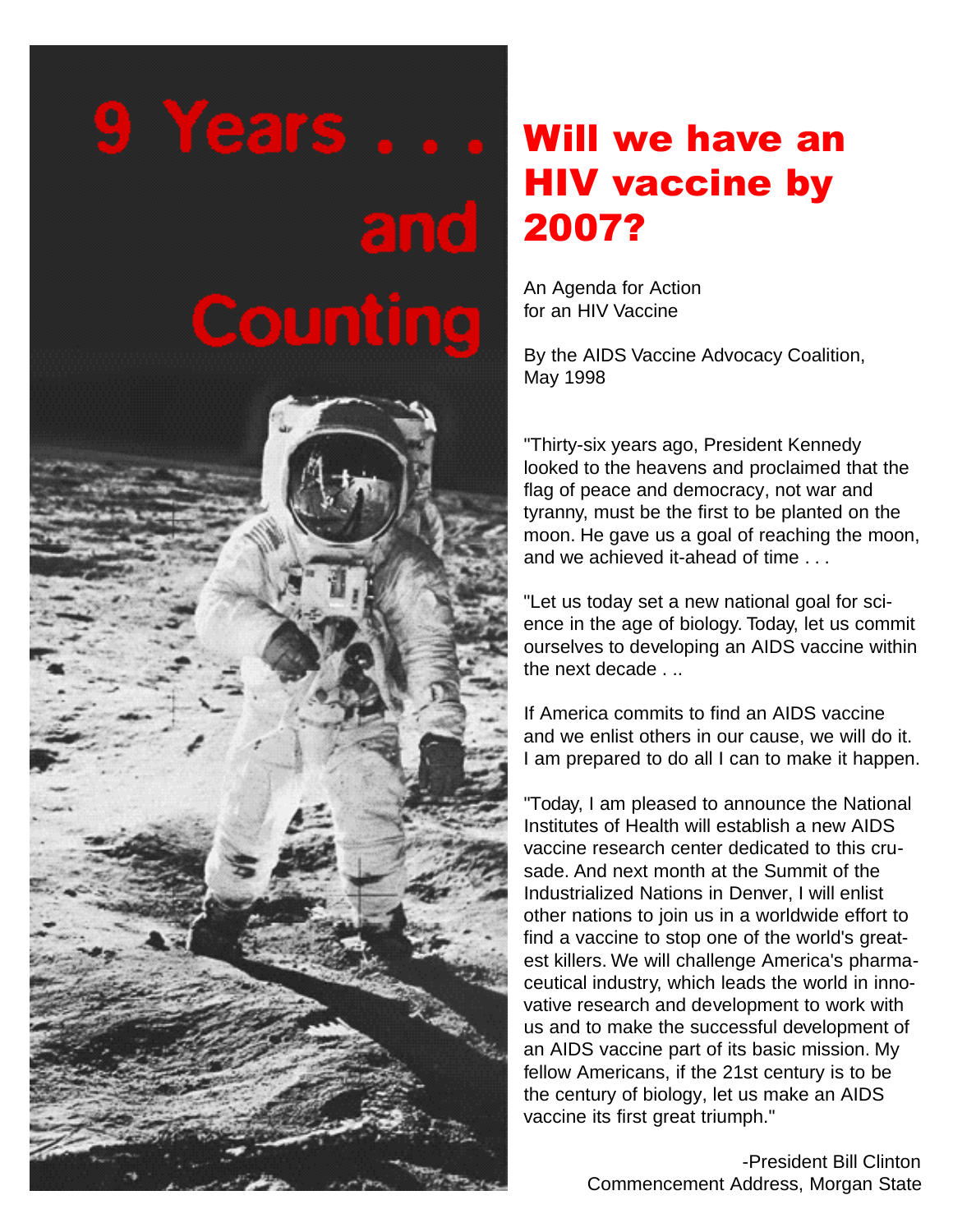### Table of Contents

[Executive Summary](#page-2-0)

[Introduction](#page-4-0)

[Agenda for Action](#page-5-0)

Overview of U.S. [HIV Vaccine Research](#page-12-0)

[The National Institutes of Health \(NIH\)](#page-12-0) 

[Battling the Bureaucracy](#page-13-0)  [NIH HIV Vaccine Funding Across the Institutes](#page-14-0)  [National Institute of Allergy and Infectious Diseases \(NIAID\)](#page-16-0)  [National Cancer Institute \(NCI\)](#page-17-0)  [National Center for Research Resources \(NCRR\)](#page-18-0)  [Office of AIDS Research \(OAR\)](#page-18-0)  [AIDS Vaccine Research Committee \(AVRC\)](#page-18-0)  [NIH Vaccine Research Center \(VRC\)](#page-19-0)  [Special Vaccine Study Section at NIH](#page-20-0)  [NIH's Role in Industry Investment](#page-20-0)  [Moving Towards Efficacy Studies](#page-21-0)  [Annual Meetings on HIV Vaccine Research](#page-22-0)  [Leadership With Accountability Can Make a Difference](#page-23-0) [The Walter Reed Army Institute of Research \(WRAIR\)](#page-24-0) [The White House, PACHA, and the U.S.](#page-25-0) Congress [The Not-for-Profit Sector](#page-26-0)  [International AIDS Vaccine Initiative \(IAVI\)](#page-26-0)  [American Foundation for AIDS Research \(AmFAR\)](#page-26-0)  [Until There's A Cure Foundation \(UTAC\)](#page-26-0)

[Overview of Industry-Supported Research](#page-27-0) 

[SmithKline Beecham](#page-28-0)  [Pasteur Merieux Connaught](#page-28-0)  [Merck](#page-29-0) [Chiron / Novartis](#page-29-0)  [Apollon / Wyeth-Ayerst Laboratories](#page-30-0)  [VaxGen / Genentech](#page-30-0)  [Therion Biologics](#page-31-0)

[Overview of International Research](#page-31-0)  [International Clinical Trials](#page-31-0) 

[Basic and Targeted Research in Europe and Japan](#page-32-0) 

[The Need for Greater International Effort](#page-33-0)

#### **Appendices**

Appendix A. [Steps in HIV vaccine research and development.](#page-34-0)

Appendix B. Funding mechanisms: [The way money gets spent at NIAID.](#page-35-0)

Appendix C. [HIV Preventive Vaccines in Clinical Trials Under IND \(Investigational New Drug\)](#page-36-0)  Status by the U.S. Food & Drug Administration.

Appendix D. [Can we get there in 9 more years?](#page-37-0)

[Internet Resources](#page-38-0)

[About AVAC](#page-38-0)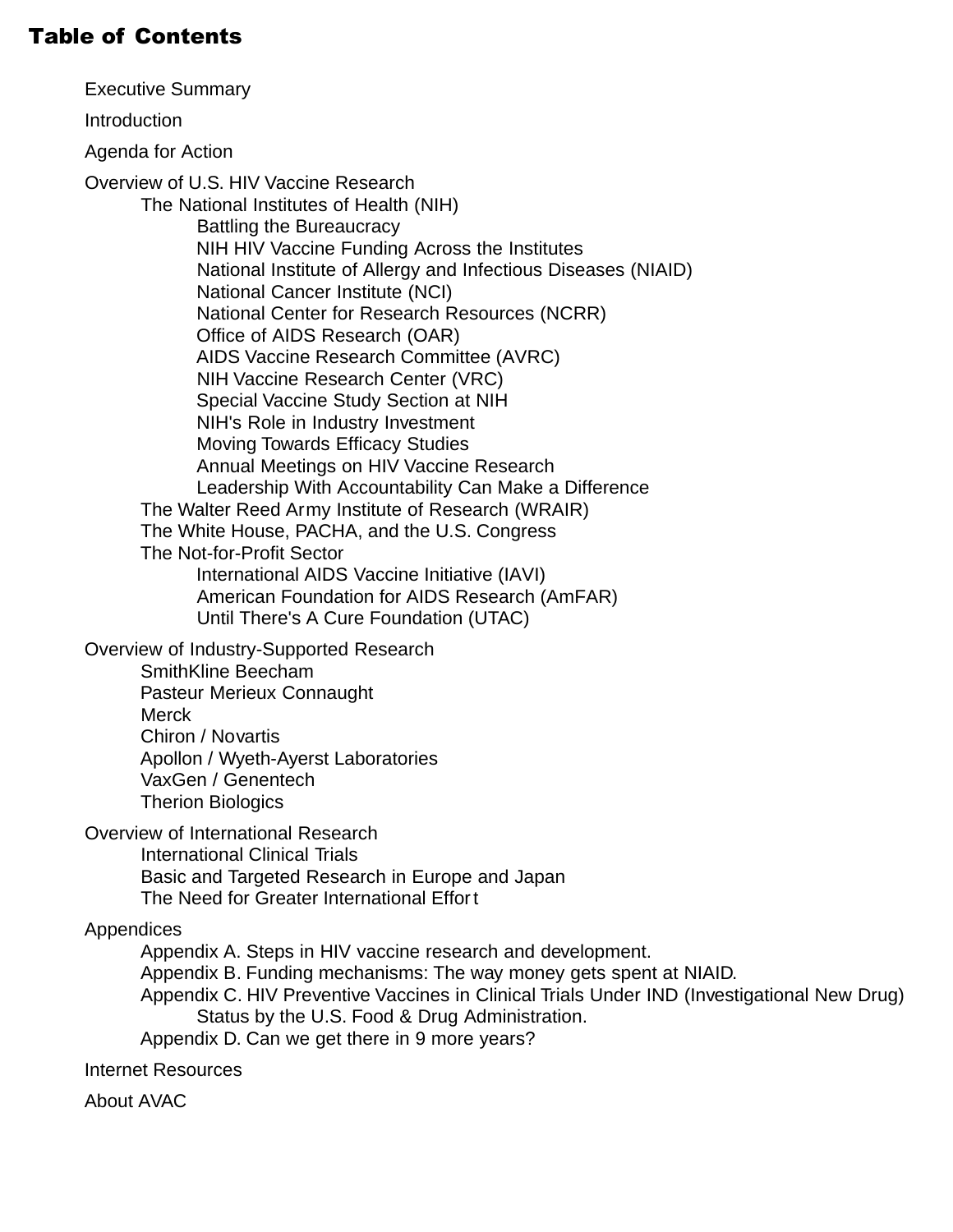#### <span id="page-2-0"></span>Executive Summary

#### Can We Get There in Nine More Years?



At the current level of effort, we will not have an HIV vaccine in 9 years. Unless more is done, the President's challenge will not be met.

| <b>Predinical Study</b> |                                                                      |  |  |  |  |
|-------------------------|----------------------------------------------------------------------|--|--|--|--|
| <b>Clinical Study</b>   | <b>AND AND AN AN AN AN AN AN AN AN AN AN AN</b><br><b>CARL CARDS</b> |  |  |  |  |

One year ago, the President of the United States invoked America's mission to the moon in challenging this country and the world to develop an HIV vaccine within a decade. That ten years is now nine.

*At the current level of effort, we will not have an HIV vaccine in 9 years. Unless more is done, the President's challenge will not be met.*

Like the race to the moon, overcoming any scientific and technological challenge requires both discovery and a methodical development process. The science of HIV vaccines is complex, yet that is not the only barrier before us. The obstacles that prevent us from reaching an HIV vaccine by the year 2007 include a pervasive unwillingness to risk failure and continued inadequacy in governmental and industry efforts toward systematic vaccine development.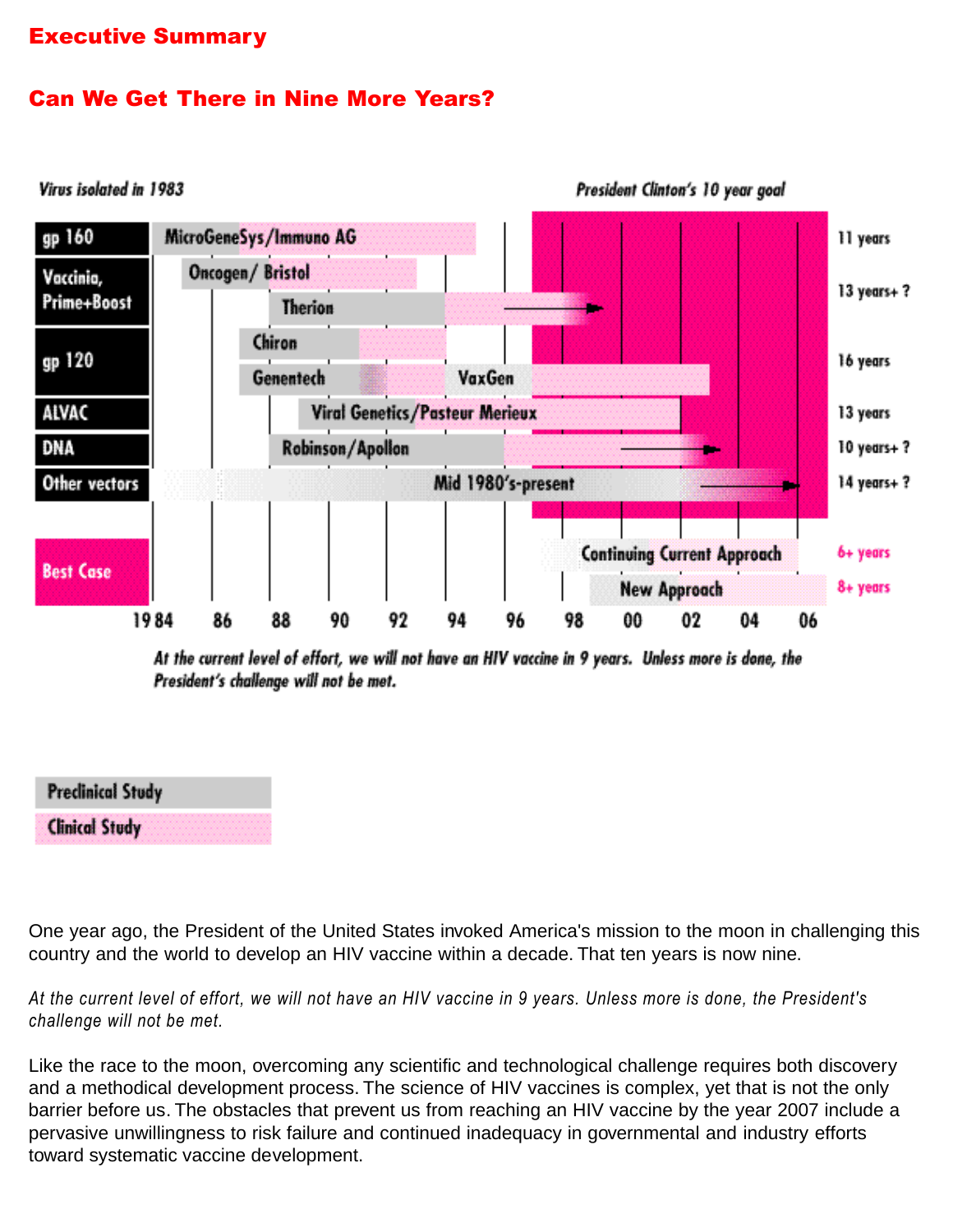This report surveys the public and private sector efforts on HIV vaccine research and development in the past year, with a focus on the U.S. government agencies and pharmaceutical companies that are most likely to make a difference. It finds that, despite an impressive array of dedicated researchers and increasing funding for HIV vaccines, the world will fall far short of President Clinton's deadline. U.S. government research efforts are not focused on results, leaders err on the side of caution rather than on moving forward, responsibility is diffuse, and the nation has stood silent as pharmaceutical companies, including the world's largest vaccine producer, make little or no investment in one of the greatest public health challenges of our century.

To address these obstacles, the AIDS Vaccine Advocacy Coalition (AVAC) recommends the following agenda for action:

#### Agencies funded to conduct HIV vaccine research and development must establish clearer plans and goals to expand the HIV vaccine pipeline.

The ultimate goal is a safe, effective, preventive HIV vaccine that can be used to protect people throughout the world. Interim goals must also be set, against which the success and failure of the vaccine effort can be judged. These interim goals should include:

- increasing the annual number of targeted research projects that are applicable to new and improved vaccine concepts;
- increasing the annual number of vaccine concepts evaluated in primate models;
- increasing the annual number of vaccine products that should be evaluated in Phase I trials;
- increasing the number of industry partners involved in developing HIV vaccines; and
- increasing the annual number of products developed that can move into Phase II, proof-of-concept, and Phase III efficacy trials.

Without interim goals, the ultimate goal of an HIV vaccine will not be met.

Global efforts toward a vaccine are scattered and uncoordinated. At this time, only a handful of vaccine products are sufficiently far along in the process to have any chance of being developed into effective vaccines by 2007. The pipeline is a pipette. This must be changed. AVAC calls upon all organizations involved in vaccine research to assess their efforts in the context of clearly articulated plans for rapid development of HIV vaccines.

#### The U.S. Government must be clear about who should take responsibility and accountability to achieve these goals.

In the United States government, the Directors of the National Institute of Allergy and Infectious Diseases (NIAID) and the Walter Reed Army Institute of Research (WRAIR) should be adequately funded and held accountable for progress toward a vaccine. Other agencies, institutes, and committees who wish to claim a role in developing HIV vaccines should be clear about how they work with these major players. In 1998, responsibility is scattered. Industry spends miniscule amounts on HIV vaccine development. NIAID is increasingly well-funded for HIV vaccine work, but is plagued by a bureaucratic paralysis of committee reviews, second-guessing, lack of leadership, and fear of failure. WRAIR is better structured, but is inadequately funded.

The leaders of NIAID, WRAIR, and industry must be held accountable for the adequate funding, structuring and staffing of their organizations to achieve progress toward an HIV vaccine. The CEOs and directors of Merck, American Home Products/Wyeth-Ayerst, Pasteur Merieux Connaught, SmithKline Beecham, Chiron and other major vaccine companies should be publicly questioned and also encouraged by the U.S. President to invest in developing an HIV vaccine.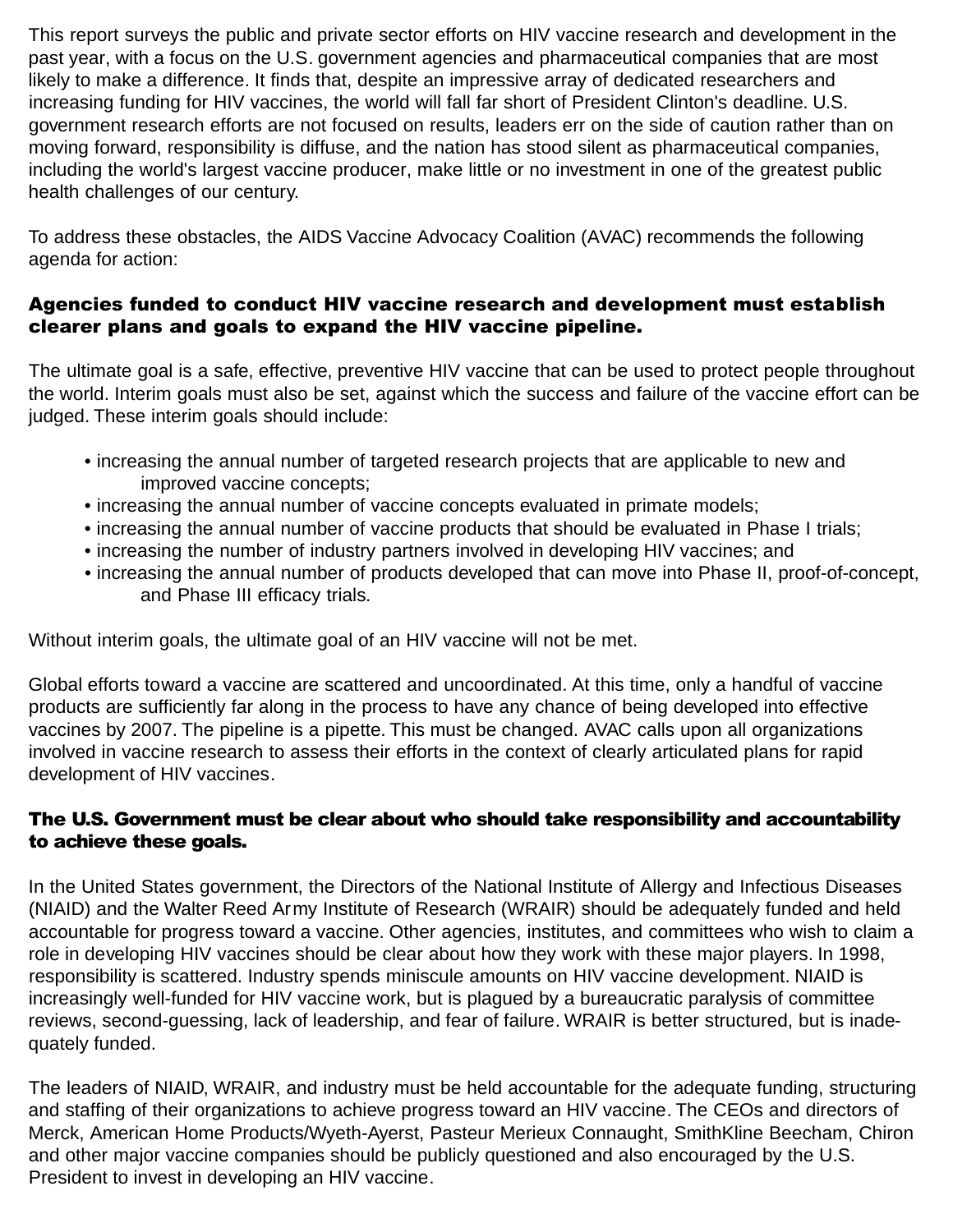#### <span id="page-4-0"></span>Increased commitment, funding, and courage is required from all sectors.

So far in many parts of government and industry, having no progress in HIV vaccine development is seen as a better alternative than staking dollars and scientific reputations against the unknowns of preclinical and clinical research. This must change. It is a failure to take a year to hire a director of the NIH Vaccine Research Center. It is a failure that no candidate HIV vaccine has moved into an efficacy study. It is a failure that the G-8 nations, despite their commitment to boost HIV vaccine development, have taken no significant coordinated action. It is a failure that companies like SmithKline Beecham, the world's largest vaccine manufacturer, have remained largely on the sidelines of HIV vaccine development.

This annual report chronicles events during the past year, and seeks to provide an independent, honest, well-informed critique of current efforts toward an HIV vaccine. AVAC is a United States advocacy group and this report focuses largely on the efforts of our government. This is not to ignore the fact that the challenge and effort are international in scope, and that advocacy must focus on the efforts by industry, governments, and international agencies throughout the world. Toward that goal, we hope that this report furthers dialogue and progress in the many organizations whose missions relate to combating the HIV epidemic.

## Introduction

During the past twelve months, the world has begun to rise in earnest to the challenges of developing a vaccine to prevent HIV, a deadly virus now infecting one new person every six seconds-5.8 million people each year. In May 1997, the U.S. President issued a bold challenge to the nation to develop an HIV vaccine within a decade. More federal money was allocated to the vaccine effort. A distinguished oversight committee was convened. New funding mechanisms were created and new grants awarded. Phase II trials began in the United States and Thailand, and a U.S. NIH Vaccine Research Center was announced. A group of physicians demanded human trials of a risky but promising vaccine approach.

For communities in the United States and around the world devastated by HIV, was this an embarrassment of riches? Not exactly. An ambitious challenge has been issued, but the mobilization necessary to meet that challenge is not yet complete. The truth is, many essential elements necessary to address one of the most important and difficult scientific goals of the century are still not in place. Advances in HIV vaccine funding and research remain cautious, while the pandemic rages out of control.

One year ago, AVAC identified several gaps in the effort toward a truly comprehensive and accelerated HIV vaccine research program. Many of the recommendations from the December 1996 AVAC report Industry Investment in HIV Vaccine Research have been implemented: the President set a national goal for developing an HIV vaccine, U.S. government funding increased and is slated for continued increase, and a grant-funded targeted research program aimed at stimulating new approaches and enticing new investigators was initiated. Other AVAC recommendations met with less success. Last year, the focus of our report was on private industry, where much of the expertise to develop and test products is found. We talked to representatives of 23 pharmaceutical and biotech companies about the need for government to provide scientific and political leadership and increase direct financial support for industry efforts. Of those 23, only 6 are still in the business of HIV vaccines in any significant way.

In 1996, there was virtual silence on the need for an HIV vaccine. In 1997, a goal was established by the President, but without a coordinated plan to achieve it. In 1998 so far, it's pretty quiet again. Whether or not we reach the ambitious ten-year deadline for an HIV vaccine, it is critical in 1998 that we move quickly to expand the breadth and timeliness of HIV vaccine research, so that we can reach the goal as soon as possible. Pretending to fill the leadership gap, marginally increasing public funds, and improving part of the grant evaluation and awards process does not add up to the full mobilization we need to develop a vaccine for HIV.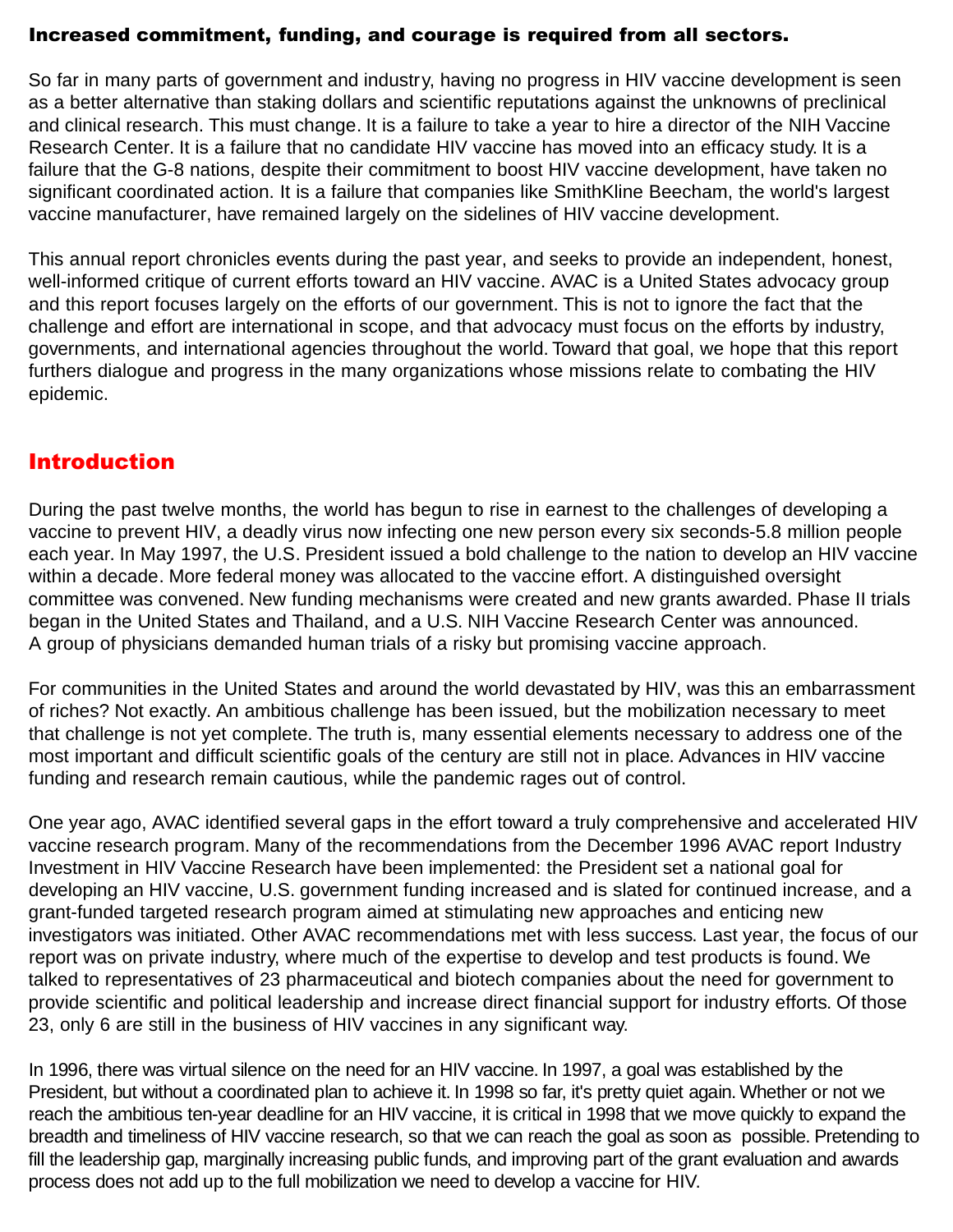<span id="page-5-0"></span>In this report, AVAC attempts a comprehensive and up-to-date assessment of government HIV vaccine research efforts by an independent community-based group. We have compiled a summary of positive and negative events over the year, analyzed government actions and spending, and briefly reported noteworthy events in private industry involvement. Historical data brought together for the first time demonstrates the urgency to move rapidly on research and testing. Key issues in vaccine trials and research are analyzed and discussed. What follows is an agenda for action to galvanize the strengths of all stakeholders in the HIV vaccine effort.

## Agenda for Action

Any agenda for action in HIV vaccine development must take into account the very long lag time between a scientist's promising idea for a vaccine and the delivery of that product to the millions of people at risk for HIV in the world. Preclinical research, animal testing, preparation of the vaccine for use in humans, Phase I and II human trials to measure safety, delivery schedule, dose, and immune response and large-scale Phase III efficacy trials are all part of the process. Dozens of Phase I and II trials, and several Phase III trials may be necessary. And once a vaccine is proven effective, global access will be needed, particularly in poorer countries where 95% of new infections are occurring. Ten years is not a lot of time.

#### 1. The logical answer to meeting a ten-year goal is to do many things at once in a clearly planned effort.

Agencies funded to conduct HIV vaccine research and development must establish clearer plans and goals to expand the HIV vaccine research and development pipeline. Basic and targeted research must be funded with a focus on applicability to new and better vaccine candidates. Development of new vaccine approaches must be pursued with the goal of comparative testing in primate models. New vaccine products need to be moved into Phase I clinical trials. Existing vaccine products must continue to be evaluated in clinical trials and improved based on clinical data. Proof-of-concept and Phase III trials must be considered with an eye toward what can be learned from them. And, finally, mechanisms such as international purchase funds must be developed to guarantee eventual global access to vaccines. What exists today is only a shell of that effort.

#### 2. A far greater number of clinical trials must be initiated if there is to be any chance of reaching a ten-year goal for an HIV vaccine.

Basic research and targeted research to develop new vaccine concepts are important, but if a ten-year goal is to be met, it will probably be met with one of the vaccine concepts now in or close to Phase I clinical trials. Two or three products currently in Phase I and Phase II trials may show enough immunogenicity to warrant Phase III efficacy trials. Only three Phase II trials have ever been initiated, and only one or two efficacy studies are currently being discussed. This must change.

AVAC supports the evaluation of vaccine products in clinical trials when the products and trial designs are likely to help researchers learn more about vaccines and protection from HIV, even if the product proves ineffective. We believe that the NIH domestic clinical trials networks have made substantial progress in ensuring a thorough informed consent process, sustained and high quality behavioral interventions for all trial participants, compensation for physical harm, an infrastructure to address discrimination against volunteers, and ongoing monitoring of the risk behavior of participants. Communities should be supportive of clinical trials as an essential part of the HIV vaccine development process.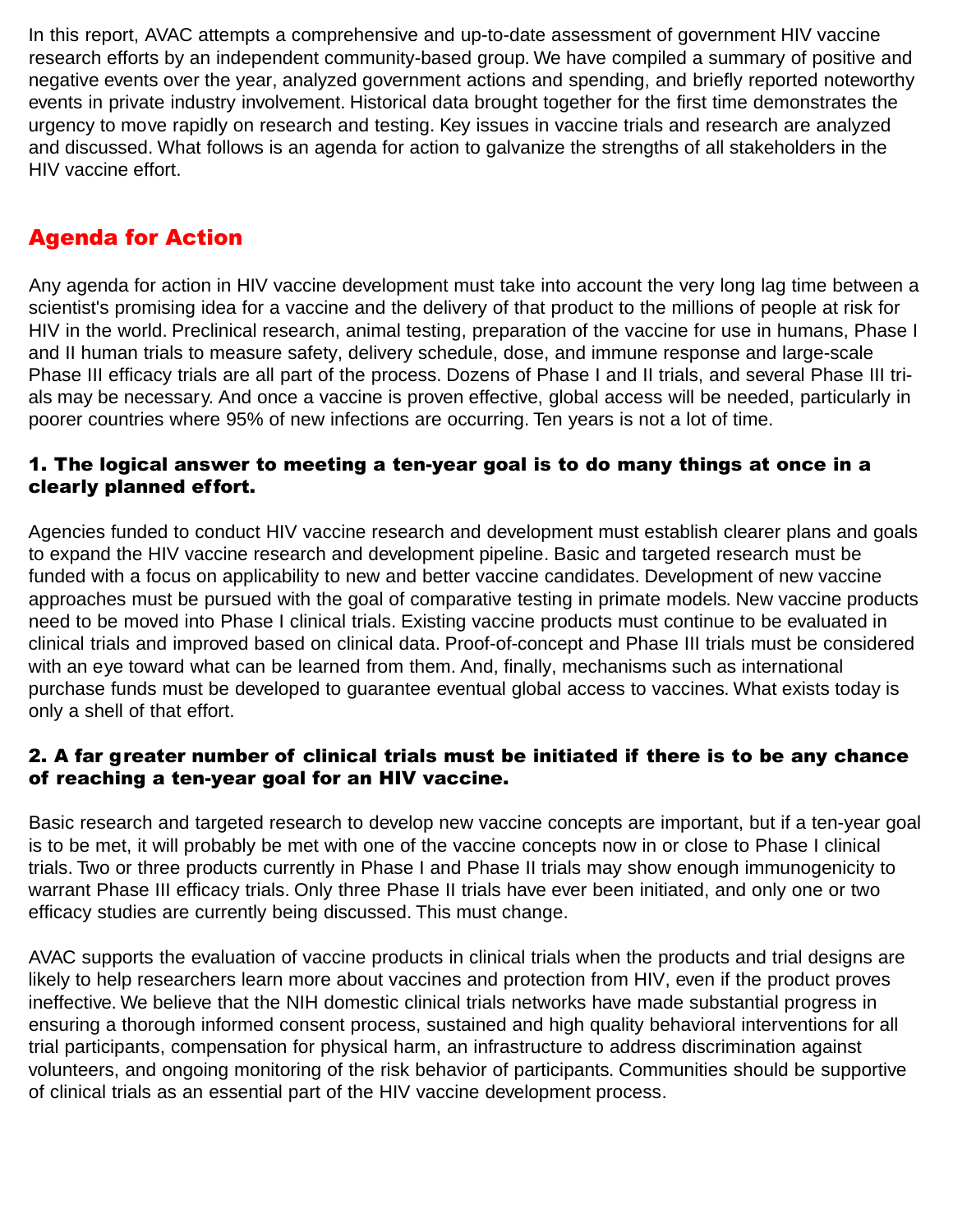#### 3. Within the U.S. government, clearer lines of responsibility and accountability must be defined to achieve progress.

An HIV vaccine will be developed only through the combined, coordinated efforts of industry, community and governments throughout the world. Each sector of the international community is needed to achieve the outcomes necessary for an HIV vaccine. Among the largest industrialized countries (the G-8), the United States government provides the greatest share of resources toward HIV vaccine research and testing. Public funding for HIV vaccine research increased in the United States this year, but in all other industrialized countries, funding remained constant or declined. The United States government bears a special responsibility for the success or failure of the international HIV vaccine effort.

However, while the United States National Institutes of Health (NIH) are increasingly well-funded for the work, the institutes are mired in bureaucratic process and delay. A new and tangible leadership gap has emerged with the loss of several forceful and outspoken scientific leaders at NIH, and filling these positions is nearly impossible due to the perception that these positions do not provide the authority or freedom to accomplish anything really meaningful.

The United States Army's Walter Reed Army Institute of Research (WRAIR) is better structured, but works with so little funding and staffing that it is limited in the number of company products, countries, and trial sites with which it can partner. Other U.S. government agencies and offices, such as the Centers for Disease Control and Prevention (CDC) and the United States Agency for International Development (USAID), are not clearly linked to an all-out vaccine effort. The answer is not the creation of committees, but stronger actions and accountability.

#### 4. The Director of the NIH should take ultimate responsibility in adequately managing the HIV vaccine effort. He should submit an annual report to the President and Congress on progress in meeting the ten-year goal.

The "trans-NIH" coordination of HIV vaccine research recommended by the Levine Report several years ago has been partly addressed through stronger communication links among the directors of the National Institute of Allergy and Infectious Diseases (NIAID), the National Cancer Institute (NCI), the Office of AIDS Research (OAR), and now David Baltimore's AIDS Vaccine Research Committee (AVRC), and soon the Vaccine Research Center. Yet the \$150 million in HIV vaccine funding at the many NIH institutes, centers, programs and funding mechanisms should be spent with a central vision and coordinated agenda. Although there are many chiefs at the NIH, none seem to have the clear authority and responsibility for making sure something will come out of the pipeline. The OAR is not, in fact, coordinating the vaccine effort, nor is the AVRC. Beyond the directors of NIAID and NCI, the Director of the NIH has an opportunity to hire and cultivate such a leader through the now vacant positions of OAR Director and Vaccine Research Center Director. The Director of the NIH should make these positions more attractive to qualified candidates by streamlining the reporting and decision-making processes for these jobs, and increasing the autonomy and responsibility of these positions.

#### 5. The Director of the NIH must ensure that the new intramural NCI-NIAID Vaccine Research Center is a driving force in vaccine development, and not merely a reorganization of researchers already on the payroll placed in a new building.

To be truly additive, the new Vaccine Research Center needs a talented leader and a unified team of researchers working with the goal of transforming knowledge into useable products. As noted above, the search for a director of this lab has already taken nearly a year. The NIH will probably not gain a strong leader in this position while the position reports to three directors and has little or no autonomous budget or staffing authority. This must change.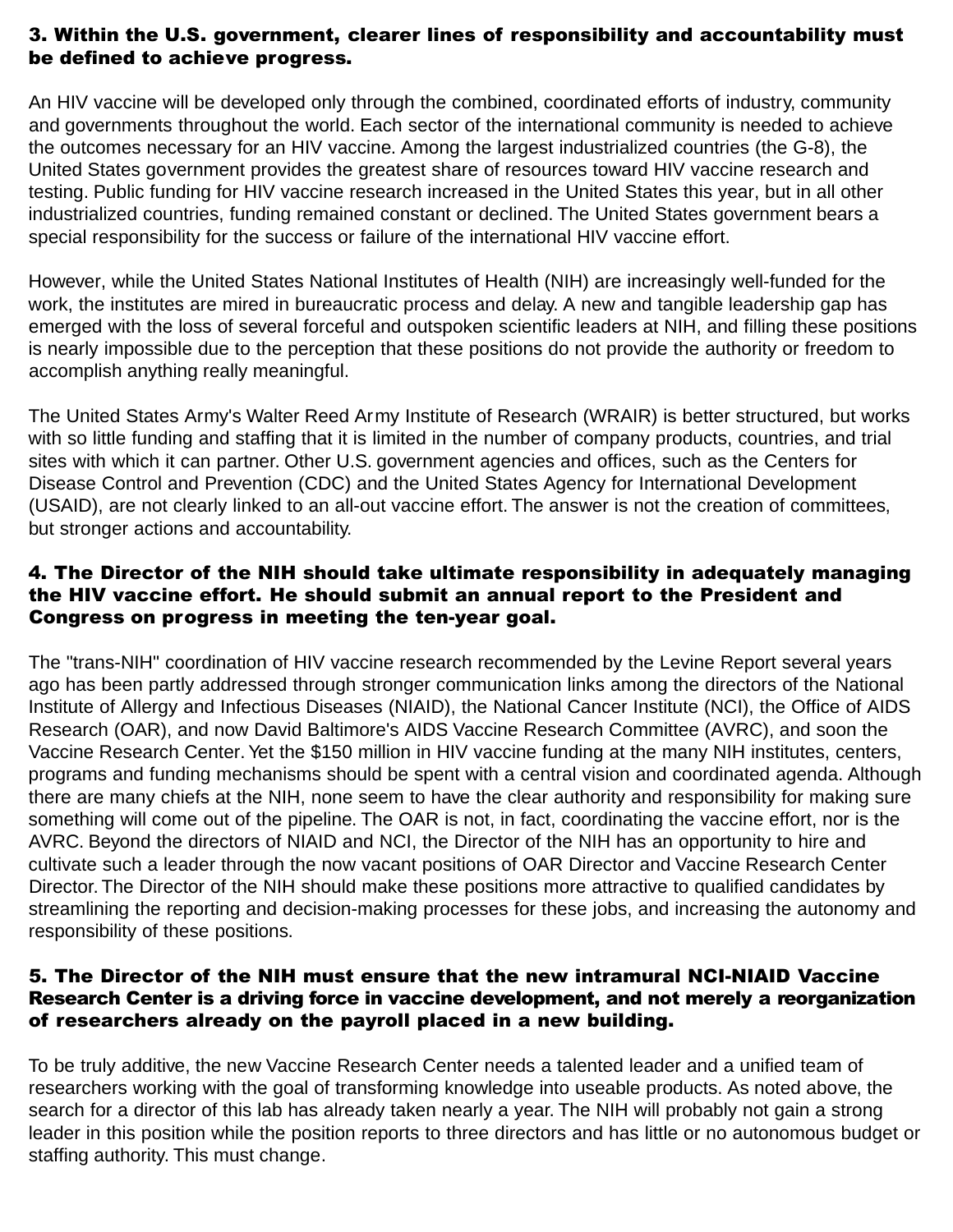#### 6. The NIH must continue to create new and innovative mechanisms to fund targeted HIV vaccine research.

In 1997, new targeted grant programs and contract mechanisms were established, such as NIAID Innovation Grants. A new vaccine-oriented study section was created. Vaccine-related investigator initiated grants increased in 1997 in number and total amount. However, the normal operational constraints imposed on government agencies often make it hard to respond quickly to new funding needs, or to work in a meaningful way with industry. There has been a continued drift of funding into understanding immune responses and away from work with direct applications to vaccine development. The NIH directors have publicly acknowledged the need for bolder, more innovative funding to address these issues. Continued strides in this direction are urgently required.

#### 7. The Directors of NIAID and NCI must ensure that well-designed, comparative studies of promising vaccines are conducted in primates on a systematic basis.

Large comparative SIV-macaque trials of leading products are needed. The NIH should work toward new ways to evaluate the newer envelope vaccines, vaccinia and MVA vectors, poxvirus vectors, and DNA vaccines in a comparative way so that efforts and resources can be focused toward the most immunogenic products. A review of the Regional Primate Research Centers and their ability to conduct large-scale comparative testing of products was recommended by the Levine committee but has yet to be initiated.

#### 8. The Director of NIAID must challenge his division directors to make funding more available for product development.

It is costly and complex to turn a novel vaccine concept at the research bench into a new vaccine product that can be evaluated in animals and people. The NIH should continue to create new funding for pharmaceutical and biotech companies, and for researchers such as those at St. Jude's and the University of Maryland, who want to move vaccine ideas into clinical trials. In the past year, the NIH created a Master Contract for Product Development, and Integrated Preclinical/Clinical AIDS Vaccine Development (IPCAVD) funding. These new funding programs are a first step, but the Director of NIAID, with the support of the directors of the NIH and the OAR, must continue to challenge the constraints of the NIH to make vaccine development funding more available to industry partners.

#### 9. The Director of NIAID and the clinical trial investigators should be more assertive in recommending clinical evaluation of vaccine concepts.

NIAID should continue to integrate and support the U.S. HIVNET and AIDS Vaccine Evaluation Group (AVEG) clinical trial networks for evaluation of multiple products. NIAID should also continue to assist other countries in developing HIVNET clinical trial sites. Capacity for several simultaneous Phase II and proof-ofconcept trials is needed.

#### 10. The Director of NIAID should outline a clear process for deciding whether and when to move into Phase III efficacy trials.

Preparing for a Phase III clinical trial of a promising HIV vaccine candidate has been part of the OAR strategic plan since 1994. There is an urgent need for such a process, since multiple Phase III trials are likely to be needed, and there is the downside potential for very public, agonizing and confusing decisions on each. With the support of NIH Director Varmus, NIAID should state clearly who will make Phase III decisions for government so that scientists, community members and others will know how to give input into this process, and be able to accept and support its outcome. Phase III testing should not be seen as an end in itself, but a critical part of product development and testing.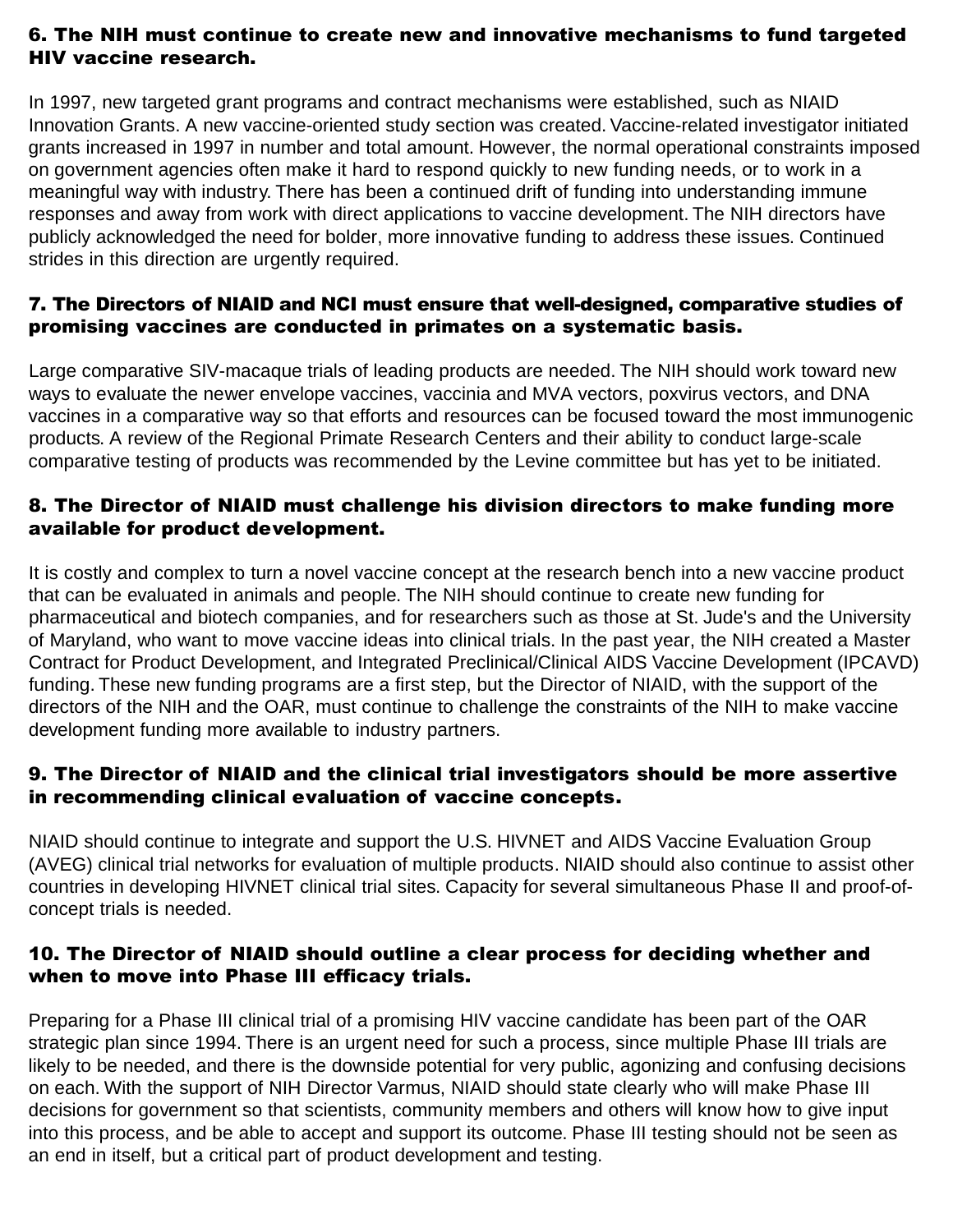#### 11. U.S. agencies such as the CDC, USAID, the State Department, and leaders of the G-8 countries, the World Bank, and UNAIDS should increase support for international clinical trial activities.

At least twelve countries in Asia, Africa, South America and the Caribbean are trying to develop an ability to evaluate HIV vaccines for their populations. The NIH's NIAID and Fogarty international training programs have provided extensive support to most of these countries. UNAIDS and WRAIR should also be commended for their past efforts in supporting the leaders of Thailand, Uganda and other countries in developing plans and capability for HIV vaccine development. More funding of UNAIDS and WRAIR is needed for this effort.

#### 12. The CEOs of the world's major vaccine companies must be publicly called upon to invest in HIV vaccine development. Companies like SmithKline Beecham must begin to play a significant role in the effort.

The true expertise to develop vaccine products and move them through clinical trials and FDA licensing exists in the private sector. Due largely to economies of scale, where profits on many vaccines can be made only at millions of doses, the world's entire private sector vaccine research and development effort is concentrated at about eight to ten companies, the largest being SmithKline Beecham, Merck, Pasteur Merieux Connaught and American Home Products/Wyeth-Ayerst Laboratories. During the past year, the interest by these large companies in HIV vaccines has remained minimal. SmithKline Beecham, for example, with \$1.2 billion in annual revenues from global vaccine sales, has essentially no active HIV vaccine development program. Some of the large vaccine companies justify their "wait-and-see" hesitancy on the ambiguity of the science. That reasoning could absolve industry from their social responsibility to invest in HIV vaccines for many years to come. AVAC believes that industry has a responsibility to play an expanded role in addressing the AIDS public health catastrophe. The major pharmaceutical companies should be pursuing multiple HIV vaccine approaches, and/or investing in smaller biotech companies which have promising products. Both PhRMA and BIO, the industry trade associations, could play an expanded role by highlighting the importance of HIV vaccine work, identifying the impediments to increased investment in HIV vaccines, and lobbying for public and private funding for HIV vaccine projects.

#### 13. The President must take a direct, personal role in encouraging private and public HIV vaccine development efforts. The directors of the NIH and the Office of National AIDS Policy should use their influence to enlist President Clinton and Vice President Gore in these efforts.

A few inspiring speeches do not constitute leadership. President Clinton's May 1997 speech was not enough. In his two final years in office, President Clinton should request large sustained funding increases for the NIH and WRAIR from Congress. Vice President Gore should follow up on his meeting last year with pharmaceutical industry representatives by convening a series of high profile working meetings with the pharmaceutical and biotech industries to develop potential policy and financial incentives for HIV vaccine research. The White House should go to Congress with proposals to address the fundamental market disincentives for industry investment, such as proposals for extensions of patent and intellectual property rights, tax incentives, and liability legislation. At the G-8 Summit in May of this year, the United States should work hard to encourage leadership and investment by the G-8 countries. In order to achieve a vaccine in the foreseeable future, our political leaders need to keep this issue on the world's calendar.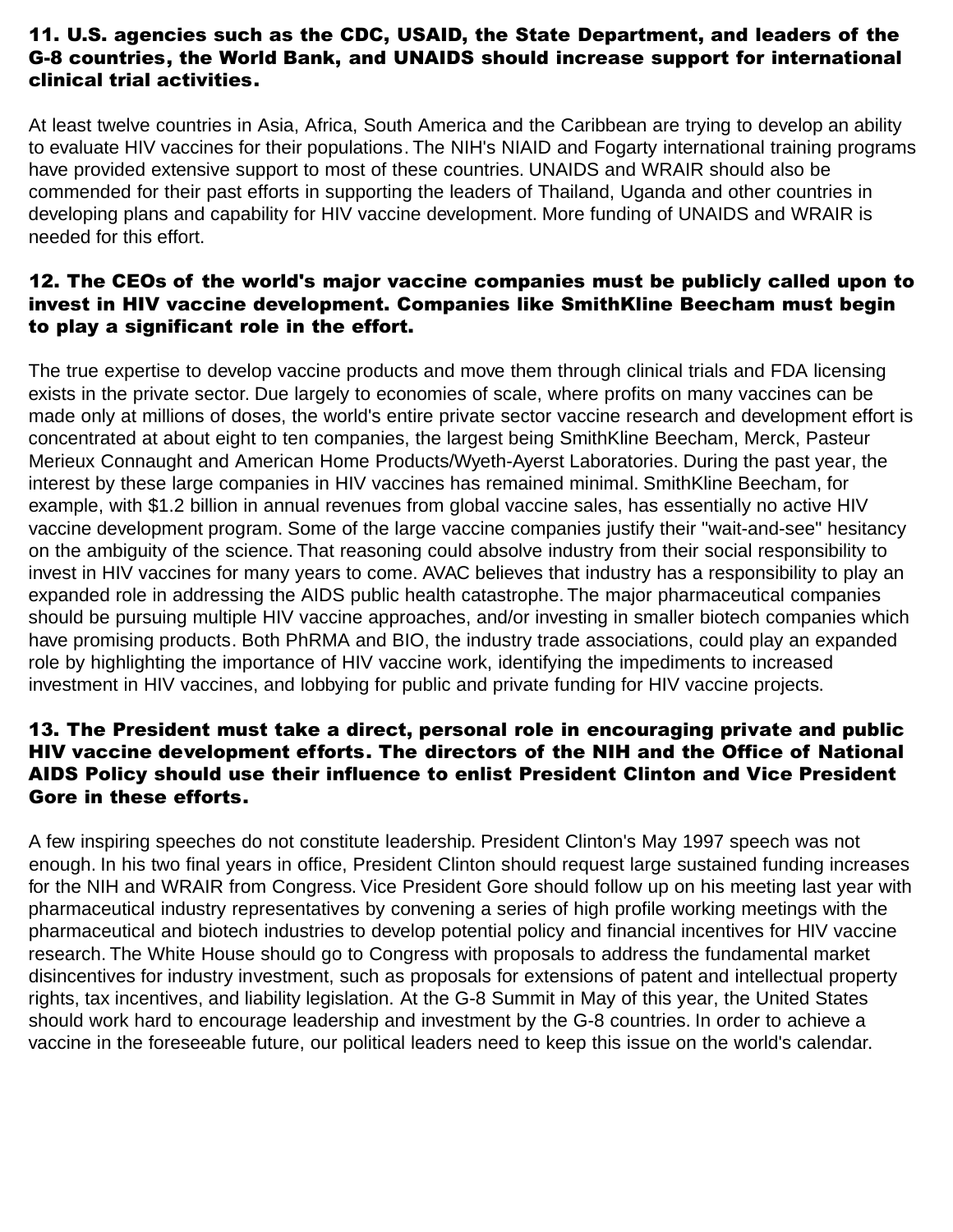#### 14. Non-government-sponsored research efforts need to move more quickly in certain areas of HIV-vaccine development. Such efforts must be encouraged and provided with broad-based support.

The International AIDS Vaccine Initiative (IAVI), the American Foundation for AIDS Research (AmFAR) and other organizations have made funding available for HIV vaccine research and development during the past year, but these groups will need substantial new resources to fill gaps in research and product development. AVAC applauds the direct funding for HIV vaccine research provided by IAVI and AmFAR in 1997. IAVI has done a good job at identifying research gaps. Their funding of product development in conjunction with securing patent rights to assure widespread vaccine access should be a model for others. UNAIDS is making important efforts to explore ethical issues in a meaningful and inclusive way. The major foundations and individuals who are or should be involved in AIDS and health research funding, including the Ford, Kaiser, and Rockefeller Foundations and individuals such as William Gates, David Geffen, and George Soros should increase their giving to these organizations and directly to HIV vaccine research.

#### 15. AIDS-related conferences must provide increased opportunities for exchange of scientific information among vaccine researchers, developers and affected communities.

The NIAID Division of AIDS has in the past supported a regular conference of its National Cooperative Vaccine Development Groups (NCVDG), but may discontinue this conference. Researchers in the HIV vaccine field need continued opportunities for exchange of information. The organizers of the annual Conference on Retroviruses and Opportunistic Infections, the frequent Keystone Symposia, and the World AIDS Conference can create separate tracks in their regular meetings for HIV vaccine research and development that would stimulate research and information sharing.

#### 16. An International HIV vaccine purchase fund must be created. IAVI's proposal to launch the fund, which would be managed by an international agency such as the World Bank, should be actively supported.

The International AIDS Vaccine Initiative has proposed an international HIV vaccine fund to purchase or provide lines of credit for poorer countries for purchase of HIV vaccines. We strongly support this concept and believe that such a fund could help encourage private investment in HIV vaccines and assure wider access to a product when it becomes available.

#### 17. Community advocates and not-for-profit organizations must increase their commitment to HIV vaccines.

Affected communities can choose to participate in trials, demand ethical research, and work toward equitable delivery of a vaccine. AIDS prevention and service organizations largely supported the President's challenge this year, but vaccines are not yet prominent on the advocacy agenda. More is needed to build informed and passionate public advocacy for HIV vaccine research and clinical trials. During the past year, AmFAR directly funded research and published a directory of HIV vaccine trials. The National Minority AIDS Council (NMAC) and AVAC co-sponsored a national vaccine advocates forum. The Treatment Action Group (TAG) began speaking out on vaccines. IAVI published a newsletter, the IAVI Report, and created a web site on vaccines (www.iavi.org). Vaccine Advocates also created an excellent web site (www.vaccineadvocates.org) offering a wide variety of information and documents. Other advocacy organizations, community members and members of the press and public should seek greater involvement in learning about and debating issues such as which products should be in clinical trials, international trial ethics and readiness, participant rights and safety, and eventual global access to vaccines.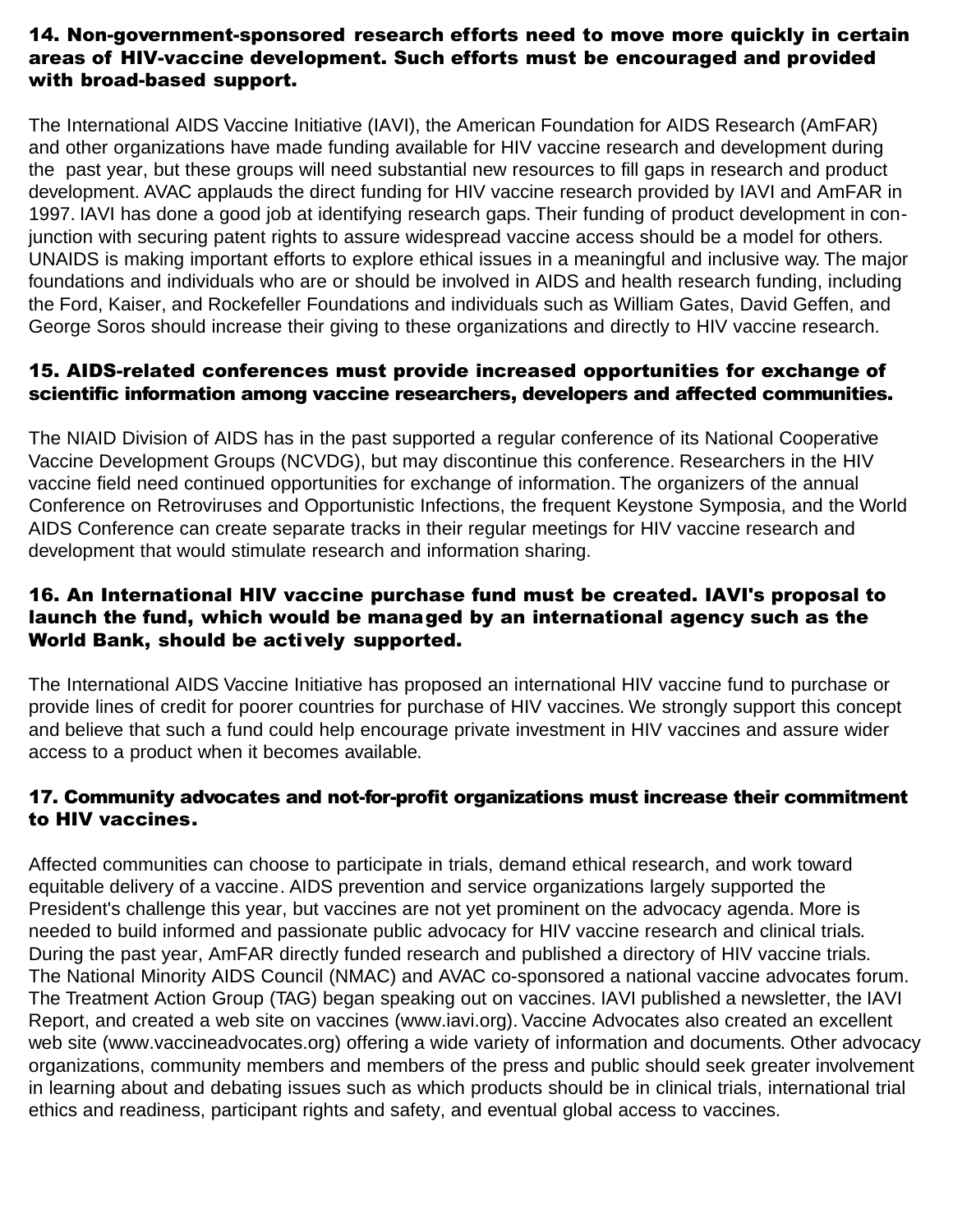#### 18. Community members should continue to push for resolution of several participant's rights issues as Phase III trials are being considered and planned.

These issues include compensation for medical expenses required as a result of physical harm caused by a vaccine, guaranteed low-cost access to any HIV vaccine which is licensed, and ability to continue full participation in a vaccine study in the event the volunteer is incarcerated. VaxGen and other private companies may be sponsoring their own large-scale HIV vaccine trials in the near future. Participants in these trials are entitled to the same rights and protections afforded to those in government-sponsored trials. These include (as noted above) a thorough informed consent process, sustained and high quality behavioral interventions for all trial participants, compensation for medical expenses necessitated by physical harm, an infrastructure to address discrimination against volunteers, and ongoing monitoring of the risk behavior of participants.



## A year of good words...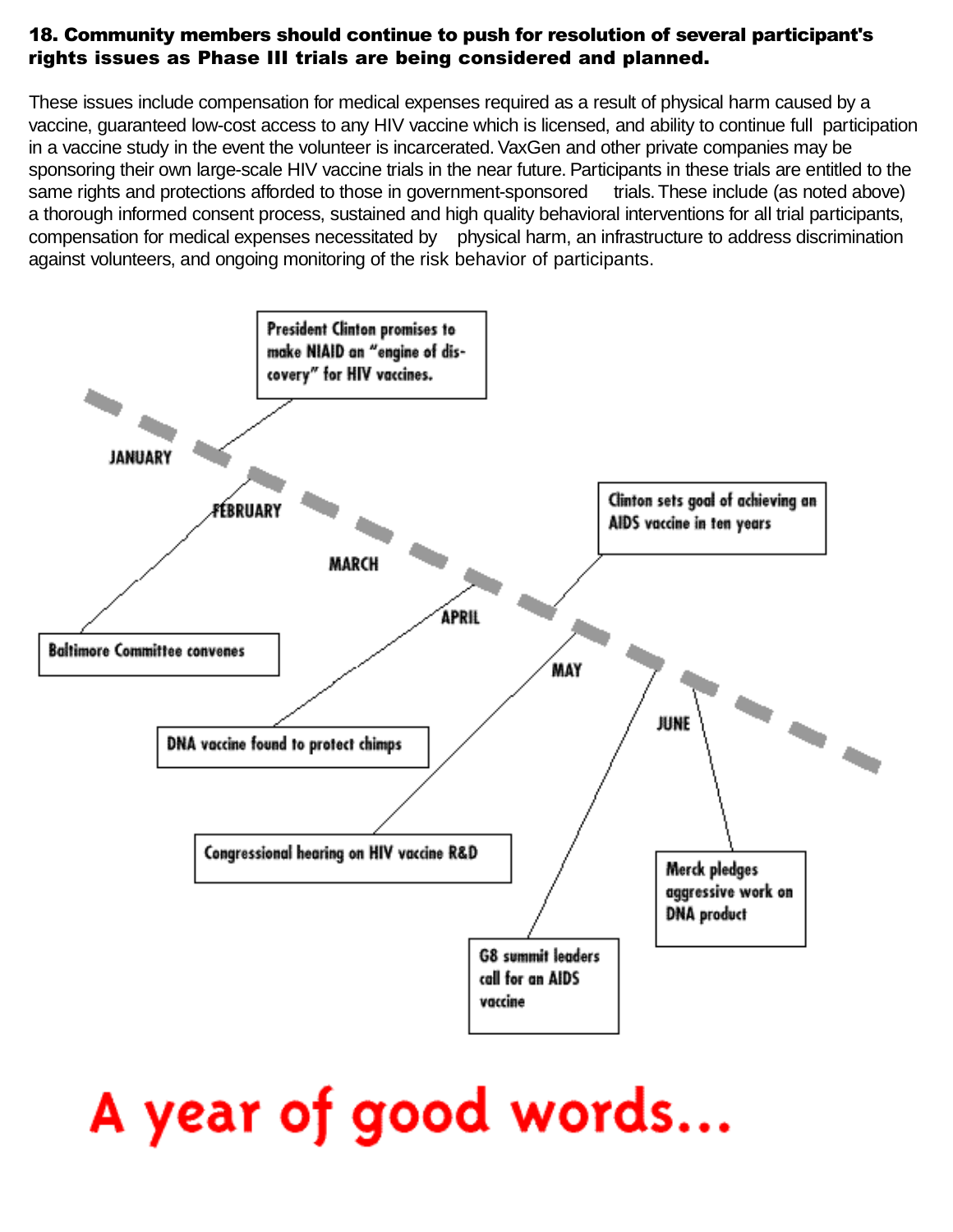## ...and *gradual* advances



#### 19. Affected communities continually need to address justified fears that vaccine research may siphon off funding from HIV drug development and other prevention efforts.

Funding for vaccines must not come at the expense of investment in HIV therapies or other prevention approaches. For at least the next decade or two, treatments, behavioral interventions, condoms, clean needles and, maybe, microbicides will be our only means of fighting AIDS. Even when an effective vaccine is developed, the HIV epidemic is likely to be solved through a combination of behavior change, vaccination, treatment and care. The NIH role in supporting basic HIV research, and research on HIV treatments, microbicides and biomedical interventions to reduce perinatal transmission must continue and not be compromised. AVAC calls for a greater NIH vaccine effort within the context of aggressive research efforts in other HIV prevention interventions and treatment options.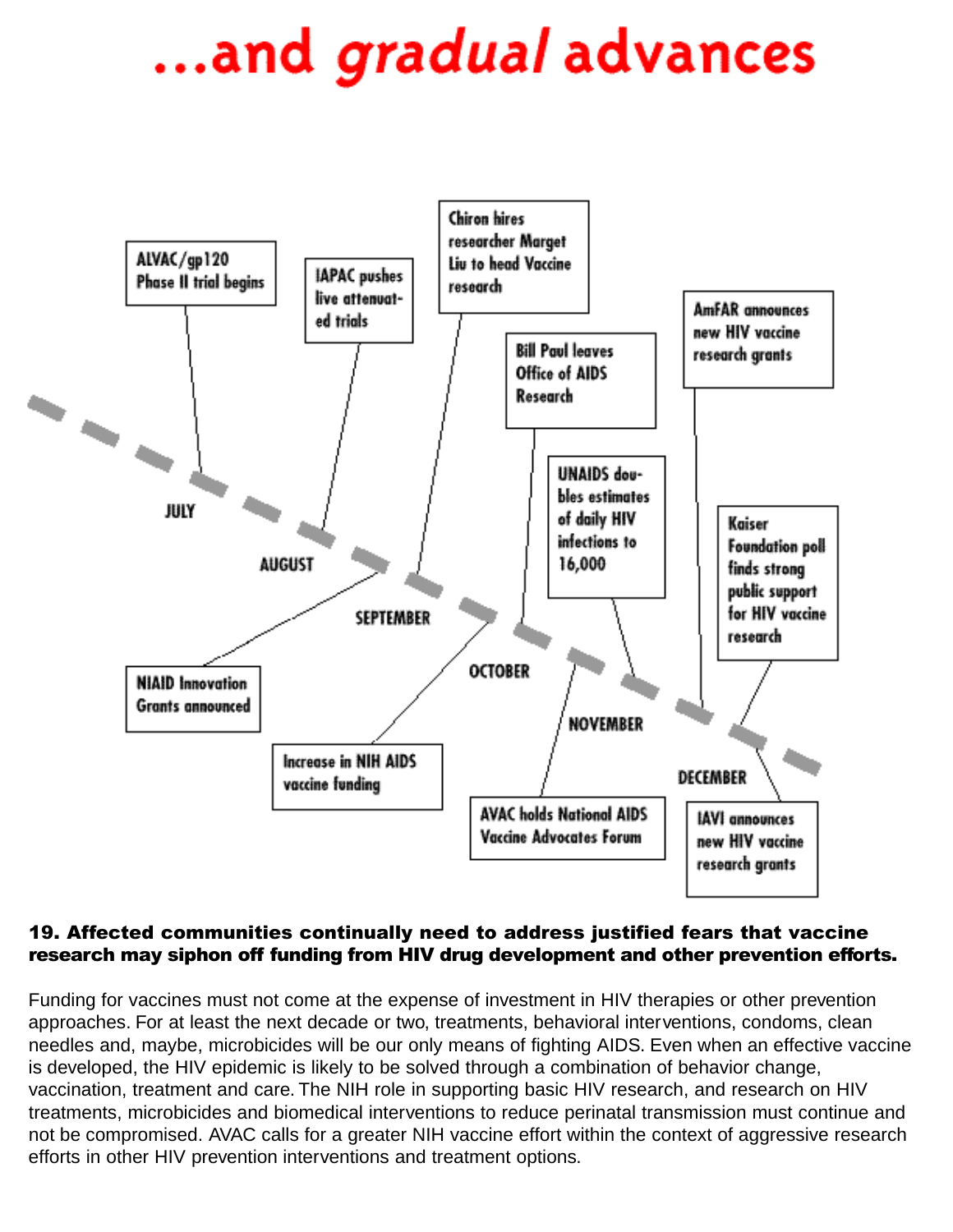#### <span id="page-12-0"></span>Vaccine access issues

A vaccine for HIV can only control the global epidemic if it is available in the developing world where 95% of new infections are occurring. It is tempting to put aside the difficult and complex issues of vaccine access and pricing, particularly because advocates and governments are seeking to increase private industry interest in HIV vaccine research, and pharmaceuticals are wary of efforts to limit their ability to recoup investment costs and make profits. Yet without advance planning for vaccine purchasing and access, it is likely that delivery of the first useful vaccine would be delayed for years in the developing world.

The World Health Organization has reported that the lag time between development of a vaccine and its delivery in the developing world was 15 years for the polio vaccine and 15 to 20 years for the measles vaccines. The hepatitis B vaccine is another example. Originally marketed over a decade ago, this highly effective vaccine only recently became available in the developing world where prevalence rates are highest. Hepatitis B vaccine followed a classic drug development path that resulted in a vaccine far too expensive for most of those at risk and with no immediate plan to expand access beyond populations in industrialized countries. Planning for global access to HIV vaccines should begin now.

The International AIDS Vaccine Initiative has begun exploring options to maximize access to an HIV vaccine. These include a proposal to create an internationally financed purchasing pool administered by an agency such as the World Bank. The pool would be used to purchase HIV vaccines for developing countries. As part of its funding agreements with companies, IAVI is also attempting to retain limited patent rights for vaccine product development in developing countries.

AVAC applauds this effort to focus not just on the scientific developments of HIV vaccine research, but also on the issues of access: payment schemes, pricing agreements and patent negotiations. There was a time when far-sighted access arrangements should have been developed for new drugs called protease inhibitors in the same way.

## Overview of U.S. HIV Vaccine Research

"The President has set a difficult goal for the research community, but NIH is ready to bring its scientific expertise and resources into play." -NIH Director Harold Varmus May 23, 1997

#### THE NATIONAL INSTITUTES OF HEALTH

The road to an HIV vaccine is likely to run through the 300 acres of the National Institutes of Health (NIH). In 1997, the NIH awarded 544 contracts and grants totaling more than \$130 million for HIV vaccine research. Even before the recent industry drop-outs and increases in funding by the U.S. government, this was estimated to be 70% of all worldwide spending on HIV vaccine research and development conducted by private industry, governmental agencies and non-governmental organizations. In other words, in worldwide investment in HIV vaccine research and development, the NIH allocates twice the funding of all other sources.

The NIH is made up of 24 independent institutes, centers, and divisions (ICDs), most of which are located in Bethesda, MD. Eight of these received some HIV vaccine funding in 1997.

The National Institute of Allergy and Infectious Diseases (NIAID) received a larger share than any other institute, garnering more than three-quarters of all NIH HIV vaccine research funds (76.1%).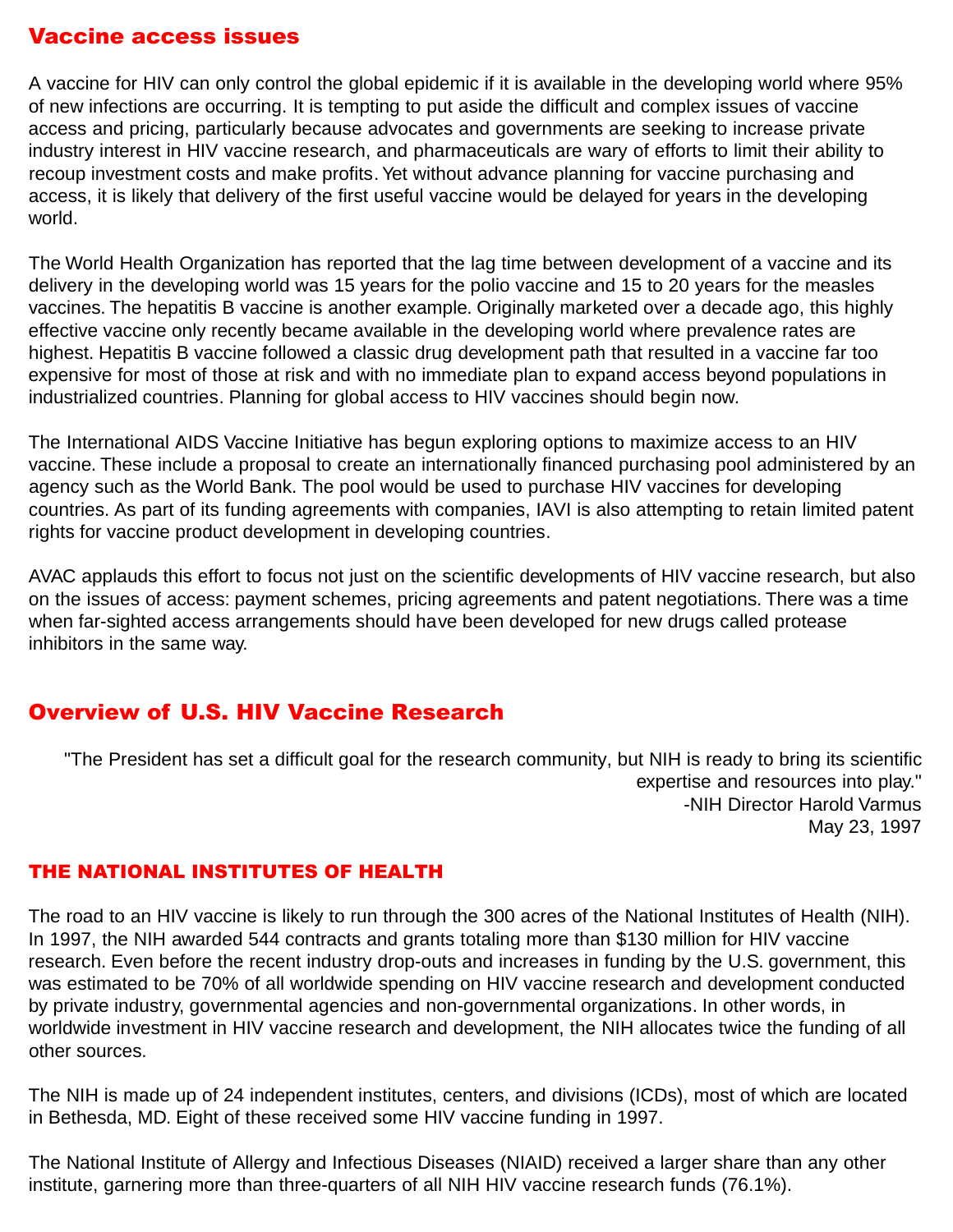<span id="page-13-0"></span>The Office of AIDS Research (OAR), under the Office of the Director of the NIH, received the second-largest disbursement of vaccine funding in 1997. The OAR, which oversees the distribution of all NIH AIDS research funds, also has direct control over a discretionary fund. In 1997, 9.4% (\$12.1 million) of HIV vaccine spending went into the OAR discretionary fund, a three-fold increase over spending in 1996 (\$3.4 million).

The National Cancer Institute (NCI) was the third leading recipient in 1997, with 6% of the funding for HIV vaccine work. Five other NIH institutes disbursed the remaining 8.5%: National Center for Research Resources, \$6.5 million; Fogarty International Center (training), \$1.8 million; Institute of Dental Research, \$1.2 million; Environmental Health Sciences, \$300,000; and Heart, Lung & Blood Institute, \$200,000. Significant changes have occurred in the past year in the distribution of funds between institutes and centers. In 1997, NIAID and OAR made the biggest gains. As mentioned previously, discretionary funding at OAR increased from \$3.4 million to \$12.1 million. Funding at NIAID increased by \$20.6 million, or 26%. Money for the National Center for Research Resources (NCRR) rose more modestly, while funds for the NCI and the Fogarty International Center were cut substantially in real and percentage terms.

## Battling the Bureaucracy

NIAID, the OAR, the NCI and the other institutes and centers of the NIH fund a broad range of HIV/AIDS research. The vast amount and quality of the research funded makes NIH a true "discovery engine" for worldwide scientific advances. Furthermore, the NIH funds more than just the basic research that private industry is either unable or unwilling to do; its capabilities also extend into the domain of product development and clinical evaluation. As the recent development of the rotavirus vaccine against childhood diarrhea illustrates, NIH is, in many ways, uniquely positioned to generate new vaccine concepts, assess their viability, incorporate them into product designs, and conduct clinical trials when industry falls short.

However, as an enormous U.S. government agency, the NIH faces challenges of internal coordination and operational constraints imposed on U.S. government agencies which limit flexibility and retard timely shifts in resources in response to changing scientific knowledge and opportunities. As discovered by early AIDS treatment activists, the sheer size and structures of the NIH can be a hindrance as well as a help in overcoming the unprecedented scientific challenges posed by HIV/AIDS. For research and development of HIV vaccines, the relatively uncoordinated, Balkanized structure of the institutes and centers of the NIH has been criticized by many as an impediment to progress. Any HIV vaccine spending must be competitive and public, and most advisory meetings must be public as well. Although these are genuinely good rules, they can increase bureaucracy, slow things down, and stimulate political dissent.

Some of these constraints are an unavoidable part of government research funding. However, many constraints of large bureaucratic systems can be overcome by strong leadership and a change in organizational culture toward allowing bold creative decision-making. The U.S. corporate world is rife with examples of success.

One attempt to review the funding of HIV/AIDS research at the NIH was a congressionally mandated, year-long outside review of the entire \$1.4 billion NIH AIDS research program, commissioned by the OAR in 1994. A blue-ribbon panel, headed by Dr. Arnold Levine of Princeton University, divided the AIDS research program into six areas, one of which was Vaccine Research and Development. In February 1996, the panel published a report that included a series of formal recommendations, which is commonly referred to as the Levine Report.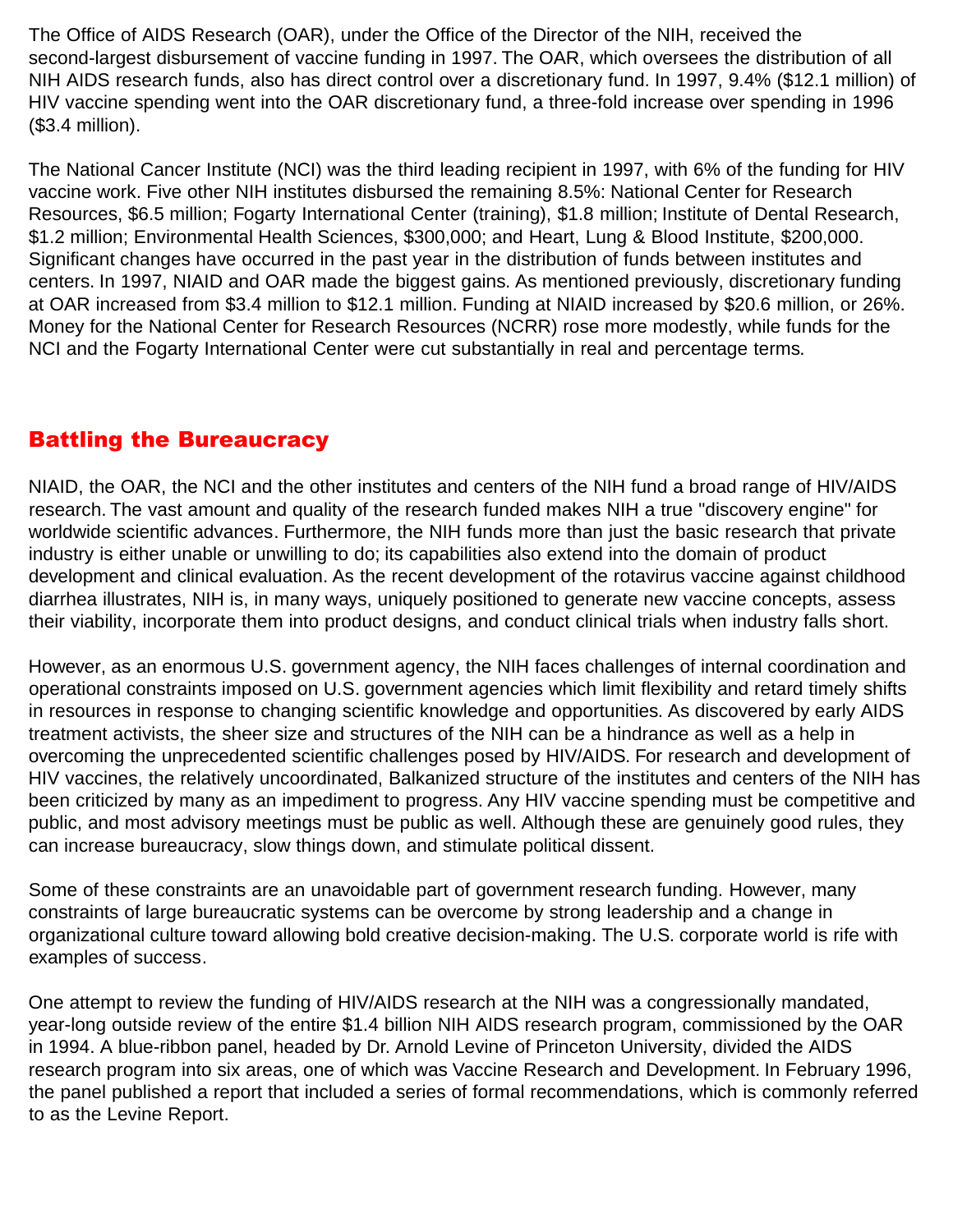<span id="page-14-0"></span>One of the fundamental recommendations of the Levine Report was that the "the entire AIDS vaccine research effort of the NIH should be restructured." It asked that "a trans-NIH vaccine program be established with leadership and oversight provided by distinguished, non-Government scientists." This recommendation has been partially addressed by creation of the AIDS Vaccine Research Committee (AVRC) as an oversight and advisory committee.

It is unclear, however, whether the Levine Report's call for greater centralization and coordination could ever be adequately met by either the OAR or the AVRC. While the NIH has given an oversight and advisory role to the AVRC, it has done so while maintaining the traditional autonomy of its institutes. And although the OAR sets goals and priorities for AIDS-related research funded through the institutes, the final decisions as to exactly who and what gets funded, according to these priorities, are made by the separate institute directors.

The responsibility for leadership and coordination of the NIH bureaucracy remains squarely on the shoulders of the Director of the NIH, and the Directors of NIAID, NCI and the other institutes. It cannot be delegated to the OAR or the AVRC advisory committee. Thus AVAC calls upon the Directors of the NIH, NIAID and NCI to take primary responsibility for focusing NIH efforts toward expanding the HIV vaccine pipeline. We recognize that directing the HIV vaccine effort within the NIH is a large task, and that only recently has NIH begun to give HIV vaccine research the resources and priority it warrants. Newer vaccine technologies present unique scientific and economic challenges. HIV vaccines present unique legal and ethical challenges. Progress has been made in terms of focus, strategies and recognition of previous shortcomings in the HIV vaccine program. But in light of President Clinton's challenge to develop an HIV vaccine within a decade, more is needed at the NIH to overcome bureaucratic constraints.

## NIH HIV Vaccine Funding Across the Institutes

The call for substantially increased HIV vaccine research funding, a key recommendation of the Levine Report echoed by many others, has been visibly embraced by the NIH leadership. After remaining relatively flat from 1994-96, with a decrease in 1995 reflecting more accurate coding, funding for HIV vaccine research increased substantially in 1997 (17%), and will rise an additional 17% in 1998. Although funding remains less than 10% of total AIDS spending (see Table 1), it has clearly increased.

|             | <b>Total AIDS</b><br>the control of the second function and | <b>HIV vaccine</b><br>the company is the company of the little | % total |
|-------------|-------------------------------------------------------------|----------------------------------------------------------------|---------|
| FY1994      | 1,296.5                                                     | 110.6                                                          | 8.5%    |
| FY1995      | 1,333.9                                                     | 89.0                                                           | 6.7%    |
| FY1996      | 1,410.9                                                     | 111.1                                                          | 7.9%    |
| FY1997      | 1,501.1                                                     | 130.2                                                          | 8.7%    |
| FY1998 est. | 1,607.1                                                     | 153.0                                                          | 9.5%    |

#### Table 1. Total NIH spending on HIV vaccine research, 1994-1998 (in millions of dollars).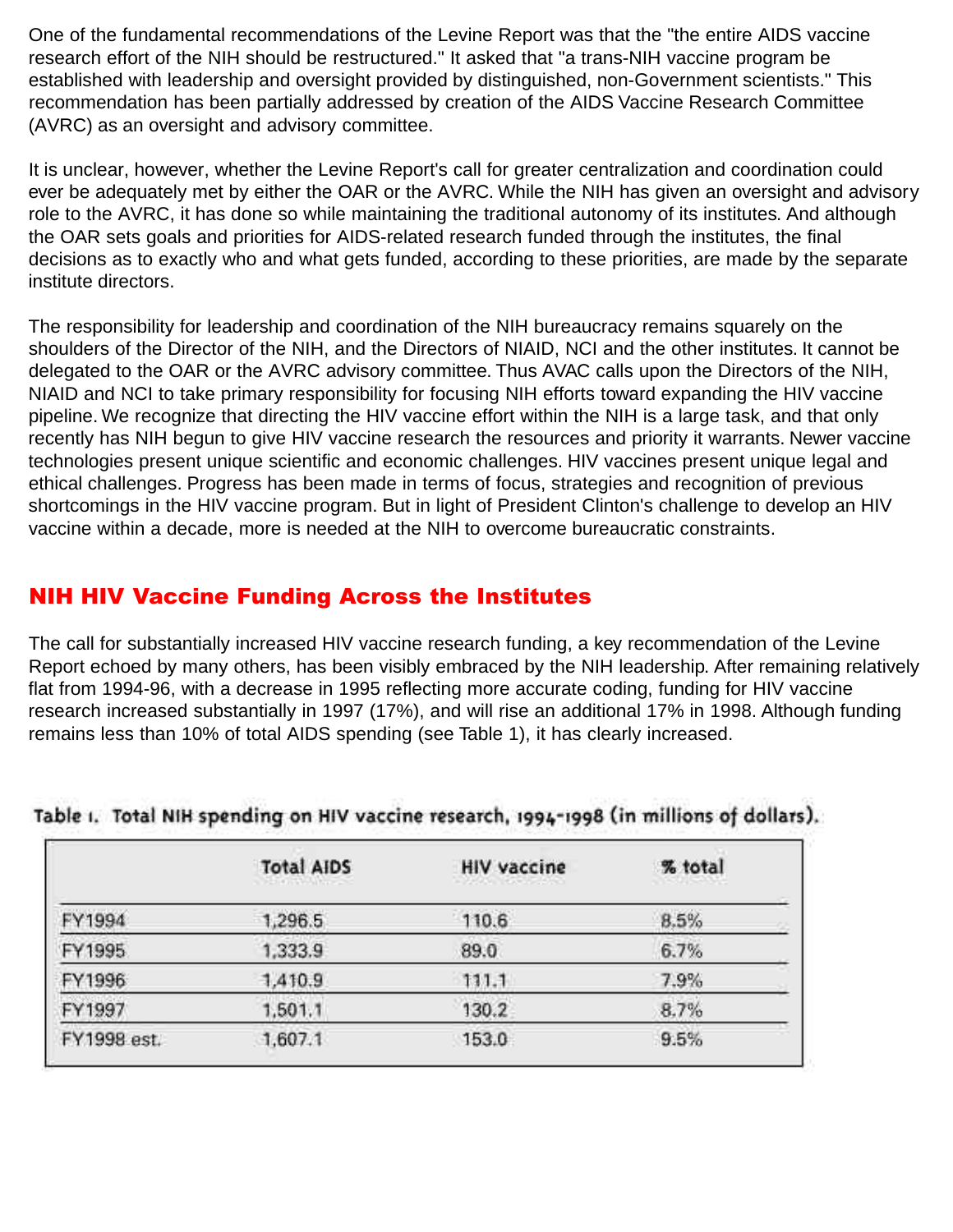The increase in HIV vaccine funding is important, but it should be noted that there are many different ways to spend money at NIH. The relative size of these various investments requires clear and consistent oversight on the part of the NIH administration. Proper structure and staffing at the NIH is imperative in providing this oversight.

Vaccine development involves four steps. The first is basic and targeted research involving laboratory and animal studies. The second is production of candidate HIV vaccines for testing in people. The final two steps are called clinical research, and involve testing candidate vaccines in human volunteers, initially for safety and immunogenicity (Phase I and II trials), then for efficacy (Phase III trials) (see Appendix A).

#### Preclinical vs. Clinical Research

From 1994-1996 a little more than one-third of all NIH HIV vaccine funding went to support clinical trials and the development of clinical trial infrastructure. The remaining two-thirds were devoted to preclinical research (See Table 2). In recent years, spending on clinical trials has declined in absolute and percentage terms. This shift is partly a reflection of no increase of testable products in the pipeline (and no efficacy trials), but also reflects a shift in the use and coding of the vaccine trial site dollars into trials of other prevention interventions. Vaccine spending in 1997 was thus largely directed into basic and targeted research on host defense mechanisms, vaccine design and animal testing.

|                                                      | <b>FY1994</b> | <b>FY1995</b> | <b>FY1996</b> | <b>A ROLL BY AN</b><br><b>FY1997</b> |
|------------------------------------------------------|---------------|---------------|---------------|--------------------------------------|
| Preclinical<br>and a structure of the control of the | 66.2          | 63.6          | 78.0          | 99.2                                 |
|                                                      | 59%           | 63%           | 72%           | 76%                                  |
| Clinical                                             | 46.7          | 37.0          | 29.7          | 31.1                                 |
|                                                      | 47%           | 37%           | 28%           | 24%                                  |
| Total (100%)                                         | 112.9         | 100.6         | 107.8         | 130.3                                |

#### Table 2. NIH HIV vaccine research, 1994-1997, by type of research (in millions of dollars).

#### Intramural vs. Extramural Research

One recommendation of the Levine committee (made up largely of extramural researchers) was to increase the percentage of HIV vaccine research spending awarded to extramural research (conducted outside the NIH) compared to intramural research (conducted within the institutes). NIH intramural funding for HIV vaccine research did in fact decrease in total dollars and as a proportion of all HIV vaccine spending, from 14% to 9%. Extramural funding increased as a percentage of HIV vaccine research spending from 67% to 73%.The balance of extramural vs. intramural funding differs by institute; for example, NCI has had a greater intramural focus to its HIV vaccine effort than NIAID. It remains to be seen what the impact of the NCI-NIAID Vaccine Research Center will be on the level and distribution of intramural research, since at least part of the research of the large intramural labs will be coordinated there. It also remains to be seen whether the balance of extramural vs. intramural funding makes any difference in the quality and progress of research toward development of an HIV vaccine.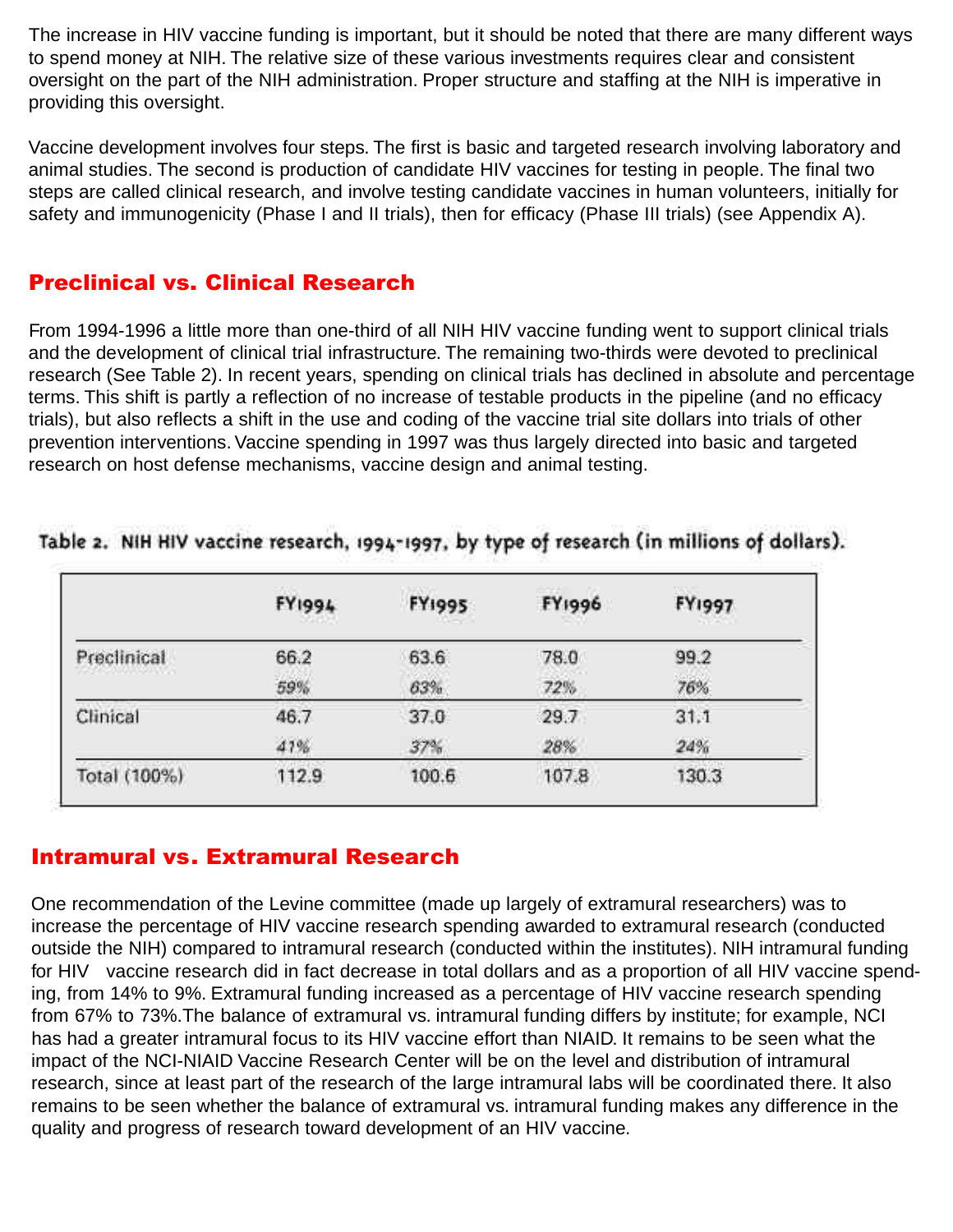#### <span id="page-16-0"></span>Grants vs. Contracts

Despite the creation of the Innovation Grants and increased investigator-initiated extramural funding (awarded as R01 grants), both extramural and intramural HIV vaccine funding at NIH remains heavily contracted. Since fiscal year 1994, for all AIDS-related research funding, the OAR states that the volume of investigator-initiated project grants has increased from 23% to an estimated 52% in FY1998. By comparison, in FY1997, HIV vaccine investigator initiated project grants accounted for only about 29% of total HIV vaccine funding, compared with 45% for extramural contracts. This probably reflects the need for large-scale systematic work in HIV vaccine research in areas of immunology, reagents, animal studies, and clinical trial networks. Rather than focusing on analyzing different contracting and granting mechanisms, it seems that the actual funding mechanism may matter less than the way that funding is used to speed progress toward HIV vaccine development.

## National Institute of Allergy and Infectious Diseases

The National Institute of Allergy and Infectious Diseases (NIAID), primarily through its Division of AIDS (DAIDS), is the primary agent in NIH's effort to develop an HIV vaccine, receiving three-quarters of the NIH's spending on HIV vaccine work. In 1997, NIAID spent \$98 million on HIV vaccine research, 15% of its \$648 million AIDS budget and about 7.8% of its overall institute budget.

For the last several years, the NIAID organizational structure has grouped HIV vaccine research funding in DAIDS under the Vaccine and Prevention Research Program (VPRP), one of three major areas of DAIDS, the others being Basic Sciences and Therapeutics. The VPRP vaccine program is, in turn, divided into three Branches: Preclinical Research, Clinical Development, and Efficacy Trials. VPRP has a professional staff of about twenty, managing virtually all of NIAID's vaccine-related contracts and grants (see Appendix B, Funding mechanisms: The way money gets spent at NIAID).

The Preclinical Research program of the VPRP oversees Innovation Grants for early concept research, standard investigator-initiated R01/N01/P01 grants now called HIV Research and Design (HIVRAD) funding, and targeted research funding called the Integrated Preclinical/Clinical AIDS Vaccine Development Program (IPCAVD, formerly the NCVDG). The Preclinical Program also supports contracts to fund research on HIV genetic and antigenic variation, mucosal immunology, adjuvant development, and utilization of animal models through Preclinical Master Agreements, Simian Vaccine Evaluation Units, and a Chimpanzee Unit.

The Clinical Development Branch of the VPRP manages the AIDS Vaccine Evaluation Group (AVEG), which conducts Phase I and Phase II human trials. The Efficacy Trials Branch of the VPRP manages the HIV Vaccine Efficacy Trials Network (HIVNET), which has domestic and international master contractors. In late 1997, the Associate Director of the Vaccine and Prevention Research Program left the NIH, and a search has been underway to replace her. There have also been discussions about reorganizing this program internally and adding new projects to fill out the program and make it as complete and "seamless" as possible. Three stated goals at present are: 1) filling the pipeline with new vaccine concepts; 2) identifying and improving assays and expanding access to reagents; and 3) designing a vaccine clinical infrastructure coordinated with at-risk communities and basic scientists involved in concept development. These changes are very much in progress and in flux, and it may take as long as two years for the DAIDS program to be restructured and complete.

NIAID enjoyed a \$20.1 million rise in vaccine spending in 1997, an increase of 26% over 1996. A little over half of the increase, \$11.1 million, went to studying Host Defense Mechanisms. The second largest increase went to Phase III Infrastructure Development in the amount of \$3.4 million, a 61% increase. Active and Passive Pediatric Vaccine spending was up 33%, by \$2 million. Vaccine Design and Animal Testing and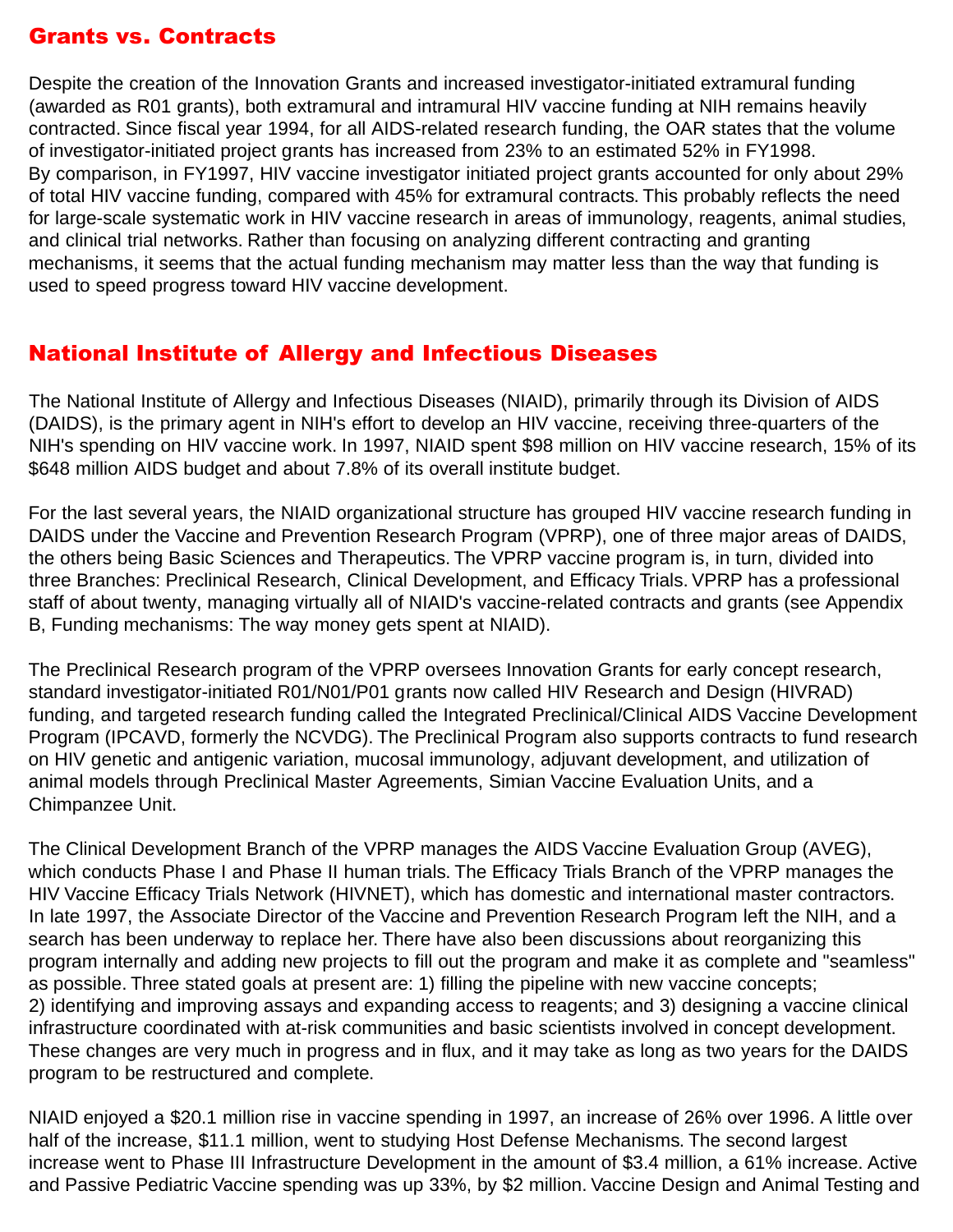<span id="page-17-0"></span>Phase I/II Vaccine trials received more modest increases of 9.5% (\$2.5 million) and 7.0% (\$1.1 million). In 1998, DAIDS announced a Master Contract to provide the capability to develop and evaluate specific products. For 1999, DAIDS has also proposed funding three to four Targeted AIDS Vaccine Research Centers, not unlike the planned internal NIH Vaccine Research Center. These centers would be multi-disciplinary, highly focused collaborations of corporate or academic scientists who would plan and execute a targeted HIV vaccine research effort, focusing on a particular vaccine concept. NIAID and DAIDS are also likely to propose more targeted grant initiatives, like the Innovation Grants, that would fill in the stages for vaccine development over the next few years as more funds become available and innovative concepts move forward.

Despite this progress, continued attention is needed to making the funding programs meet the challenges of HIV vaccine research and development. With 75% of NIH HIV vaccine funding, the Director of NIAID has a commensurate responsibility for ensuring that his institute moves products into trials, engages industry partners, supports international trial sites, and defines criteria for the multiple Phase III trials that will be needed for development of an HIV vaccine.

## National Cancer Institute

The National Cancer Institute (NCI) is the largest of the 17 biomedical research institutes and centers at the NIH, but HIV vaccine work constitutes a small portion of its total funding (\$7.7 million, which is 3.4% of NCI's \$225 million in AIDS research and 0.3% of its total research budget of \$2.39 billion). Vaccine research at NCI is conducted on the central NIH campus and at the Frederick Cancer Research and Development Center (FCRDC).

In recent years, NCI had been much criticized for the management of its HIV vaccine research program. The Bishop/Calabresi Report, which was issued in May 1995, identified a number of problems in the Institute's overall intramural research program. Richard Klausner, the current NCI Director, was appointed shortly thereafter. The 1996 Levine Report concluded that in FY1994 up to half of the money classified by NCI for HIV vaccine research had been unrelated to HIV. Judging from 1997 project summaries and recent decreases in the amounts allocated, this problem seems to have been corrected.

A second criticism by the Levine Committee (composed largely of extramural researchers) was NCI's heavy preference for in-house, intramural research over peer-reviewed, investigator-initiated external grants. For example, in FY1997, the ratio of HIV vaccine spending between intramural research and extramural R01 grants at NCI was thirteen to one (39% of total HIV vaccine spending versus only 3% for a single R01 grant). By contrast, at NIAID, two dollars were allocated for external grants for every dollar of intramural research. In addition, NCI spends more than twice as much in percentage terms for overhead charges (RMS) as NIAID, 8.4% versus 3% of total vaccine funding. NCI's intramural vaccine funding has been reduced since then, partly from recoding and partly from a true shift of dollars to external research institutions. A further shift of this intramural funding may occur in 1998 with the formation of the joint NCI-NIAID Vaccine Research Center.

There is no doubt that NCI supports a number of top-quality HIV vaccine researchers, and this support should continue. However, the Director of the NCI should continue to work closely with the Directors of the NIH and NIAID to coordinate research efforts and maximize the use of both institutes' particular resources.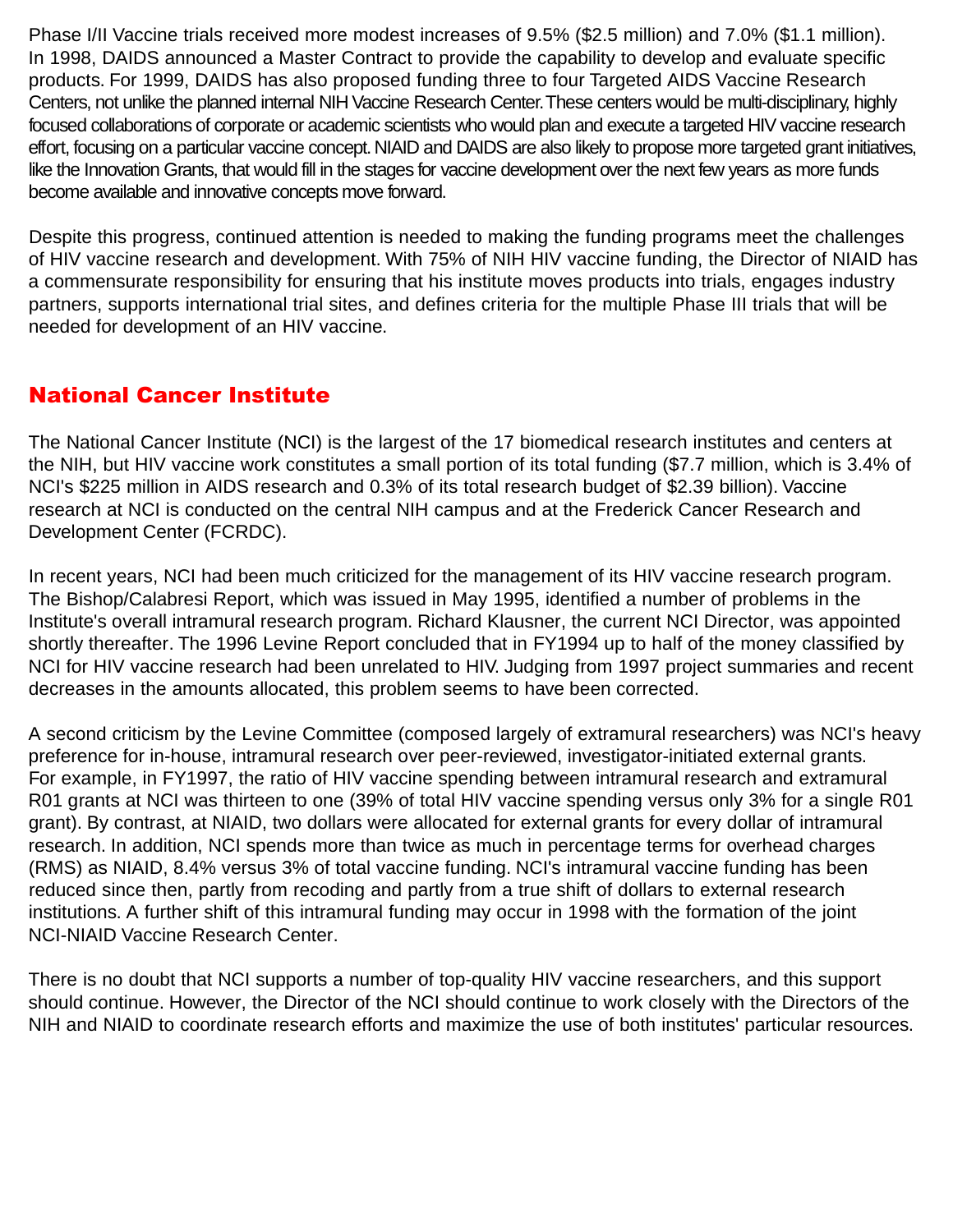## <span id="page-18-0"></span>National Center for Research Resources

HIV vaccine funding at the National Center for Research Resources (NCRR) was virtually unchanged in FY1997 with a decline of 1% (versus the increase in overall vaccine spending of 21%). There were, however, significant shifts in how the money was allocated. Spending in the largest category, Vaccine Design and Animal Testing through the Regional Primate Research Centers, rose 24%, and now constitutes 87% of NCRR's HIV vaccine funding. At the same time, there were corresponding decreases for clinical research activities. In 1996, the Levine Report asked the NCRR to review the primate centers. This has not yet been done.

#### Office of AIDS Research

The Office of AIDS Research (OAR), as mentioned previously, has the dual role of setting goals and priorities for AIDS-related research funding, and managing its own discretionary funds. In both roles, the OAR has been very supportive of HIV vaccine research, and hopefully will continue to be supportive under a new director.

Half of the OAR's 1997 discretionary spending for HIV vaccine research, \$6 million, was channeled to NIAID to launch the Innovation Grant program. After a stronger than expected response from the scientific community, OAR added an additional \$3.2 million from its discretionary fund to augment the amount available for the grants and NIAID came up with additional money. In addition, approximately \$2 million was spent on supplemental funding for promising vaccine research supported by NIAID. In a departure from the prior year's spending pattern, OAR also spent \$1.9 million on special projects categorized as Phase III infrastructure development. Even though a second round of Innovation Grant awards is currently underway, vaccine work is not expected to receive the same, disproportionate share of OAR resources that it enjoyed in 1997.

When William Paul resigned as director of the OAR last year, the cause of HIV vaccine research lost a strong advocate in a highly visible position. Over the last several years, OAR has played a key role in providing leadership and funding for HIV vaccine research, and it will be imperative that it continue to provide such leadership under its new director.

#### AIDS Vaccine Research Committee

Created on the heels of the Levine Report, and chaired by one of America's most influential scientists, Nobel laureate David Baltimore, the AVRC (also known as "the Baltimore Committee") has as its domain all HIV vaccine related spending throughout the NIH. The AVRC has also had the credibility with NIH leadership to informally influence spending decisions. Working in consultation with the Director of NIH, Harold Varmus, and the institute directors, the committee has had a substantial impact on the distribution of vaccine-related resources, in particular towards more support of immune mechanisms and preclinical product development.

AVRC's authority, however, is purely advisory in nature. It has no power over funding decisions. Despite being named by the NIH in its formal response to the Levine Report as the primary agent charged with implementing recommended changes in over a dozen places, the AVRC must rely on its powers of persuasion, public and private. The AVRC is staffed by Carole Heilman, Deputy Director of DAIDS, who is also acting VPRP Director. It meets three times a year and has been conducting regional science meetings to examine scientific challenges and involve new scientists into the vaccine effort. To date, the AVRC has focused only on scientific discussions and NIAID programs, the only exception being the Vaccine Research Center, which is a joint project with NCI.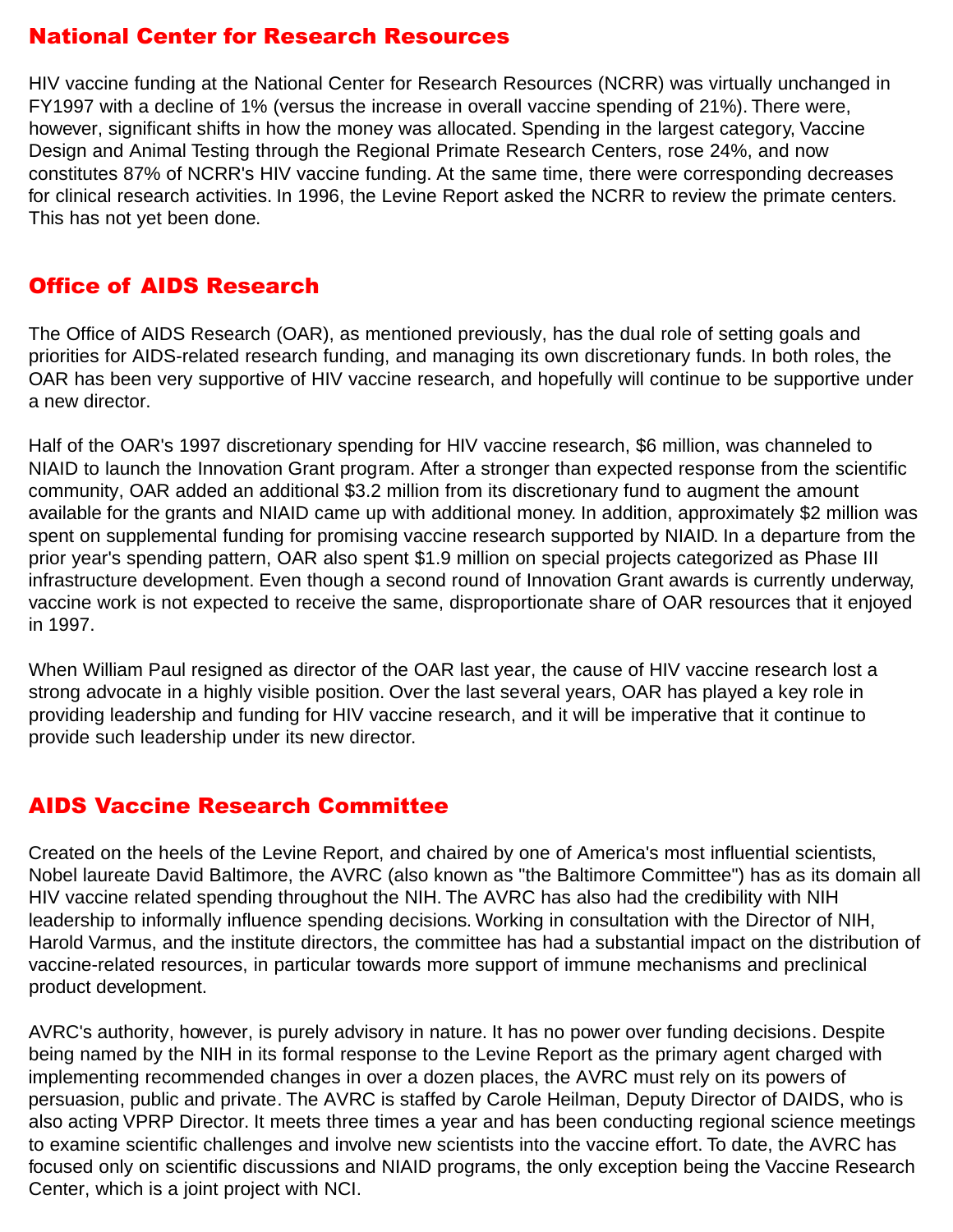<span id="page-19-0"></span>AVRC has had its most significant impact to date through its role in the Innovation Grant Program for Approaches in HIV Vaccine Research that was created by NIAID. The Innovation Grants are designed to achieve three goals: provide funding support for new people and ideas that had been bypassed by NIH's regular funding patterns, allow NIH to respond more quickly to new concepts and changing science, and solicit targeted research aimed at solving specific scientific bottlenecks.

To achieve the first goal, the program and the application process was oriented specifically towards researchers who had not received prior NIH funding. As a result, of the 49 grants awarded last fall, over half (57%) went to researchers who had not previously received extramural research support from NIAID. These awards have the potential to leverage NIH's resources by attracting additional funding to grant recipients. In the words of one new recipient, the imprimatur of an NIH grant enhances a research team's credibility and can make it easier to attract additional funding.

To achieve the second goal, a new, streamlined review process was put in place that reduced the interval from application to final selection to less than six months, substantially quicker than the norm. The third goal was achieved by identifying three specific areas for the two-year grants: understanding the structure and function of the HIV envelope protein, improved animal models for vaccine and pathogenesis studies, and understanding how vaccines are processed in the body and evoke the immune response.

The Innovation Grants represent a substantial increase in the amount of funds devoted to early-phase HIV vaccine research and development. When the number of grant applications exceeded expectations, the level of funding was almost doubled from an initial budget of \$6 million to more than \$11.8 million. Based on an encouraging response from researchers, second and third rounds of Innovation Grants are planned for 1998, with scientific areas determined by the AVRC. The focus of the second round of Innovation Grants will be heavily skewed to immunology, soliciting applications to investigate the immunogenicity of HIV envelope proteins, and to investigate mechanisms that elicit cytotoxic T lymphocyte (CTL) responses.

Launching the Innovation Grants Program and awarding funding within six months of the announcement was an extraordinary accomplishment. The program is a clear example of what creative leadership and working together with the full support of the Directors of the NIH and NIAID can accomplish. Plans to expand the program deserve full support. The launching of the Innovation Grants also vividly highlights what NIH has not been able to do in other critical areas of HIV vaccine research, described below.

#### NIH Vaccine Research Center

A second major initiative of the AVRC has been the creation of a Vaccine Research Center (VRC) within NIH, announced by President Clinton last May. To be jointly overseen by NIAID and NCI, the VRC is designed to promote multidisciplinary research from basic and clinical immunology and virology through to vaccine design and production. Congress has appropriated \$26 million of NIH's 1998 funding for construction of the new lab. After President Clinton set a goal of developing an HIV vaccine within the decade, NIH Director Varmus stated that "NIH's new Vaccine Research Center will be a vital part of the effort" (NIH Press Release, May 23, 1997). At the time, the NIH reported that "a search committee will be named before the end of May to seek a scientist with specific expertise in vaccine development to be Director of the new VRC. There will be a broad, national search."

As of April 1998, ten months after the lab was first announced, there has still been no announcement as to who will lead the VRC. NIH officials had confidently predicted that a leader would be found by Autumn 1997. This is a serious delay to the NIH's efforts in the area of HIV vaccine development. Of course, with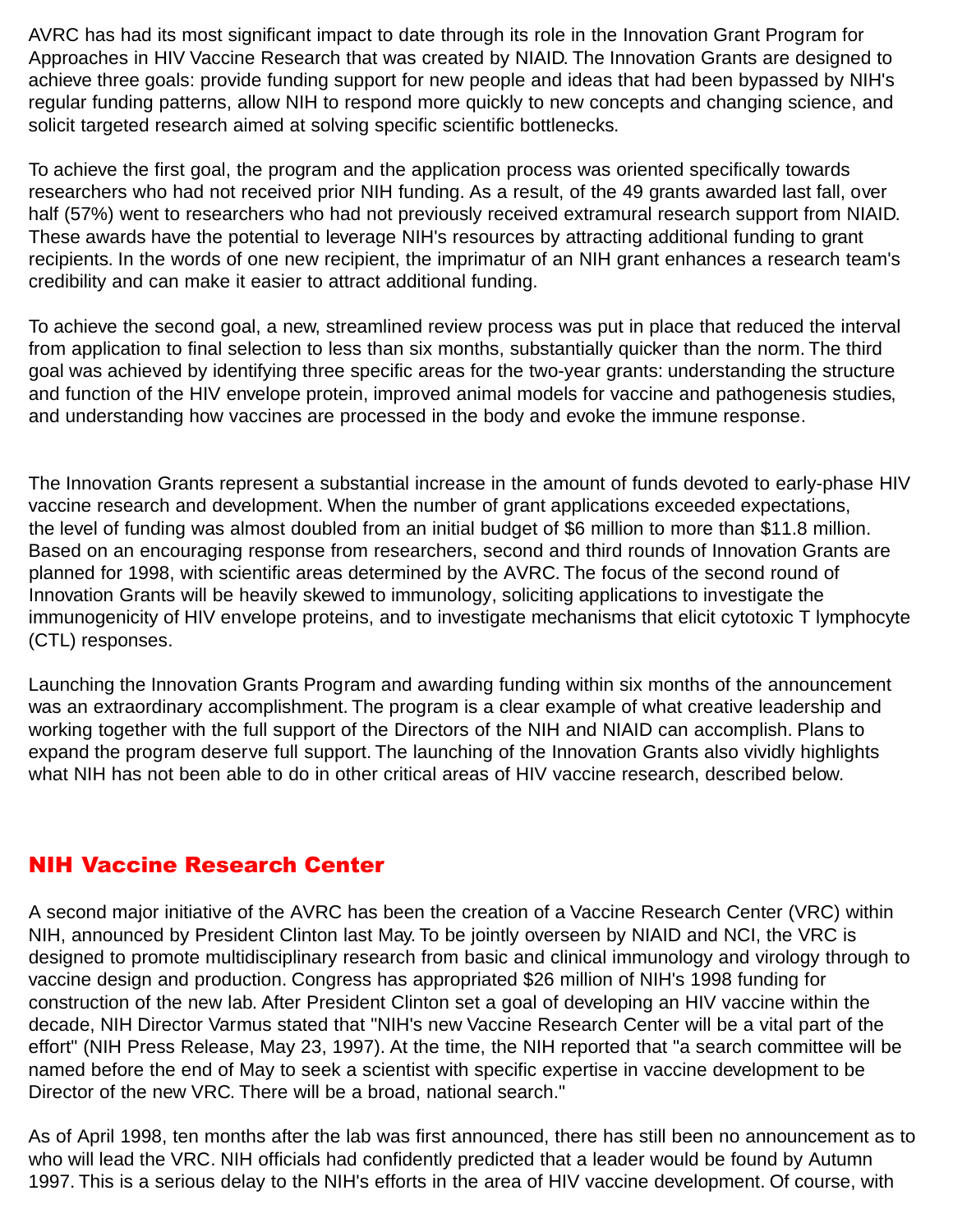<span id="page-20-0"></span>the dual reporting structure it is difficult to tell whose responsibility it is to choose a director of the Vaccine Center. Is it the NIAID Director, the NCI Director, the NIH Director, or all three? The confusion of clear accountability is a troubling sign. Moreover, there have been conflicting messages coming from NIH about the actual responsibilities of the VRC. Questions have also been raised as to whether the lab's director will wield sufficient power to be able to bring about real changes in the NIH's HIV vaccine program. If the NIH is serious about meeting President Clinton's ten-year goal, it had better move quickly in hiring a capable director for the center who can articulate a vision of what it will do. From the outside, in terms of the VRC, there appears to be little sense of urgency at the NIH.

### Special Vaccine Study Section at NIH

One structural change recommended by the Levine Report that NIH has begun to implement is the creation of a special study section for vaccines. Study sections form the basis of the grant application screening process at NIH. Vaccine researchers have been at a competitive disadvantage for funding because their "applied research" proposals are poorly rated by traditional peer-review committees. Creation of a vaccine-oriented study section is designed to raise the visibility of vaccine research and carve out a domain with more supportive peer review.

The study section is focused on the review of development activities for vaccines against infectious diseases. The applications reviewed in this study section should be clearly distinguished from basic pathogenesis and immunology-oriented research designed to increase understanding of a specific pathogen or mechanisms of immune response, a necessary process that precedes the development of a vaccine. Guidelines are available for comment via a notice on the Center for Science Review (CSR) home page (http://www.csr.nih.gov) and applicants are encouraged to self-refer to this study section beginning this summer.

The new vaccine study section will not focus solely on HIV/AIDS, but will incorporate research related to the development of vaccines for a range of pathogens. It is designed to level the playing field for vaccine researchers and promote funding for multidisciplinary vaccine research. Part of a broader reorganization of the grant review process underway at the CSR, and a complete restructuring of the old AIDS study sections, the pilot vaccine study section is expected to become active in 1998.

#### NIH's Role in Industry Investment

The NIH has, to date, been less successful in another area highlighted by the Levine Report, the necessity of fostering greater industry involvement in the search for an HIV vaccine. According to a report issued by the Rockefeller Foundation, the private sector accounts for roughly 40% of general medical research but only about 15% of spending on HIV vaccine research. This estimate was made before several large pharmaceutical companies dropped or scaled back their HIV vaccine programs. Although the President and OAR have both set increased cooperation with industry and collaboration between companies as an explicit objective, it remains unclear how this will be accomplished. During 1997, the OAR spent a good amount of time discussing the possibility of initiating a joint meeting with leaders of the vaccine manufacturers and the executive branch, with the Vice President's office also involved in these discussions. In November, a meeting was held between executives of four major vaccine manufacturers and the NIH leadership. However, this meeting was held at the suggestion of PhRMA (Pharmaceutical Research Manufacturers of America), not OAR, and there has been little action in the area since Dr. Paul's departure. If the goal of an HIV vaccine within a decade is to be met, it will only happen with industry involvement. The Director of the NIH and the White House must make this happen.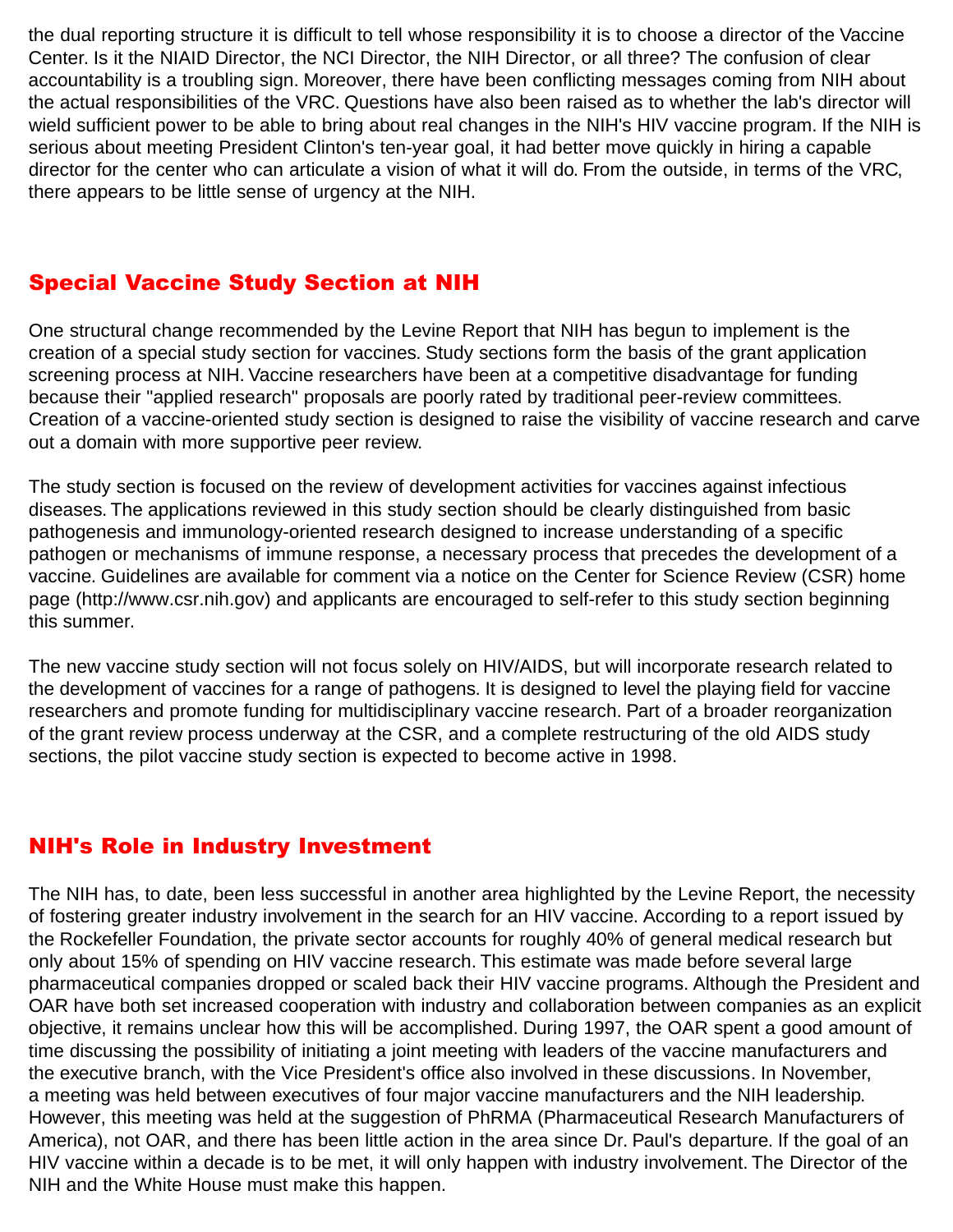## <span id="page-21-0"></span>Moving Towards Efficacy Studies

1997 looked like the year of preparation for efficacy trials by NIH. The Efficacy Trials branch and the Clinical Trials Branch of VPRP designed and enrolled a 420-participant Phase II trial of the best pox vector and envelope boost available at that time, Pasteur Merieux Connaught's (PMC) vCP205 and Chiron's gp120 SF-2 with MF59 adjuvant. Since the decision three years ago not to proceed with government trials of envelope-only vaccines, this has been the approach of choice by NIH. The PMC canarypox vector vaccines stimulate some cellular immunity measured by CTL and the envelope boost consistently stimulates strong antibody (though it is antibody to lab strains of virus only). It was assumed that if similar immunogenicity and safety were found in higher-risk participants in the larger Phase II study, government would be ready to move ahead with at least a proof-of-concept efficacy trial with several thousand at-risk participants at a dozen HIVNET sites in the U.S. This intermediate sized trial could have started early in 1999.

To be sure, this decision would not be a simple one. Fault can be found with each element of this combination vaccine. The CTL response is weak and variable; the antibodies aren't effective against wild viruses. Other approaches may ultimately hold more promise. On the other hand, this is the best we've been able to do in over ten years of human testing and we have no idea how hard it will be to stimulate some protection or improve disease course. Maybe we could get a clue from trials about correlates of immunity, how to design better products, or at least what doesn't work.

But in 1998, the problem of moving ahead has become more than just political. The successful launch of a Phase III efficacy trial depends on a NIAID decision, FDA approval, and community support for enrollment of thousands of people, but it also depends on the willingness of industry to provide products to be tested. Chiron researchers have recently suggested that they may not provide gp120 for such a trial without being paid for it, since it does not have prospects to become a licensed product in light of other wild-type envelopes in development. Meanwhile, PMC is developing its own boost, but has delayed use of its canarypox vector vaccine until Phase I trials have evaluated more complex canarypox constructs that may be more immunogenic. Data from these trials will be available in late 1998 or early 1999, leading to efficacy trials no sooner than the year 2000. Meanwhile, VaxGen claims to have an envelope vaccine.

#### The impact of early treatment on design of vaccine trials

As if things were not already complex enough, HIV vaccine efficacy trials will likely be complicated by the use of early treatment and post exposure prophylaxis (PEP) by trial participants in the United States and elsewhere. Early treatment uses antivirals within days or weeks after infection has been diagnosed in an attempt to reduce damage done early in the infection process and improve the course of HIV disease. PEP therapy is a combination of antivirals taken soon after possible exposure to HIV, with the goal of preventing infection from taking hold in the body.

If early treatment or PEP do become widely used by vaccine trial participants-and if they prove to be effective-then disease course could be improved for many and infections could be prevented in communities that can afford to implement PEP therapy. But the implication for vaccine trials is that measurement of vaccine effects on disease course would become far more difficult.

There are several ways in which an HIV vaccine might be effective. A vaccine might not succeed in preventing infection but instead prevent progression to disease or reduce infectivity of the vaccinated person. Viral load measures, which have been correlated with HIV disease progression, might be used as a test of vaccine effects. But because of the immediate and profound effects of combination antiviral drugs on viral load, it is not clear that viral load measurements would be a valid surrogate of vaccine effects on disease course or infectivity in a setting with widespread use of PEP and/or early treatment.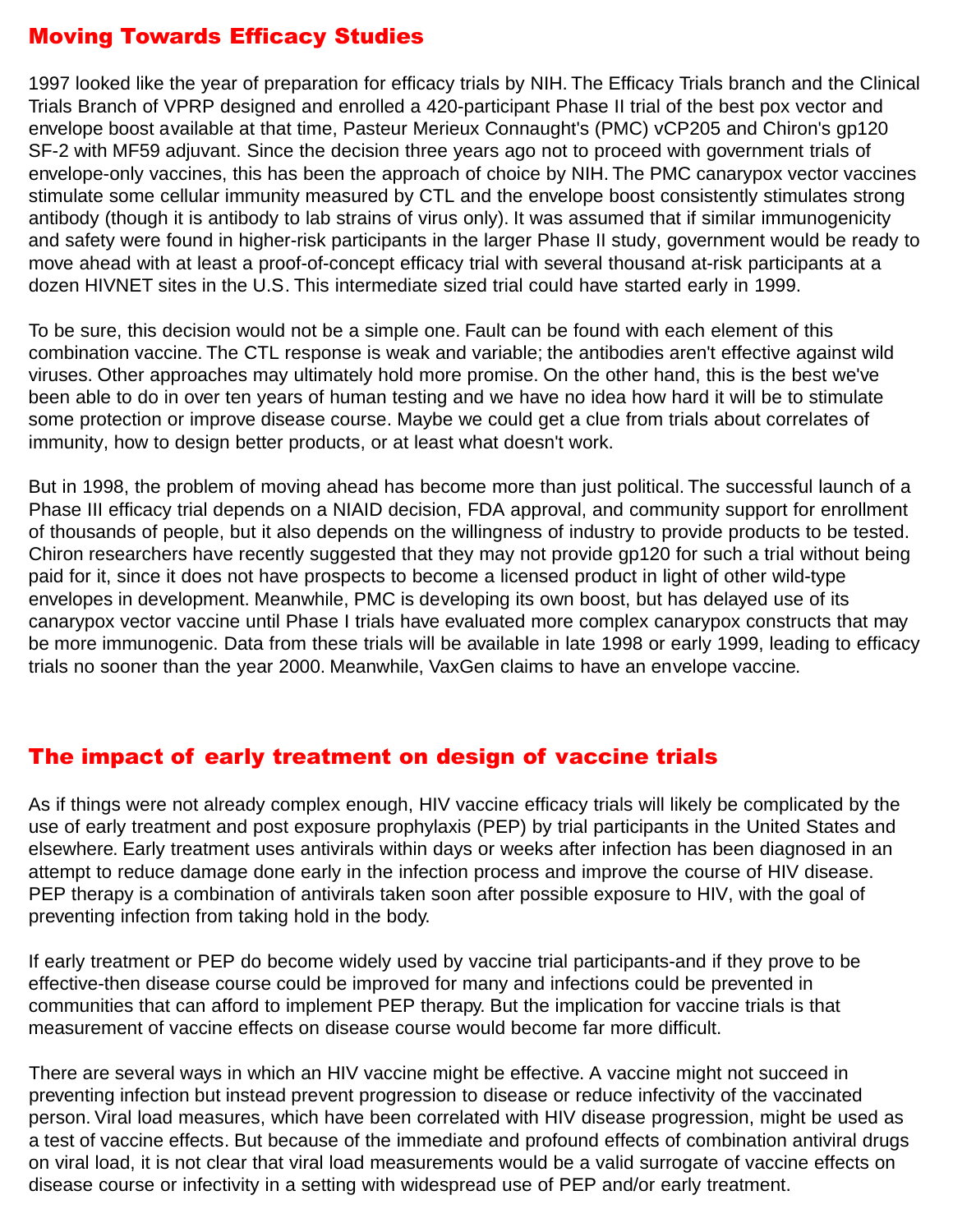<span id="page-22-0"></span>In addition, widespread use of early treatment would reduce the ability to even take viral load measurements in that there would typically be only one or two opportunities to test viral load prior to the immediate initiation of antiviral treatment. If PEP or other HIV prevention strategies succeed in reducing HIV incidence in a vaccine trial cohort, then larger sample sizes would be required to assess vaccine effects.

At a September 1997 conference sponsored by NIAID, Dr. Steve Self of the HIVNET Statistical Center at the University of Washington and Fred Hutchinson Cancer Center reported that trials could have sufficient statistical power to demonstrate vaccine impact on viral load measured shortly after infection and before initiation of therapy, but that interpretation of such a difference would be a challenge.

### Annual Meetings on HIV Vaccine Research

In May 1997, NIAID sponsored the Ninth Annual Conference on Advances in AIDS Vaccine Development (also known as the NCVDG, National Cooperative Vaccine Development Group) at the NIH campus. For ten years this meeting has attracted leading AIDS researchers, vaccinologists, basic researchers, immunologists, industry scientists and animal researchers from around the world. The meeting was extraordinarily useful, particularly since vaccine research and development had usually been relegated to a minor place in the biannual World AIDS Conference and the annual Conference on Retroviruses and Opportunistic Infections.

However, at this point, no annual vaccine meeting is scheduled for 1998. NIAID, which was criticized for controlling the content of the previous meeting, is looking for an outside association sponsor. Organizing the conference takes an extraordinary amount of staff time away from existing responsibilities. This appears to be a legitimate concern.

AVAC recommends that the organizers of the annual Conference on Retroviruses and Opportunistic Infections, the many Keystone Symposia, and the World AIDS Conferences create a separate conference track for HIV vaccines within their conferences. At these meetings, there should be time allotted to the Director of the NIH or NIAID to issue a State of the President's Challenge report on the status of NIH efforts to develop a safe and effective HIV vaccine. This report and conference proceedings should be published on the newly developed DAIDS Vaccine Website (www.niaid.nih.gov/daids/vaccine).

## Trial participant issues

It takes a special kind of person to volunteer for an HIV vaccine trial. It is very possible the product being tested will not work at all. Even if it does, one may get a placebo rather than the real thing. On top of all that, volunteers in HIV vaccine trials may have to confront discrimination, stigma, and other adverse events due to their participation.

Discrimination in application for health and life insurance, housing, immigration, military employment, and even child custody may result if participants develop an antibody response to the vaccine and test positive on standard ELISA HIV antibody tests. Family, friends, employers and others may make assumptions about individuals in HIV vaccine trials simply because they are enrolled in the trial. For example, it may be presumed that participants are homosexual, drugs users or "promiscuous". People may also falsely assume participants have HIV infection.

Though human trials of HIV vaccines are preceded by animal testing and other measures to determine the safety of products, participants in HIV vaccine trials are at some risk of physical harm from the vaccine. This is particularly true for individuals in Phase I and II trials.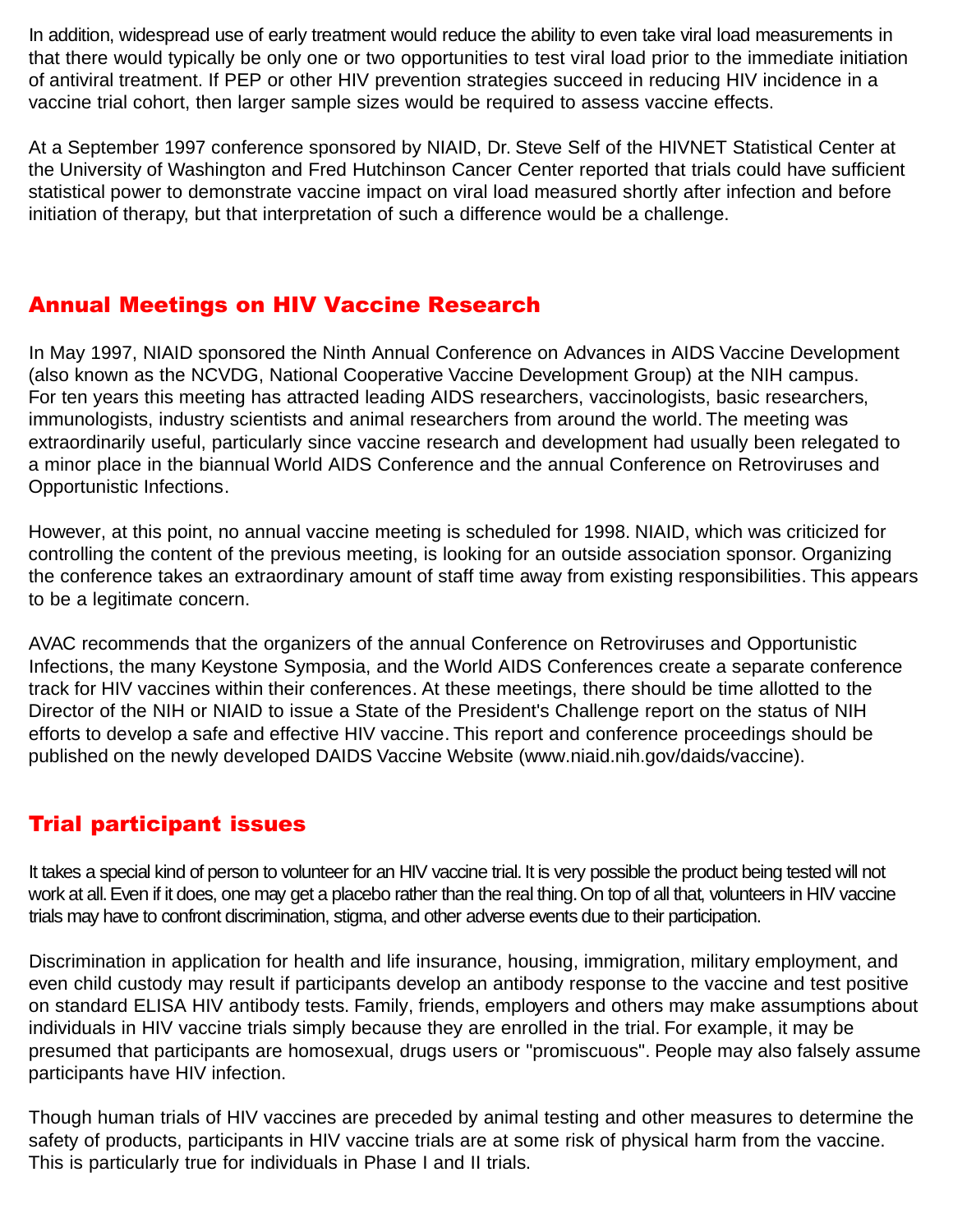<span id="page-23-0"></span>In summary, trial volunteers receive no benefit from participation, other than access to health services and HIV prevention interventions. Thus the decision to volunteer often rests on the relative weight of individual risk vs. altruism and the potential benefits of the research. How informed are clinical trial participants to adequately evaluate either of these? How empowered are trial volunteers to challenge the system, either to reduce individual risks or to demand better research products and protocols?

In 1997, U.S. HIVNET Community Advisory Board members did challenge the system, and were able to convince NIAID and two vaccine manufacturers to agree to guarantee compensation for medical costs incurred by participants in the event of physiological harm caused by the ALVAC/gp120 vaccine that entered a Phase II trial that year. The community-based group Vaccine Advocates requested, and received, a public letter from NIAID pledging ongoing assistance to address issues of discrimination and social harm which may be experienced by trial participants.

HIVNET Community Advisory Board members and community groups such as Vaccine Advocates continue to pursue issues of importance to trial participants, including assuring the highest quality behavioral interventions for volunteers, a valid and thorough informed consent process, the right to continue trial participation if incarcerated, and other issues. Discussion about the various HIV vaccine products that may be tested is an on-going topic, and compensation for medical expenses for upcoming Phase III trials is also on the advocacy agenda.

## NIH Leadership With Accountability Can Make a Difference

Developing an effective HIV vaccine requires the NIH to do more than just allocate funds and invite researchers to "come and get it." It has been said a hundred times by every constituency: to overcome the unprecedented challenge of developing an HIV vaccine, government, and particularly NIH, needs to provide leadership. Critical areas identified by the Levine Report include: placing greater emphasis on and promoting vaccine work, fostering more multi-disciplinary research, creating mechanisms for increasing the diversity of scientific approaches explored and the speed with which new ideas are funded, and increasing government-private industry cooperation.

For example, one area where the NIH can continue to make a difference is in increasing interest in and attention to vaccine work. The lack of focus on vaccine research in the first fifteen years of the AIDS epidemic has meant that talented, ambitious scientists have often looked elsewhere. The NIH, through its funding priorities and the specialties and sub-specialties it targets, can create strong incentives for investigators, especially young scientists, thereby increasing the intellectual capital invested in HIV vaccine research.

In our December 1996 report, one of our key recommendations was a call for accountability by our political and scientific leadership. In spite of commendable progress, accountability among the leadership of NIH in the efforts to develop an HIV vaccine is no less necessary today.

Although the President's call for an HIV vaccine within ten years has raised the public profile of the vaccine effort, of greater substantive importance has been the leadership provided by departing OAR Director William Paul and the Baltimore Committee. Positive changes have occurred that give some hope that the next few years will see the development of new candidate vaccines created through the resources and leadership provided by the NIH, OAR, NIAID, and NCI. But many obstacles remain before the road through NIH is transformed from a construction site to a thruway. The pace of reform has quickened somewhat, yet it is still not fast enough.

Despite its apparent influence and its charge by the NIH, AVRC does not wield the power envisioned by the Levine Report. The NIH values its input, but is unwilling to cede substantive control. Responding to the recommendation that a trans-NIH vaccine program be established with non-government leadership, NIH set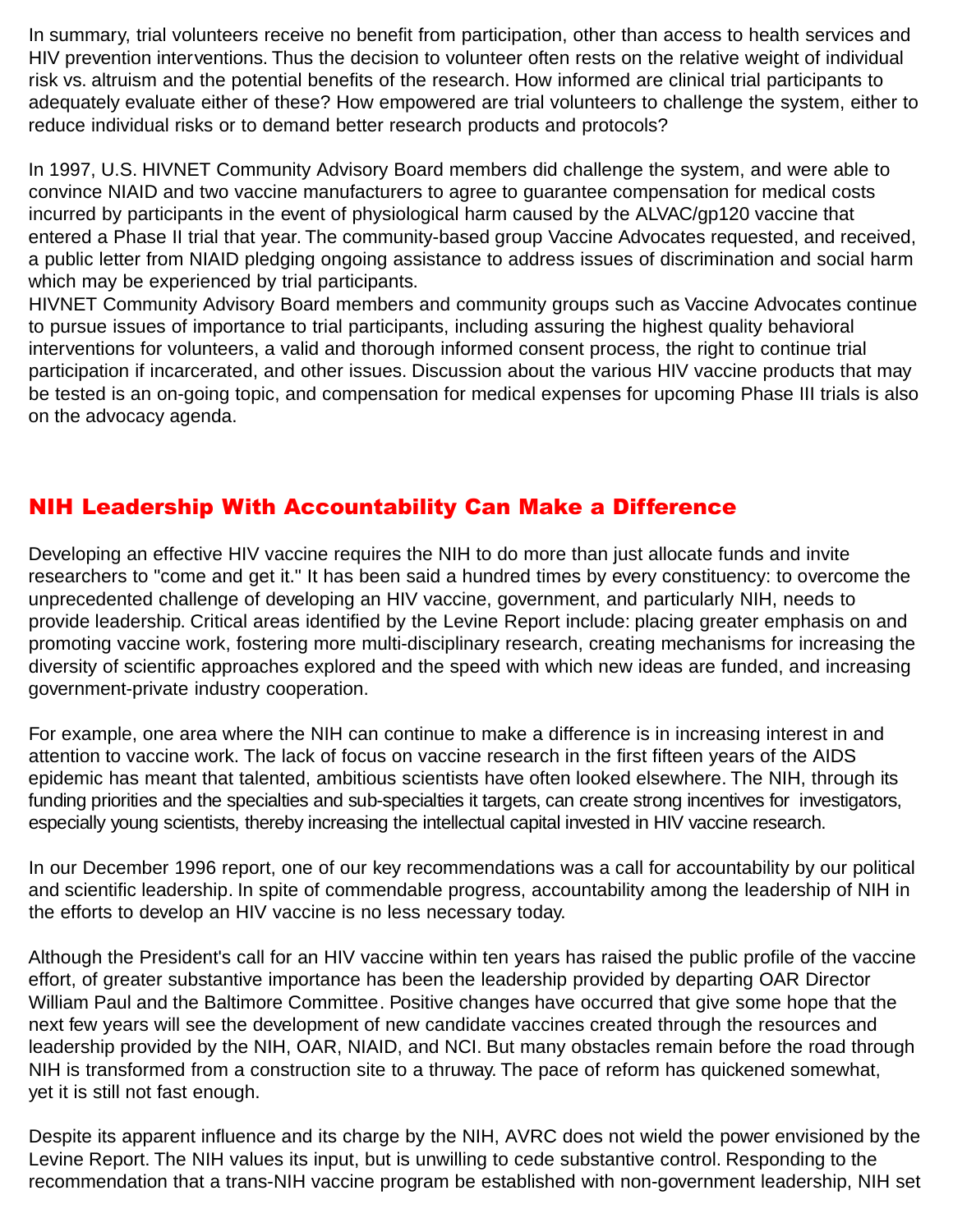<span id="page-24-0"></span>sharp limits on the substantive power of what became AVRC, stating, "While the NIH sees a value in the visibility, advice and perspective...it does not see the necessity of establishing an independent NIH center." More to the point, responding to a recommendation that vaccine research conducted under the auspices of NCI be coordinated through OAR, NIH reiterated the traditional, parochial, status quo, that "NCI's vaccine research... should remain under the administrative and scientific direction and authority of NCI."

Dr. Paul has been deeply committed to revitalizing the government's vaccine effort resulting in substantial increases in the funding for vaccines. His departure, as well as the recent resignation of Dr. Pat Fast (formerly Associate Director of the Vaccine and Prevention Research Program at NIAID) casts a shadow that will only be gone when as yet unnamed successors make similar commitments in the form of action as well as rhetoric.

## THE WALTER REED ARMY INSTITUTE OF RESEARCH

The second most important agent in U.S. government's effort to develop an HIV vaccine is the Defense Department's Walter Reed Army Institute of Research (WRAIR).This unit is charged with the responsibility of producing the vaccines necessary to protect American service personnel deployed overseas. In contrast to the basic science approach that predominates at NIH, WRAIR engages primarily in applied research, and has a century-long history of close, successful collaboration with industry and foreign governments. WRAIR currently spends \$25 million on HIV/AIDS, approximately half of which is devoted to vaccine development. It is important to note that approximately 70% of the WRAIR's AIDS vaccine program goes for clinical trials and cohort development. The remaining 30% of funding goes for preclinical HIV vaccine work. The other half of WRAIR's overall AIDS budget is earmarked for epidemiology (threat assessment and tracking the movement of different strains), prevention education, new treatment strategies and patient follow-up.

With comparatively limited funding, WRAIR has been able to initiate a number of human studies of candidate vaccines, negotiate production of vaccine constructs and move toward a Phase III trial. In the absence of predictive animal models or reliable correlates of immunity, the WRAIR is pursuing a multiarmed strategy of employing the best available candidate vaccine components in clinical trials. To this end, WRAIR has spent six years supporting the Thai government and the Royal Thai Army in their efforts to develop a clinical trial infrastructure in Thailand. This project, which is currently budgeted at approximately \$5 million annually, has been used to conduct Phase I and Phase II trials and is scheduled to begin a Phase III study by the year 2000. WRAIR is currently conducting four clinical trials, two in the U.S. (with products from Apollon and PMC) and two in Thailand (against clade B and clade E). WRAIR is the only U.S. government agency with a primary focus on non-clade B strains of HIV. But WRAIR's comparatively low level of funding limits the number of projects that it can take on, both in terms of partnerships with trial site countries to develop clinical trial cohorts and collaborations with industry to develop non-clade B vaccine candidates for those countries.

The WRAIR program functions with a minimum of bureaucracy and administrative overhead. It more closely resembles a objective-driven private company than any other government program currently involved in HIV vaccine research. The current administration and Congress should increase funding for WRAIR's HIV vaccine research program to allow it to expand the number of countries and company products with which it can work.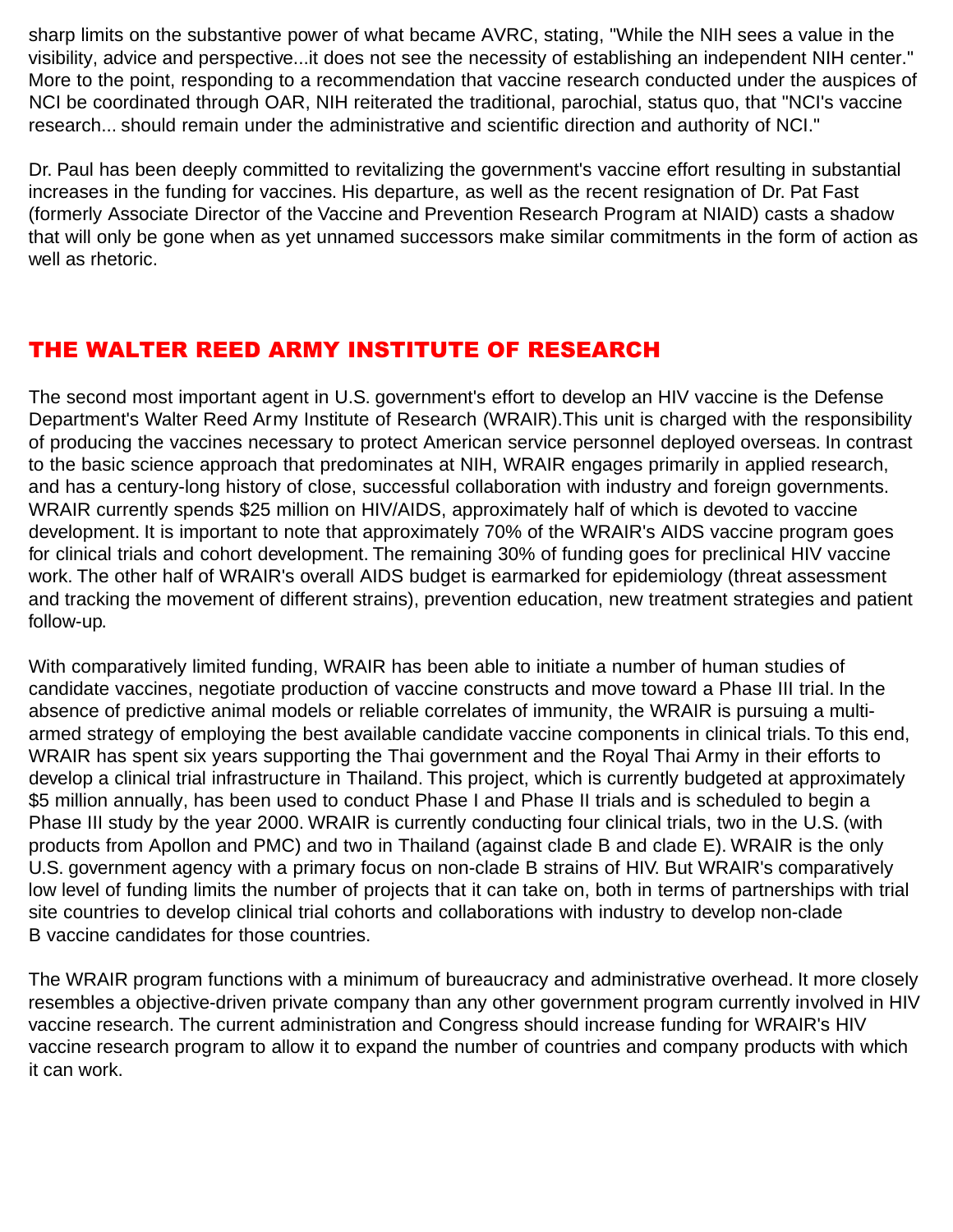<span id="page-25-0"></span>"With new resources, NIH will now become the most powerful discovery engine for an AIDS vaccine, working with other scientists to finally end the threat of AIDS. Remember that every year we move up the discovery of an AIDS vaccine, we'll save millions of lives around the world."

> -President Bill Clinton State of the Union Address February 4, 1997

### THE WHITE HOUSE, PACHA, AND THE U.S. CONGRESS

In 1997, President Clinton referred to the importance of HIV vaccine development in his State of the Union address, and several months later called for a ten-year goal, an NIH vaccine center, and mobilization of the pharmaceutical industry and the G-8 governments. In 1998, although the President has not mentioned HIV vaccines, he has spoken about the importance of biomedical research and increased NIH funding.

One of the motivating forces for President Clinton came from a call for action on HIV vaccines from his own Presidential Advisory Council on HIV/AIDS (PACHA) and Office of National AIDS Policy (ONAP). In the spring of 1997, under new director Sandra Thurman, ONAP declared HIV vaccine development to be one of its highest priorities. In April 1997, PACHA issued a set of targeted recommendations for HIV vaccine research and development, calling for the President to declare the ten-year goal, support sustained increases in vaccine research funding, and provide greater coordination of national and international efforts. In March 1998, PACHA reiterated its recommendations for greater coordination of national and international efforts.

These words are encouraging, but if the President's ten-year goal is to be met, more than words are needed. The Presidential Advisory Council provides a useful voice on the needs of HIV vaccine research at a national and international level, but PACHA has only two members who have an active interest in HIV vaccines and has surprisingly limited clout with the President. The Director of the Office of National AIDS Policy is supportive of HIV vaccines but also complains of limited influence with the President. More effort will be needed by grassroots advocates to get the attention of the White House and to direct President Clinton's focus in his two final years to following up on his own words.

AVAC believes that President Clinton and NIH Director Varmus must have regularly scheduled high-level discussions with the CEOs and Board Chairs of Merck, PMC, American Home Products/Wyeth-Ayerst Laboratories, and SmithKline Beecham to emphasize the importance of these companies making a significant investment in HIV vaccine research. Incentives, such as U.S. patent extensions on other products, should be seriously explored.

The key role of the U.S. Congress in terms of HIV vaccine research is to ensure that sufficient funds are allocated to the NIH and the WRAIR for vaccine research and development efforts. In doing so, Congress must provide significant increases in funds for overall U.S. government-supported biomedical research and not just HIV vaccine research. The allocation of \$26 million to the NIH for construction of the Vaccine Research Center is a clear indication of congressional support for HIV vaccine research. A number of representatives have been particularly vocal in supporting HIV vaccine research. These include Representatives James McDermott, Nancy Pelosi, and John Porter, Senator Arlen Specter and others.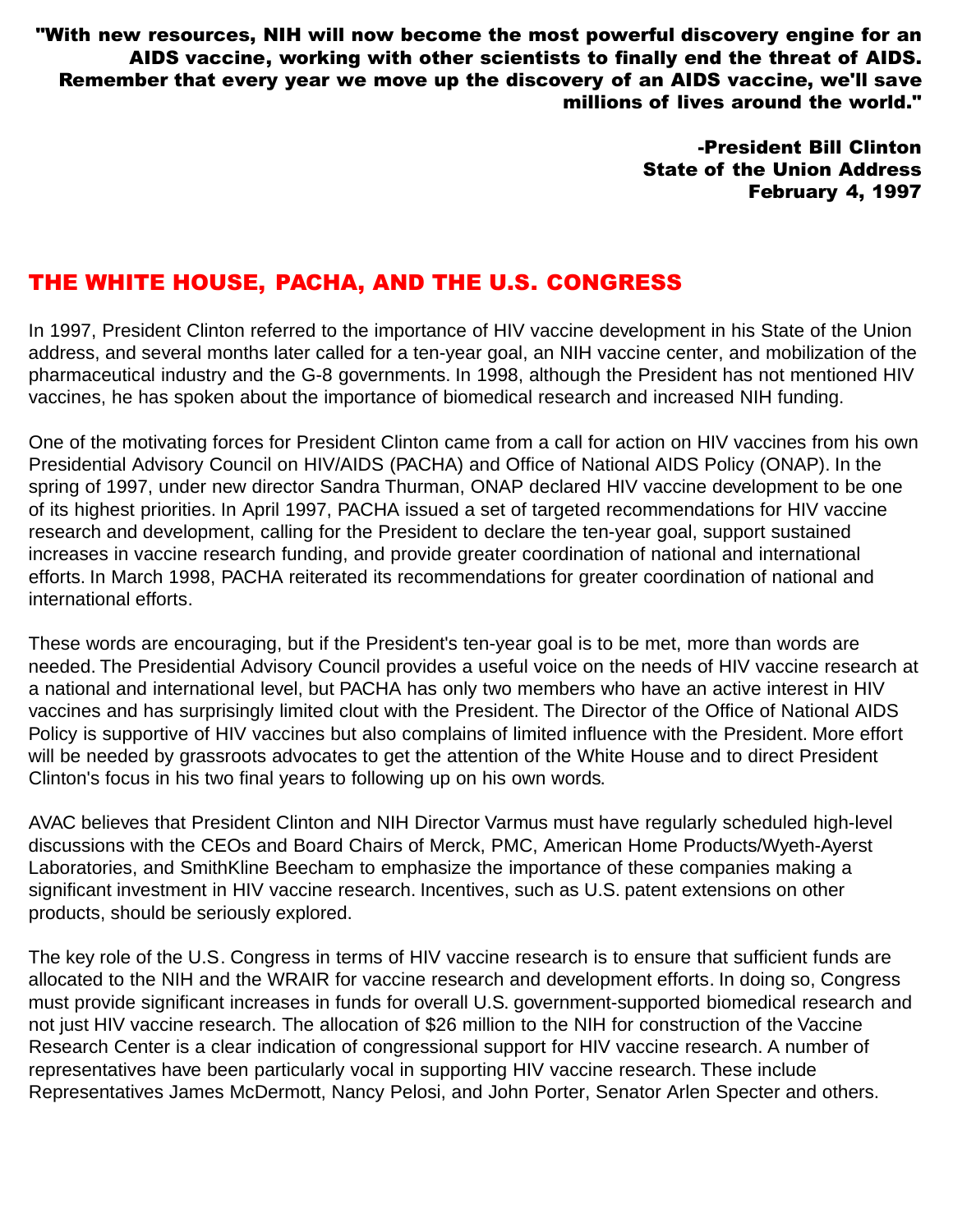## <span id="page-26-0"></span>The Not-For-Profit Sector

In general, not-for-profit AIDS advocacy and research organizations have not gotten involved in HIV vaccine research issues. With no product yet in Phase III efficacy trials, HIV vaccine research issues are often considered too abstract and intractable for most AIDS funders, advocates, and policy types. Research advocates focus on treatments, prevention advocates focus on condoms and needle exchange, and international advocates focus on poverty and access issues. HIV vaccines are often not on their agendas. Three organizations, however, are noteworthy for their impact in the past year.

#### International AIDS Vaccine Initiative

In 1997, the International AIDS Vaccine Initiative (IAVI) contributed significantly to raising the volume and quality of discourse about HIV vaccines. IAVI's work behind the scenes with G-8 countries, the World Bank, PACHA, international conference organizers and the NIH, all helped to steer resources toward HIV vaccine development. Ideas including a global vaccine purchase fund, mobilization of the G-8 process, and innovative NIH funding strategies all received a significant boost from IAVI's efforts. IAVI's quarterly newsletter, IAVI Report, is also becoming an important source of international perspectives on HIV vaccine research for scientists and non-scientists alike.

Despite a first round of funding of about \$1 million for vaccine development in 1997, IAVI has yet to reach its potential to become a significant alternate system for development of HIV vaccines. Yet the organization continues to have good fundraising prospects and the advantage of being able to move quickly and strategically in developing vaccines for clinical trials, and thus has potential to become a major funder of HIV vaccine development.

#### American Foundation for AIDS Research

The American Foundation for AIDS Research (AmFAR) jumped into the HIV vaccine research effort in a major way in 1997. With its grassroots funding base, AmFAR was able to raise and distribute \$1 million in HIV vaccine awards to sixteen research teams. The ability for AmFAR to fund innovative research, conduct broad-based public education campaigns, and incorporate vaccines into its AIDS research lobbying makes AmFAR an important presence in U.S. philanthropy and advocacy for HIV vaccines.

#### Until There's A Cure Foundation

Until There's A Cure (UTAC) is noteworthy for the proportion of funding that they devote specifically to HIV vaccine research and advocacy. There are a large number of funders who have supported AIDS research and research advocacy, including the Cummings, Dana, Ford, Kaiser, Monell, and Rockefeller foundations. But UTAC is the first to devote a substantial portion (as much as 20%) of its funding to the topic of HIV vaccines. Before the NIH was established, private philanthropy in the United States (especially from the Rockefeller Foundation) supported the bulk of public health research. Even now, organizations such as IAVI, AmFAR, and UTAC have shown that foundations and not-for-profit AIDS organizations can continue to act as important adjuncts to government-funded research programs.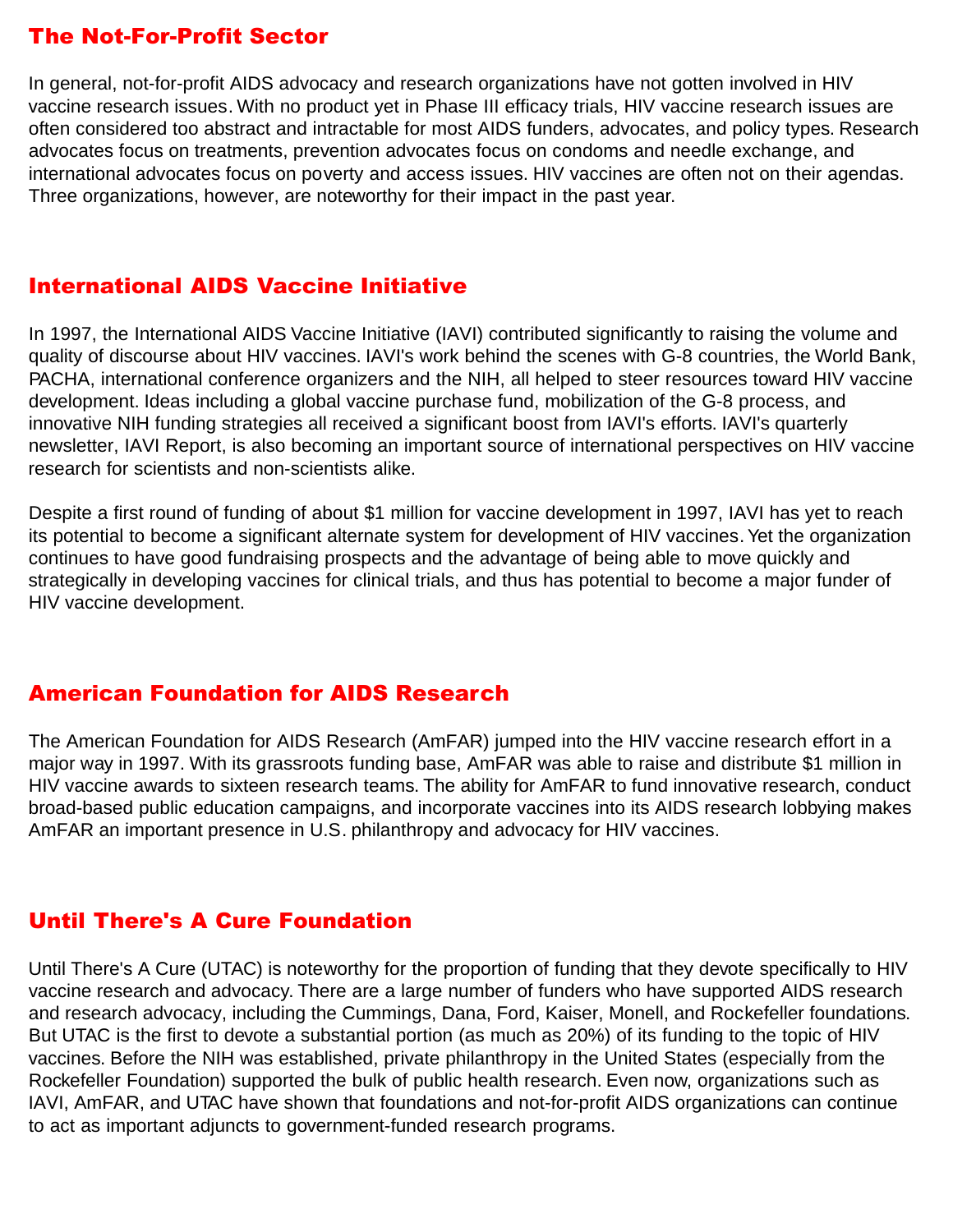## <span id="page-27-0"></span>Overview of Industry-Supported Research

Despite the President's call for a vaccine within ten years and an ever stronger scientific base of knowledge about HIV, no new pharmaceutical companies or biotechnology firms have announced any intention of entering into HIV vaccine development during the past few years, and several existing HIV vaccine programs have been scaled back or canceled. Among the firms no longer conducting active research are Bristol-Myers Squibb, British Biotech (a subsidiary of British Bio-Technology Group, PLC) and Immuno AG (following its sale to Baxter International). In addition, after taking its gp120 envelope vaccine through Phase I and II clinical trials, Genentech has halted further spending by spinning its product off into an independent company, VaxGen.

1997 was a banner year for the pharmaceutical industry. Earnings rose sharply, stock prices soared and, as one analyst reported "the prospects of new-drug launches promised to keep profits ascending steeply through 1998."

Vaccines as a subset of industry earnings also had an excellent year and prospects for the large vaccine producers' future seem brighter than ever. In December 1997, Forbes Magazine reported that vaccines are now a "thriving enterprise" and advised investors to "bet on heavily capitalized pharmaceuticals" within the vaccine field.

Yet these good times have not translated into real private sector interest in HIV vaccine development. The number of companies with active research programs has continued to decline. This erosion is critical because it impacts not only the number of firms actively involved in the search for an HIV vaccine, but also, more importantly, the range of strategies being pursued.

Of the major possible vaccine approaches, only three approaches are being actively pursued with significant industrial funding: a live recombinant poxvector vaccine (developed by Pasteur Merieux Connaught with support from the French Government), recombinant subunit vaccines and DNA. One prime-boost combination entered Phase II trials in 1997. DNA vaccines have shown promise in animal tests, but only one company has launched human trials of HIV DNA vaccines. Moreover, for the companies pursuing this approach, the commitment is as much to the DNA technology platform as it is to an HIV vaccine. If early results prove disappointing, these companies will be tempted to move on to less problematic pathogens.

The vaccine industry consists of two, very different types of firms: large, integrated drug companies, and the much smaller biotechnology firms. The trend among larger companies has been away from basic research and towards more focused, product-oriented work. This has led to diminished support for HIV vaccine work. The goal of many biotechnology companies, particularly the smaller ones, is to create a product sufficiently promising to attract either capital or some other form of relationship with one of the major, integrated pharmaceutical concerns. In fact, two of the largest biotechnology firms engaged in vaccine work, Chiron and Genentech, are themselves closely tied to industry giants. Novartis, the world's largest drug company, owns 49.9% of Chiron and Switzerland's Roche Holding, the world's seventh largest, owns 66% of Genentech.

For most biotechnology companies, venture capital is increasingly unwilling to underwrite investment in HIV vaccine research. Officials at a number of these firms have acknowledged that their vaccine programs are being kept alive entirely by government support from NIH or the Department of Defense and will have to remain so until the prospects of substantial revenues are more clear. In fact, in early 1998, the only company to have launched human studies of an HIV DNA vaccine, Apollon, was forced to withdraw its plans to sell stock through a public offering. One of the company's underwriters cited "market conditions" (which usually means lack of investor interest) for the withdrawal of the public offering.

Below is a review of the companies currently playing a key role in HIV vaccine research, and one with the potential to do so.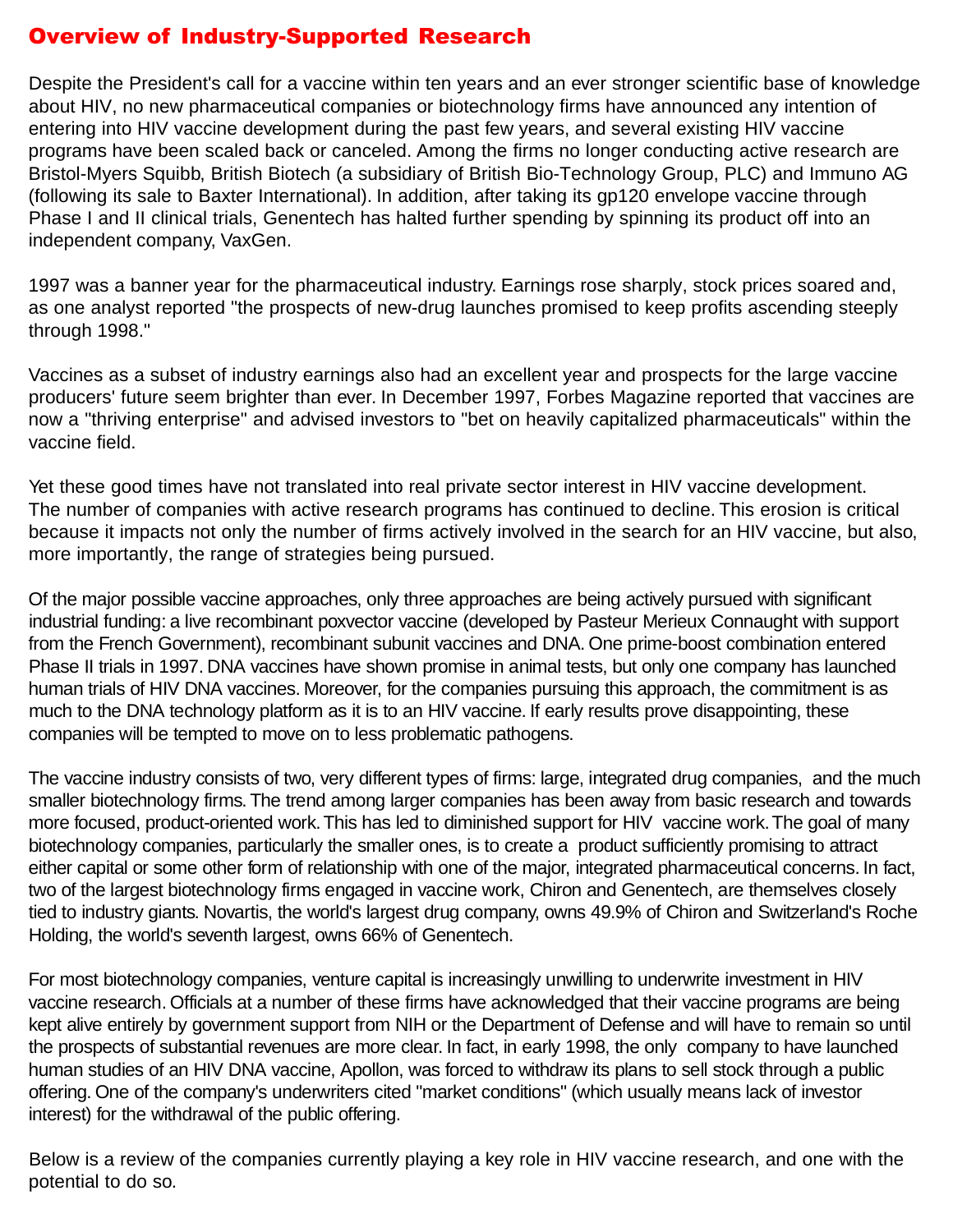## <span id="page-28-0"></span>SmithKline Beecham

SmithKline Beecham (SKB) is the world's largest vaccine manufacturer and one of the largest pharmaceutical companies in the world. The company currently generates annual revenues of more than \$1.2 billion from vaccines and expects this figure to increase dramatically over the next four years. SKB's recombinant hepatitis B vaccine is a key revenue generator, and the company recently introduced a combined hepatitis A and B vaccine. However, SKB's HIV vaccine program is quite limited, having once focused on a gp120 vaccine, but now largely geared toward adjuvant development. The program is funded, in part, by grants from the U.K.'s Medical Research Council. In 1997, the company did not report any new developments or changes in its HIV vaccine program.

Even if SmithKline Beecham revived its envelope vaccine effort, their commitment to HIV vaccine research would accurately be called miniscule relative to the company's size and influence. The world's largest vaccine manufacturer has, in reality, watched the epidemic from the sidelines. Investment decisions are understandably driven primarily by financial calculations. However, multi-national pharmaceutical companies, particularly the large vaccine manufacturers, must not ignore global health concerns.

In 1998, SmithKline Beecham should agree to contribute its impressive scientific and financial resources to the overall effort to develop an HIV vaccine. The company should, without delay, create or substantially invest in a broad-based HIV vaccine research program. President Clinton and NIH Director Varmus should invite the CEO and Board Chair of SmithKline Beecham to the White House to emphasize the importance of this company in making a significant investment in HIV vaccine research, and to explore incentives, such as U.S. patent extensions on other company products.

#### Pasteur Merieux Connaught

Pasteur Merieux Connaught (PMC), a subsidiary of the French pharmaceutical company Rhone-Poulenc, is also among the world's largest vaccine producers. The company is pursuing a number of different approaches and has what must be considered the broadest HIV vaccine program of any company in the world. PMC's program, which is supported largely by funding from the French government's Agence Nationale de Recherches sur le SIDA (ANRS), includes envelope subunit vaccines, HIV peptides, pseudovirions, poxvirus vector vaccines, and DNA vaccines.

In 1997, the company's vCP205 canarypox vaccine, in combination with Chiron's gp120 construct, entered Phase II study in the U.S. The company has hopes to launch a Phase III study of a canarypox vector with U.S. government funding, but recently indicated that they will be conducting a new study in 1998 to compare three canarypox vector vaccines (vCP205, vCP1433, and vCP1452) to assess which may be best for evaluation in larger trials. The company is also developing a combination clade B and clade E gp160 product to be tested as a boost with its canarypox and DNA products.

PMC and the French government have established a close working relationship in the area of HIV vaccine research. To their credit, both parties have made a strong commitment to developing an HIV vaccine. Their collaborative effort is a model for the U.S. government in designing public-private partnership in the area. The NIH appears to be working closely with PMC in preparing for an efficacy study of the canarypox prime/envelope boost combination. These efforts must continue.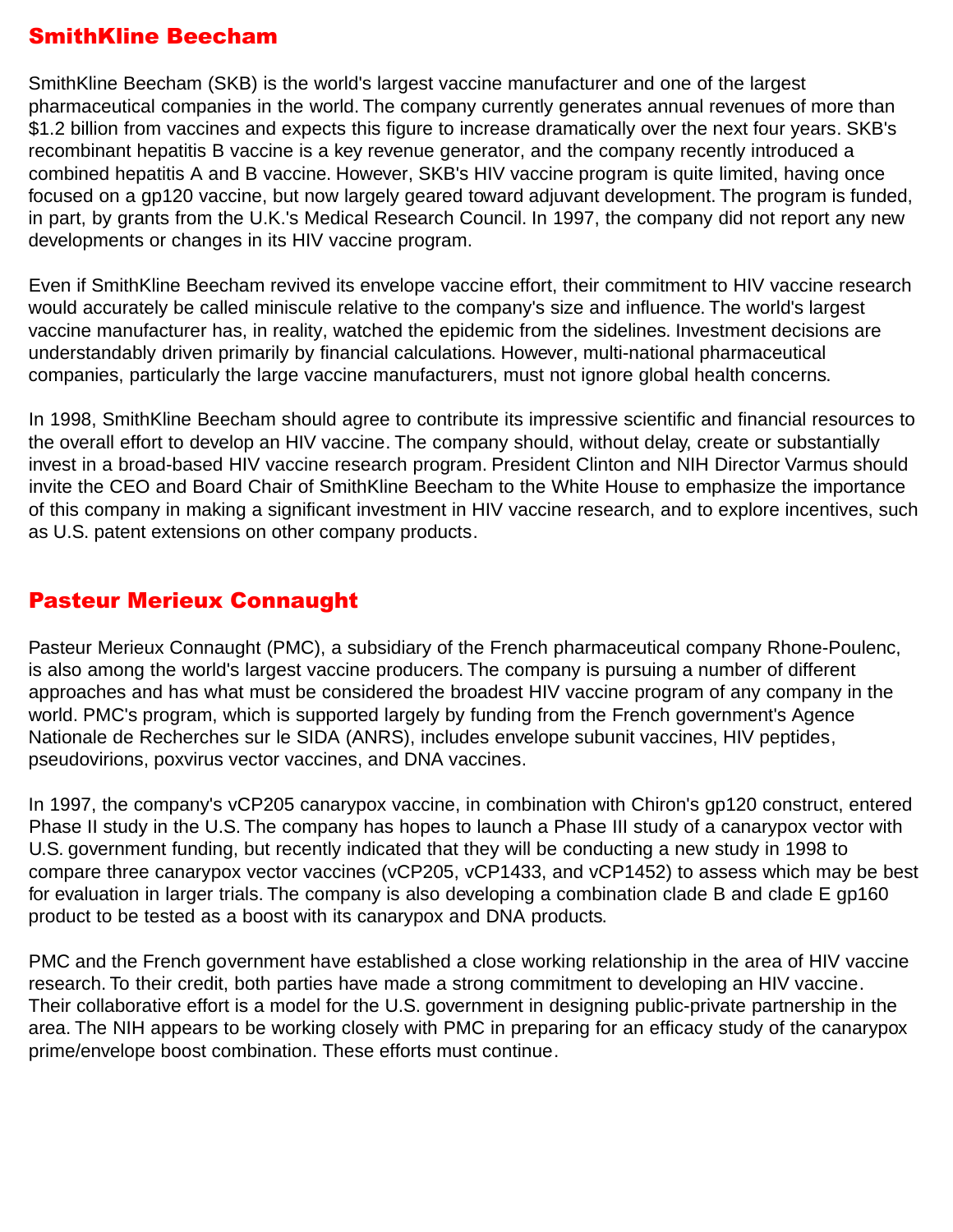## <span id="page-29-0"></span>Merck

Merck is also one of the largest pharmaceutical companies in the world and a major vaccine producer. In 1997, the company apparently decided to devote additional resources and attention to its HIV vaccine program and appointed Emilio Emini, head of the company's successful HIV protease inhibitor program, to oversee vaccine research at Merck.

Although Merck officials are tight-lipped about their HIV vaccine program, their strategy appears to be to vaccinate with DNA and then boost with an HIV envelope protein that can induce high levels of neutralizing antibodies. Merck is developing DNA vaccines for a broad range of pathogens, including influenza, tuberculosis and HIV. The company's DNA effort is based on a licensing agreement with Vical, a San Diego-based biotechnology company. In August 1997, Norman Letvin and Merck published data about the company's preclinical efforts to develop an HIV vaccine in the Proceedings of the National Academy of Sciences.

Merck's new emphasis on HIV vaccine research is a significant boost for the overall research effort. The company has a wealth of scientific and financial resources. Gordon Douglas, the president of Merck Vaccines, is one of the most respected leaders in vaccine development. Douglas maintains close relationships within industry and with the NIH leadership. Jerry Sadoff, who oversees Merck's clinical program for vaccines, is another highly-respected figure in vaccine development. At this time, Merck does not appear interested in obtaining assistance from the U.S. government in its research efforts. However, government officials should maintain regular contact with the company and President Clinton should communicate to the company's leadership the importance of the HIV vaccine effort.

## Chiron / Novartis

Chiron, one of the world's leading biotechnology companies, has a significant vaccine research program. The company is developing vaccines for hepatitis A, herpes, influenza, CMV, whooping cough, HIV, and meningitis. Chiron's HIV vaccine research to has been focused on gp120 envelope subunit vaccines. The company is also developing a p24 vaccine, improved adjuvants and DNA-based vaccines. Chiron's SF-2 gp120 vaccine is being tested in Phase II studies with PMC's ALVAC vaccine. The company is also developing a bivalent gp120 vaccine based on HIV subtypes E and B. In 1997, a Phase I study of this vaccine was initiated in Thailand, in cooperation with the Thai government and the U.S. Army. Chiron also launched a Phase I trial of its recombinant p24 vaccine at Creighton University in Omaha, Nebraska, and may be developing an oligomeric envelope vaccine based on primary isolate for testing in primates.

In recent years, Chiron has reduced its investment in HIV vaccine development. The company's stock price has failed to keep pace with the overall market, creating pressures to invest in more potentially lucrative areas. However, in 1997, the company hired Margaret Liu, former head of Merck's DNA vaccine program, to lead its overall vaccine research program. Prior to the hiring of Liu, some observers had been unsure about Chiron's continued willingness to invest significant research capital in HIV vaccine development.

Chiron is an important company in terms of HIV vaccine research. While observers believe that the appointment of Margaret Liu could bode well for HIV vaccine development at the company, doubts remain about Chiron's overall commitment. The U.S. government should do whatever is reasonably necessary to support Chiron's HIV vaccine research program.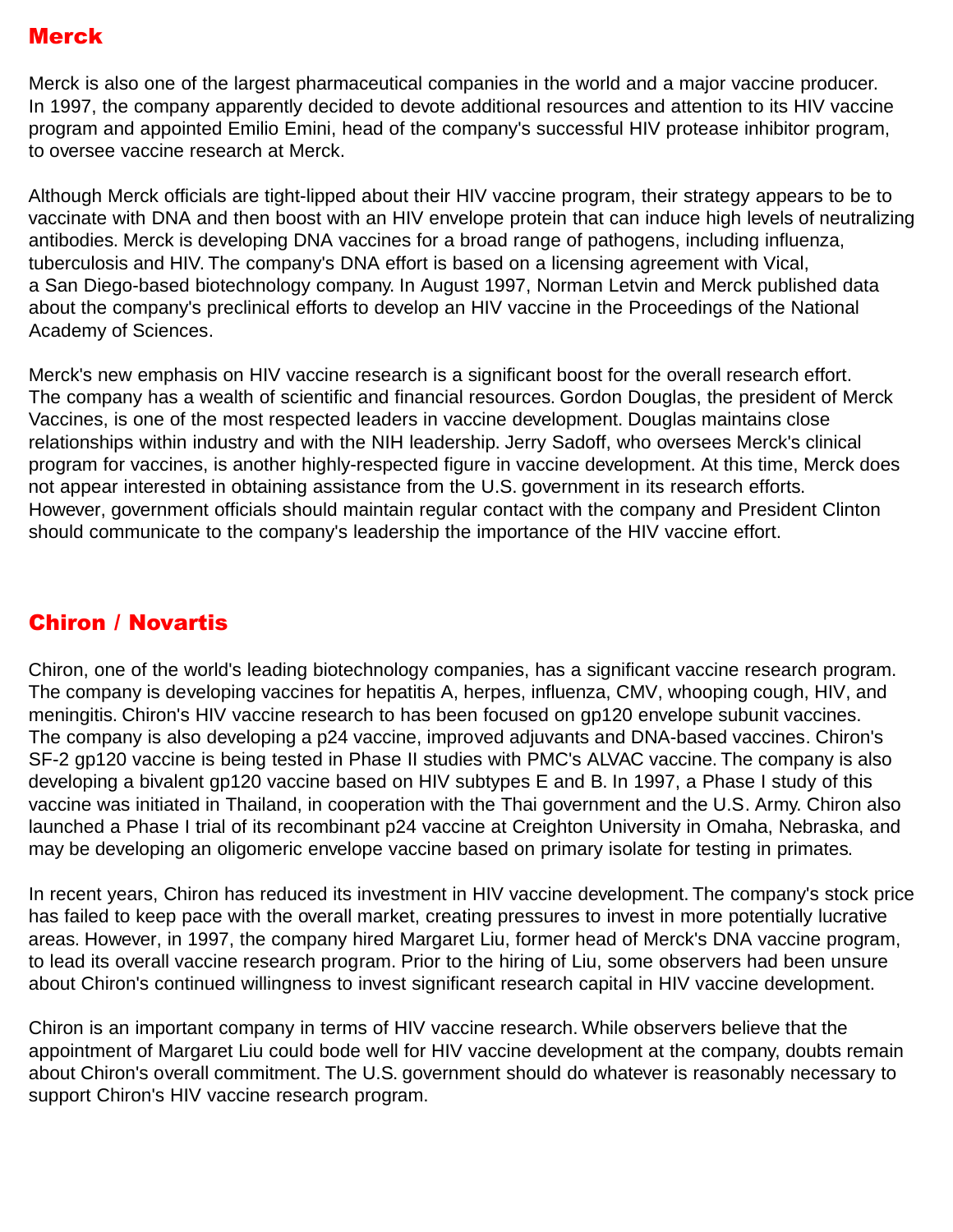## <span id="page-30-0"></span>Apollon / Wyeth-Ayerst Laboratories

Apollon is a Pennsylvania-based biotechnology company that is developing a wide range of DNA products for use as preventive vaccines and as therapeutics. Wyeth- Lederle Vaccine and Pediatrics, a division of Wyeth-Ayerst Laboratories, a large vaccine producer that is owned by American Home Products, has made a significant investment in Apollon and is likely to increase this investment. While Wyeth-Ayerst Laboratories' efforts toward an HIV vaccine have been limited to declining efforts on an adenovirus vector and a peptide concept, Apollon has launched a wide range of human studies of HIV DNA vaccines. In 1997, Apollon researchers, working with David Weiner of the University of Pennsylvania, reported that chimpanzees vaccinated with one of the company's HIV DNA constructs remained free of infection at least two years after challenge.

Apollon continues to move forward with human trials of preventive HIV DNA vaccines. Company officials believe that a final product will combine envelope-directed and core-directed components. To date, the trials have emphasized safety and immune response. The first Phase I trial of DNA (with env and rev components) in HIV-negative volunteers began in March 1996 at Bethesda. In February 1997, a second trial of the same product was initiated using needle-less injection. In July 1997, a Phase I trial of DNA (with gag) began in the AVEG network at four sites. The company appears to be interested in moving towards trials of a DNA (env/rev/gag) product in AVEG, and clade E and clade C DNA constructs with envelope and core components internationally.

As was noted, Apollon recently withdrew its public offering. But the company continues to develop its underlying technological platform (the ability to develop and produce DNA vaccines) and remains optimistic about prospects for generating future revenue streams with herpes, hepatitis B, and papilloma products.

Apollon has demonstrated that a company can initiate a series of human studies of HIV DNA vaccines in a short time with relatively limited resources. To its credit, NIAID has provided Apollon with substantial support. Apollon's strong relationship with NIH has also been a source of credibility within the banking community. WRAIR's plans to initiate a larger trial with Apollon are another example of effective U.S. government efforts in stimulating private sector research in HIV vaccines.

## VaxGen / Genentech

VaxGen was created as a spin-off from Genentech, one of the world's largest biotechnology companies. Genentech provided the company with \$2 million in capital to develop its HIV gp120 vaccine. VaxGen, which is headed by Donald Francis, has developed a bivalent clade B gp120, combining a gp120 derived from a lab strain and one from a primary isolate, and a clades B and E bivalent gp120 with the clade E gp120 derived from a primary isolate. VaxGen began a Phase I/II trial in the United States in late 1997, and is also testing its gp120 construct with a new vaccinia construct from another company, Therion. VaxGen is hoping to initiate Phase III studies in the U.S. and Thailand, and reports that it has raised \$18 million in the private markets to test its newly reformatted gp120 products.

While some scientists are skeptical that VaxGen's gp120 vaccine used alone can protect against HIV, the company appears set to launch Phase III studies of the construct. Ideally, the studies will be designed so that even a negative result can yield important immunological data for future product developments and efficacy studies. In the meantime, VaxGen and Francis deserve credit and support for pursuing the testing of this product and obtaining private funding for its development.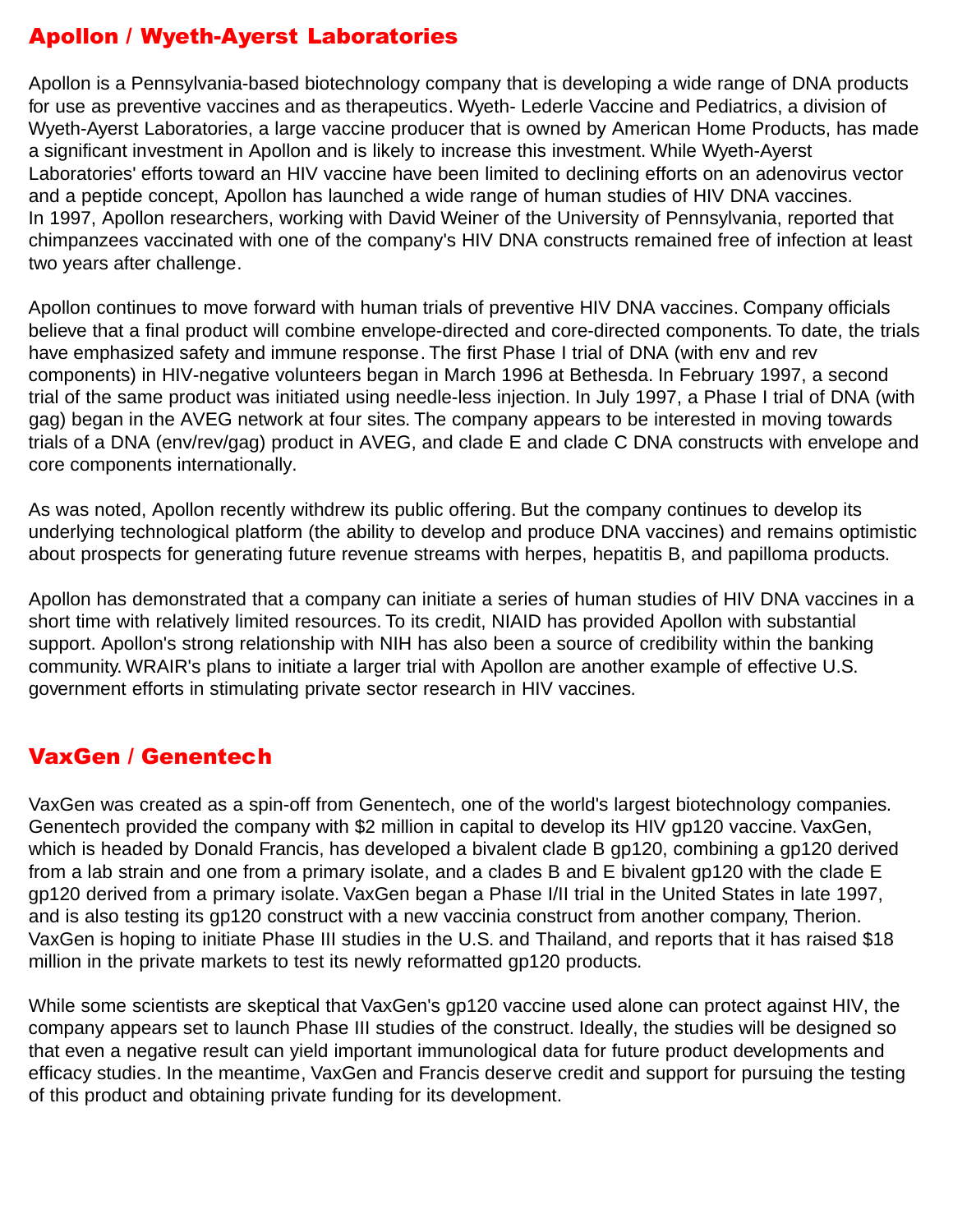## <span id="page-31-0"></span>Therion Biologics

Therion Biologics Corporation is a small Massachusetts biotechnology company engaged primarily on cancer vaccines and immunotherapies. Therion's HIV vaccine program has focused on developing recombinant viral vectors to express multiple HIV proteins. In 1997, a Phase I trial in the United States AVEG network began evaluating Therion's major HIV vaccine product - a vaccinia vector expressing gag, pol, and env - in combination with a VaxGen rgp120 boost.

Although Therion Biologics is a small company, it receives more funding from the NIH for HIV vaccine research than any other company. In 1997, Therion received more than \$1 million from the NIH in HIV vaccine-coded funding for research and product development. Therion also holds the rights to genetically engineered live-attenuated HIV vaccines developed at the New England Regional Primate Research Center. These live-attenuated vaccines are being tested in primates and have not advanced into clinical trials, and Therion says that it has no plans to manufacture a live-attenuated vaccine for human studies. However in the past year, Therion was involved in several discussions with the NIH and FDA about FDA guidelines for the manufacture and development of these vaccines.

Therion's effort in moving ahead in developing its vaccinia vector product should be commended. The funding relationship between the NIH and Therion may be a good example of effective U.S. government support of private sector vaccine development. Therion, and other small biotech companies with the capability to develop novel products and severely limited access to resources, need and deserve greater government, corporate, and private support.

## Overview of International Research

#### International Clinical Trials

Outside of the United States, the world's clinical trials of candidate HIV vaccines have largely occurred in France and Thailand, with other limited Phase I trials in Cuba and China and trial site preparation in Uganda, South Africa, Zambia, Zimbabwe, Malawi, India, Haiti, Trinidad and Brazil.

In France, through the ANRS and Pasteur Merieux Connaught, Phase I trials have evaluated the vCP125, vCP 205 and vCP300 canarypox vector vaccines, gp160, and lipopeptides (with gag, nef and V3). Phase I clinical trials in France are planned to begin in 1998-99 to evaluate vCP1433 (containing env, gag, pol and nef) and vCP1452 (essentially vCP1433 with two vaccinia regulatory genes to improve expression), newer formulations of the 6 lipopeptide combination, pseudovirions and a DNA vaccine.

In Thailand, trials are conducted through the Thai Ministry of Public Health and the Royal Thai Army. Phase I trials in Chaing Mai and Bangkok have evaluated clade B gp120 products produced by Genentech/VaxGen and Biocine/Chiron, and in January 1998 a Phase II trial was begun of a Chiron clade E gp120 vaccine candidate based on a primary isolate of HIV. Given the strong Thai infrastructure and political will for HIV vaccine trials, it is likely that Thailand will be the site for trials of several clade E envelope, vector, and DNA vaccines in the next few years.

In most of the countries where HIV vaccine clinical trials are being planned, resources for this research are scarce. Countries are eager to build the capacity to research, produce, and even export vaccines, but often need international assistance in building clinics and labs, training staff, and supporting a clinical trial infrastructure. The wealthier industrialized countries and international agencies, such as UNAIDS and the World Bank, often subsidize international clinical research.This support should be increased and better coordinated. United States agencies, such as the CDC, USAID, and FDA, often work with their counterpart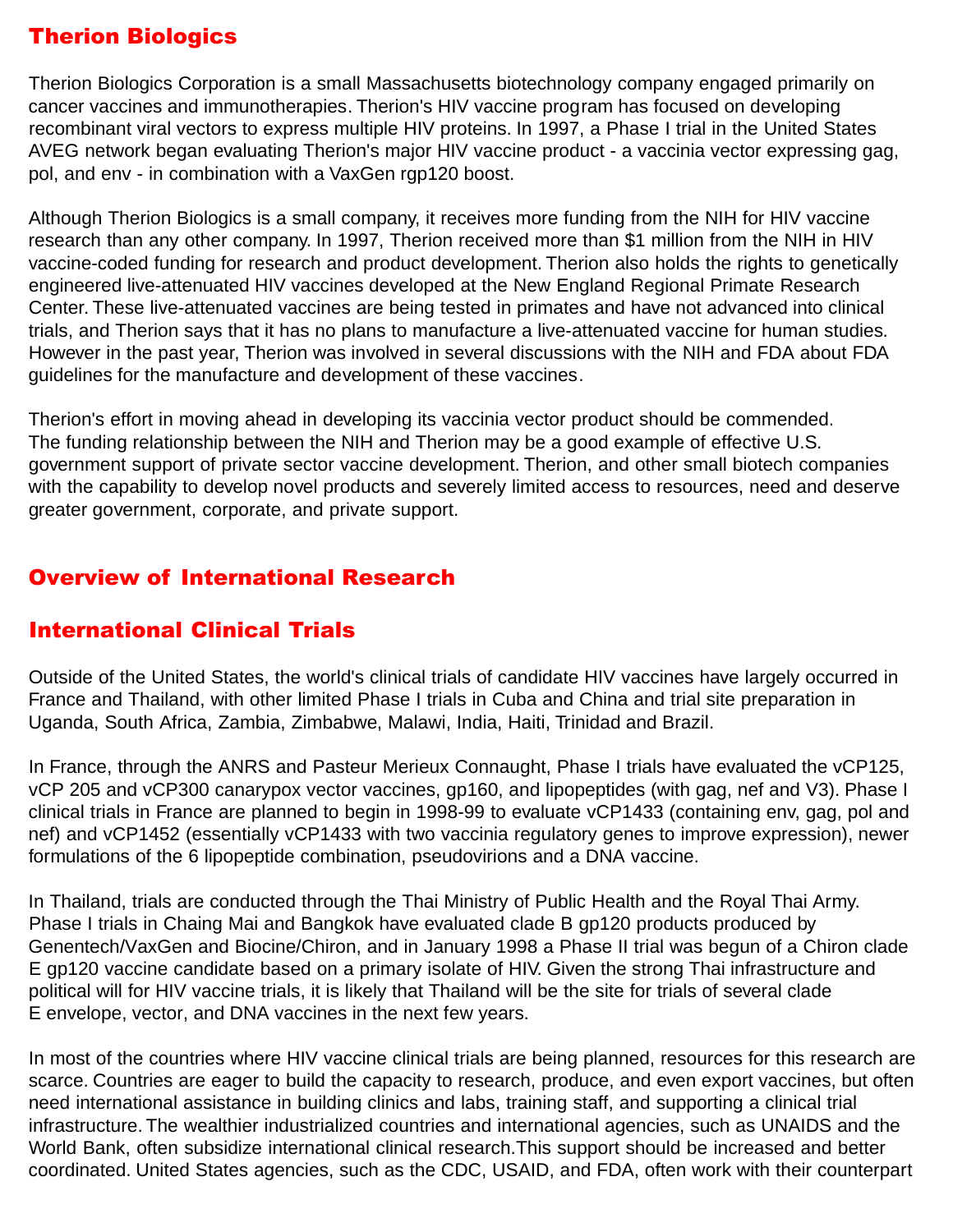<span id="page-32-0"></span>agencies in other countries on projects for HIV surveillance, prevention research, and regulatory review processes. These projects are valuable and need to be continued, but also need to be coordinated with HIV vaccine trial efforts to be sure that the best possible research is being conducted.

Community advocacy is needed on HIV vaccine research in each country where vaccine trials might take place. Channeling public and political mistrust of clinical research, particularly mistrust of research funded by foreign governments and industry, into a dialogue about research intent and design is an important part of minimizing risks to research participants and maximizing benefits. In the case of Uganda, Thailand and Brazil, where community involvement has been sought for several years, the input of political leaders and potential trial participants has led to increased efforts for broad public education, the incorporation of counseling, STD and other medical services in trial designs and the strengthening of systems for stringent ethical review of trial designs and plans.

## Basic and Targeted Research in Europe and Japan

HIV vaccine research has had strongest support from the governments of France (ANRS), Sweden (Karolinska), the U.K. (MRC), and Holland (the Health Ministry). The governments of Japan, Germany, Canada, Italy, Russia, and other countries have had limited, if any involvement. The Japanese government's effort has been limited to a BCG-vector approach. The Canadian government has supported preclinical work only, and at continually decreasing funding levels. Recently the British MRC and Germany's Bundesministerium fur Bildung, Wissenschaft, Forschung und Technologie (BMBF-Federal Ministry of Education, Science, Research and Technology) ended specific funding lines for their AIDS-related research.

The European Union, under the Science, Research and Development directorate (DG XII), continued its programs to support SIV-focused primate research, an FIV research network, and the European Vaccine against AIDS (EVA) program. The EVA, launched in 1989, provides vaccine-related reagents, virus stocks, and antigens, and in collaboration with the WHO, has supported production of various reagents covering the majority of the world's known clades of HIV.

European governments and the European Union could do far more in supporting HIV vaccine researchers in their own countries and internationally. European AIDS activists, HIV prevention agencies, and international development organizations should do more to mobilize public sector support for this work.

"Preventing the transmission of HIV infection and the development of AIDS is an urgent global public health imperative. While other prevention and treatment methods must be pursued, in the long term the development of safe, accessible and effective vaccines against AIDS holds the best chance of limiting, and eventually eliminating, the threat of this disease. We will work to provide the resources necessary to accelerate AIDS vaccine research, and together will enhance international scientific cooperation and collaboration. Cooperation among scientists and governments in the developed and developing world and international agencies will be critical. We call upon other states to join us in this endeavor."

-Denver Summit of the Eight

Final Communique

Denver, Colorado, June 22 1997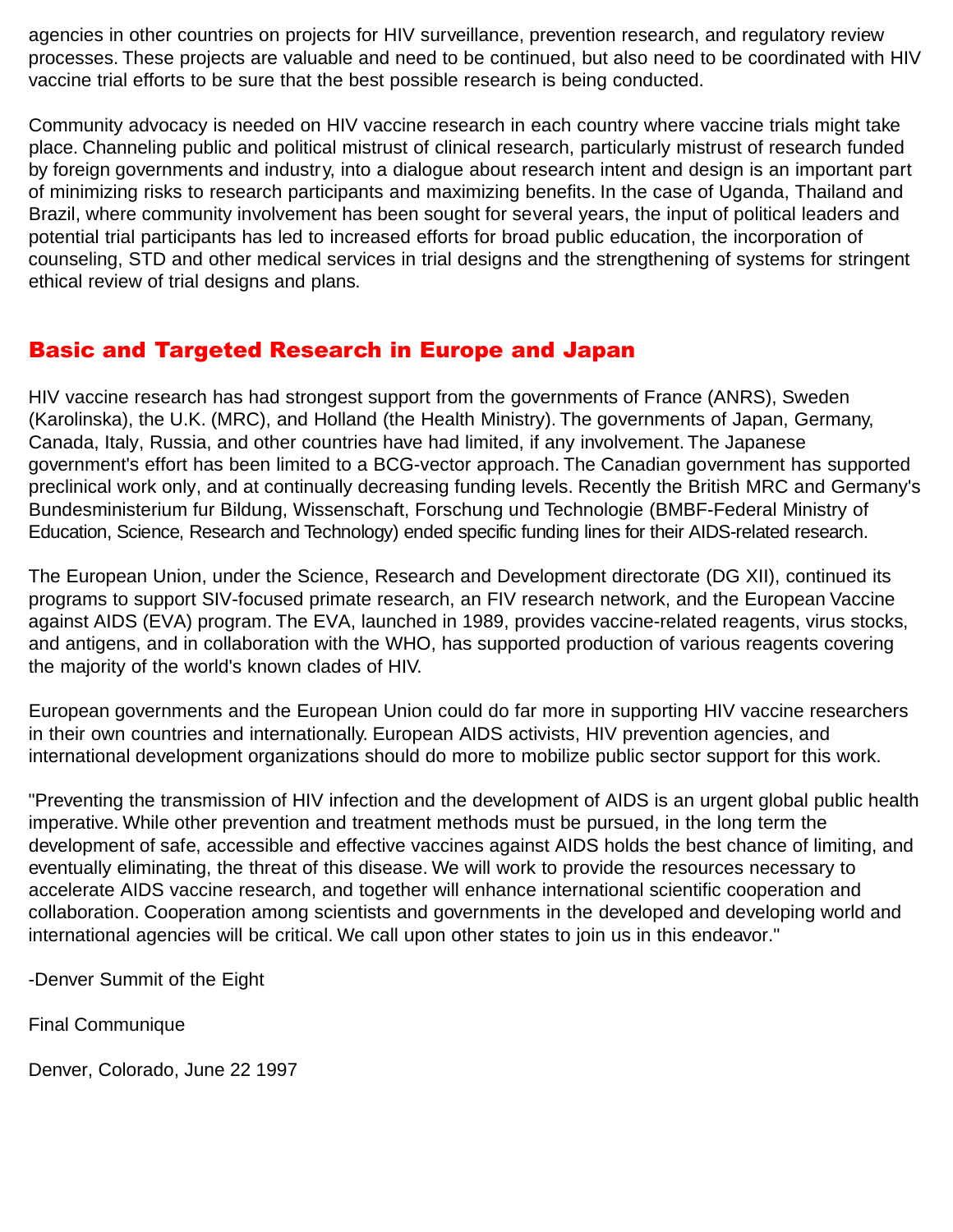## <span id="page-33-0"></span>The Need for Greater International Effort

In 1997, the Summit of the G-8 acknowledged the need for the member countries to do more on HIV vaccine research and development. Since 1991, the World Health Organization Global Programme on Vaccines (GPV) and the UNAIDS have, to their credit, assisted several countries in developing plans for HIV vaccine research and development, and in overcoming challenges in preparing for clinical trials.

But without serious commitment at the highest political levels, it will be impossible for any country to play a major role in HIV vaccine development. This high level of commitment has begun to exist in the United States, France, Thailand, and possibly Uganda and China. In other countries, work is needed to build political and public support for HIV prevention, and for clinical trials of HIV vaccines as part of the strategy for combating the HIV epidemic.

Adequate global support and integration of HIV surveillance, prevention, research, and care have long been needed in this epidemic. In the case of protease inhibitors, vaginal microbicides, and HIV vaccines, there seems to be an inability of the UNAIDS, World Bank, G-8 governments and U.S. agencies such as the CDC and USAID to adequately support broad research on treatments and prevention technologies, and to provide access to those treatments and prevention technologies once they are proven effective. Globally, 16,000 people become infected with HIV each day. Much, much more is needed.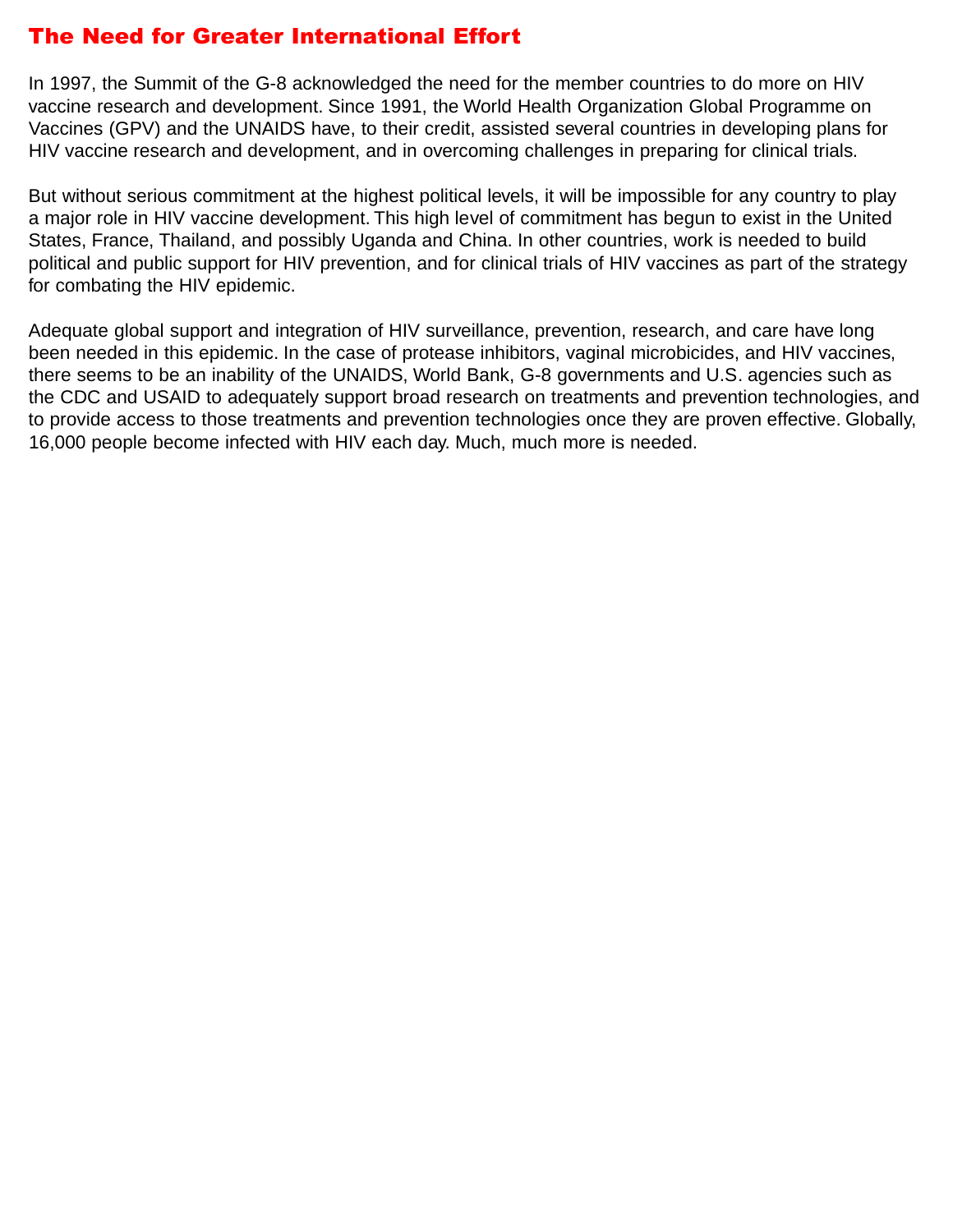## <span id="page-34-0"></span>Appendix A. Steps in HIV vaccine research and development.

Research HIV and the immune system, and develop vaccine concepts

- Research immune system components and functions.
- Research virus structures and mechanisms of action.
- Research HIV epidemics in populations around the world.
- Identify and define substances that may elicit protective immune responses.
- Explore correlates of protection against HIV in people.
- Develop improved animal models.
- Test candidate vaccines in animal models.
- Develop useful adjuvants.

Make vaccine products

- Develop reliable, reproducible processes for vaccine production.
- Produce well-characterized, stable candidate vaccines.
- Develop valid, reproducible measures of activity and immune responses.
- Examine safety and immunogenicity of candidate vaccines in animals.
- Set up pilot lot production facilities compliant with GMP guidelines.
- Validate consistent production processes.
- Manufacture consistency lots and product for clinical testing.

Test for safety and immune response in Phase I / II Trials

- Design clinical trials; develop protocols and assays.
- Determine safety, administrative schedule, optimal dose, and immunologic effects in a small number of people at low risk for HIV infection.
- Gather expanded data on safety, administration schedule, optimal dose, and immunologic effects in larger number of volunteers, including those at higher risk for HIV infection.

Test for efficacy in Phase III Trials

- Prepare communities and trial sites for large-scale recruitment.
- Develop high quality risk-reduction interventions.
- Set up production facilities compliant with GMP guidelines.
- Validate consistent production processes.
- Manufacture consistency lots and clinical product for testing.
- Assess efficacy in target populations.
- Examine correlates of protective immunity and immunogenicity of product for possible re-design of candidate vaccines.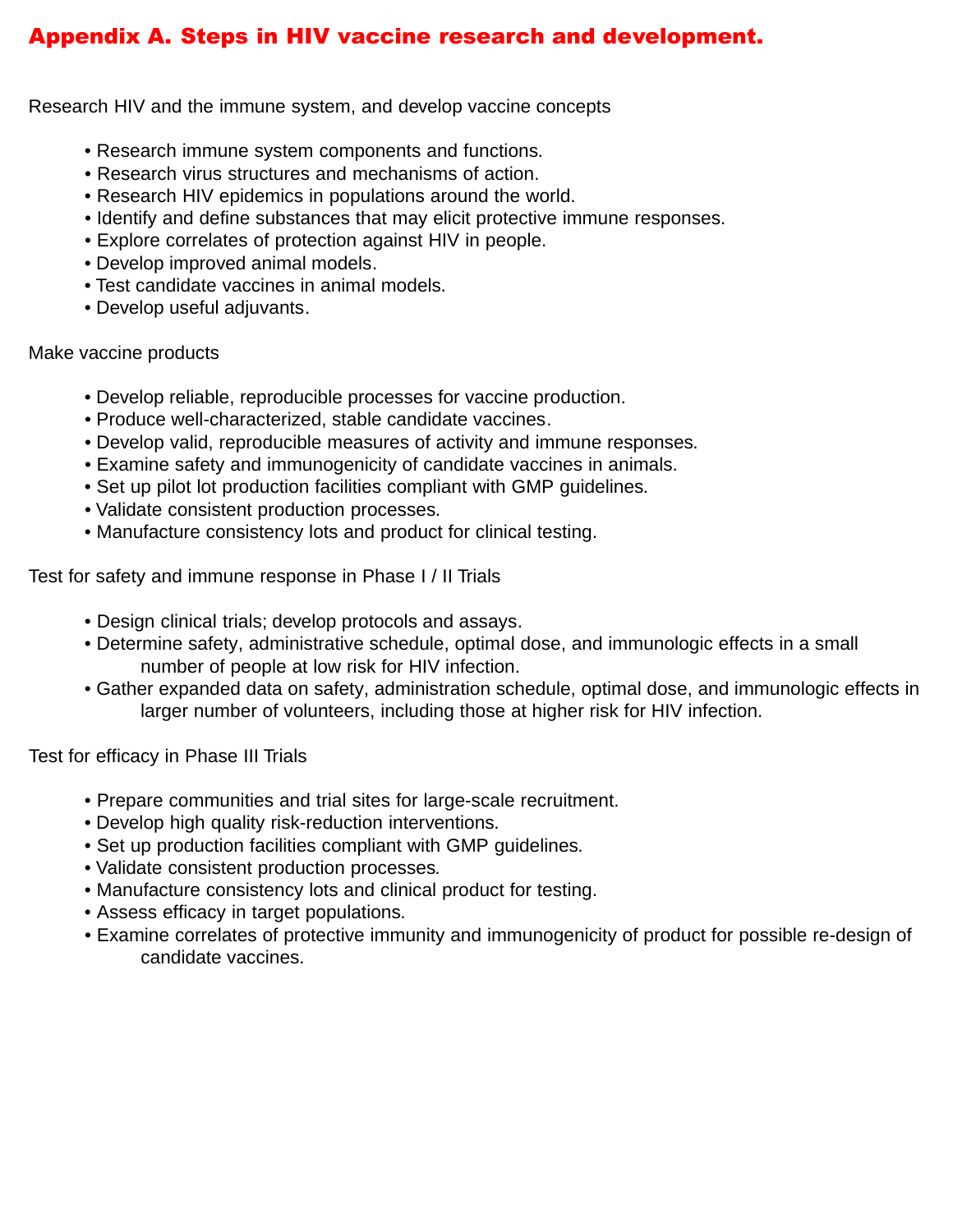#### <span id="page-35-0"></span>Appendix B. Funding mechanisms: The way money gets spent at NIAID.

The \$98 million spent by NIAID in 1997 consists of 355 awards, the average being \$277,000, but in some cases only a small part of a larger award is coded to vaccines.

These awards can be broken down as follows:

|                                                                                       | # Awards        | \$\$ Vaccine Portion | Average \$\$ Vaccine |
|---------------------------------------------------------------------------------------|-----------------|----------------------|----------------------|
| Investigator Initiated/Outside<br>Investigators (R01, P01, U01,<br>other "R" grants): | 224             | \$37,480,000         | \$167,000            |
| Government Initiated<br>Outside Investigators (N01/contracts):                        | 39              | \$37,401,000         | \$959,000            |
| <b>Other Mechanisms/Outside</b><br>Investigators:                                     | 66              | \$10,034,000         | \$161,000            |
| <b>Research Management Support</b>                                                    | 10 <sup>°</sup> | \$4,240,000          | \$424,000            |
| Intramural/Government Investigators<br>(Z01)                                          | 10              | \$7,277,000          | \$727,000            |
| Inter-agency (3)<br>and Intra-agency (3)<br>Agreements                                | 6               | \$1,568,000          | \$261,000            |
| <b>TOTAL NIAID VACCINE</b>                                                            | 355             | \$98,000,000         | \$277,000            |

Virtually equal amounts were spent on investigator initiated grants and government initiated contracts, though individual contracts are much larger. The contracts also include clinical trials groups whose investigators in large measure set their own scientific agendas.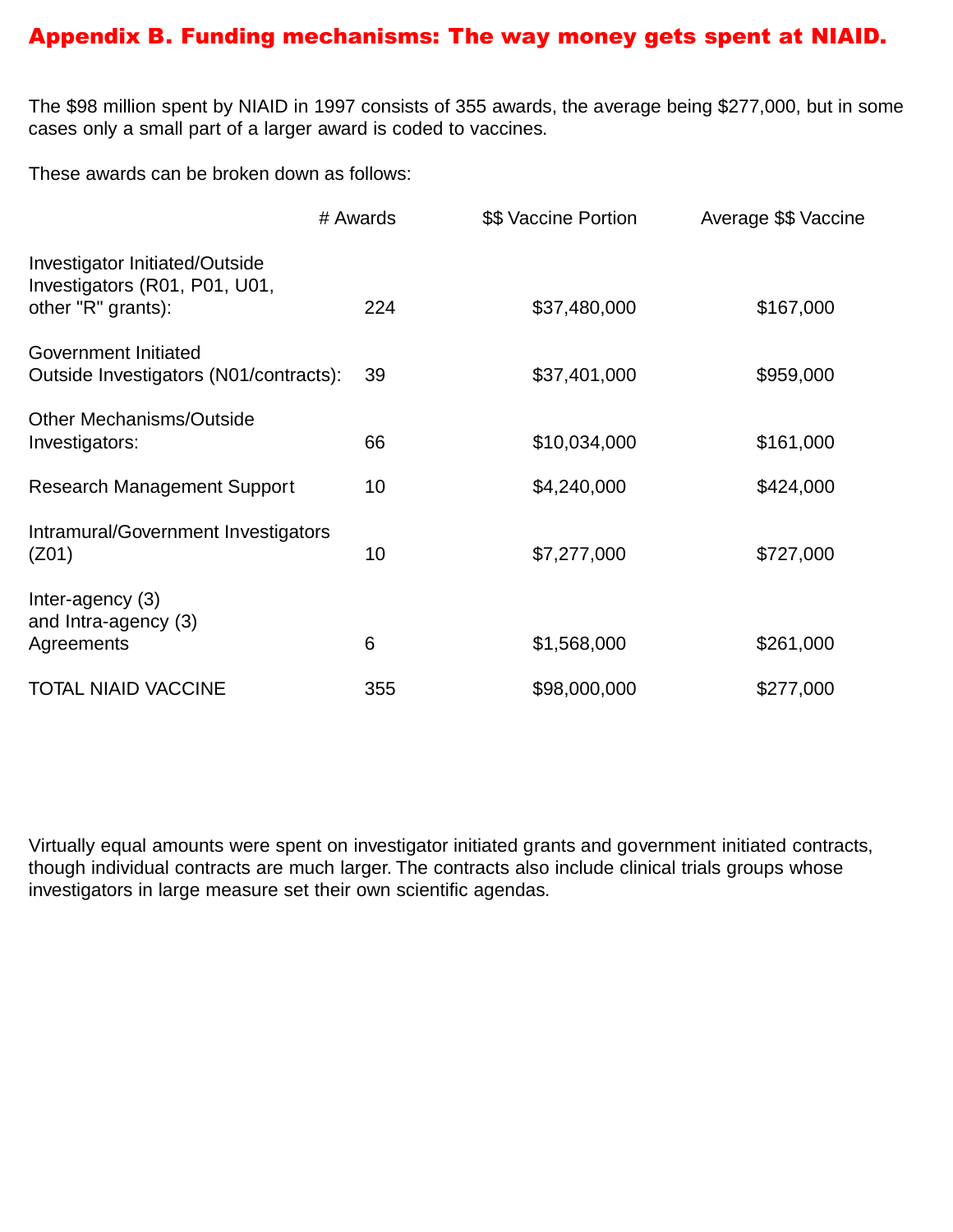## <span id="page-36-0"></span>Appendix C. HIV Preventive Vaccines in Clinical Trials Under IND (Investigational New Drug) Status by the U.S. Food & Drug Administration.

|             | <b>Cumulative Total</b> | Added                                                          |
|-------------|-------------------------|----------------------------------------------------------------|
| Before 1994 | 12                      | gp160 (3)<br>gp120 (4)<br>peptide (3)<br>vaccinia<br>canarypox |
| Spring 1995 | 15                      | vaccinia $(+1)$<br>peptide $(+1)$<br>virus like particle       |
| Spring 1996 | 18                      | canarypox $(+2)$<br><b>DNA</b>                                 |
| Spring 1997 | 18                      | no change                                                      |
| Current     | 24                      | carypox $(+2)$<br>gp120 (+3)<br>$DNA (+1)$                     |

In the last 4 years, only two entirely new approaches have entered human trials, virus-like particles and DNA; the other approaches in human trials since before 1994 have undergone redesign and refinement.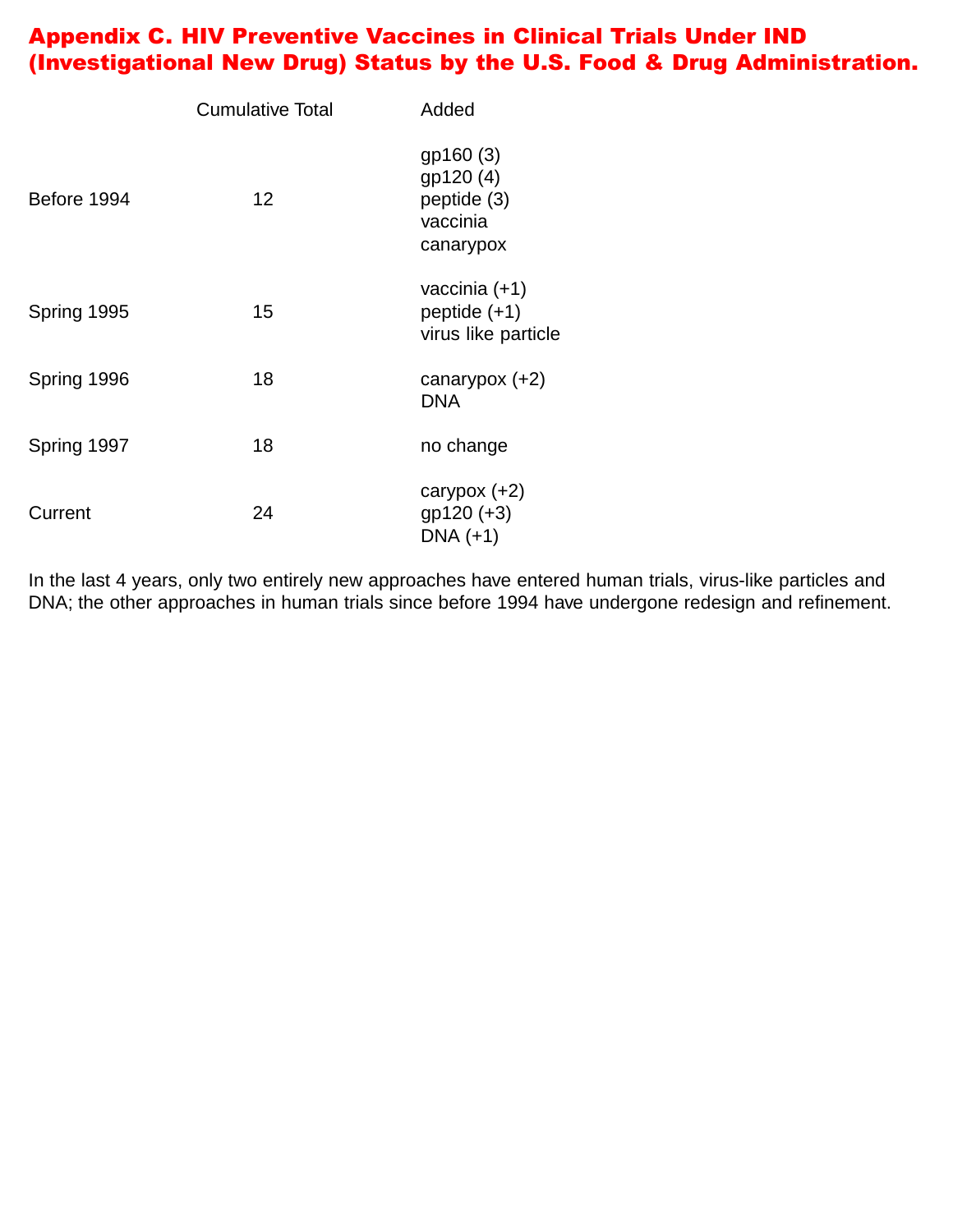#### <span id="page-37-0"></span>Appendix D. Can we get there in 9 more years?

I. Preclinical Approach History History **History** Time gp160 1984-1987 MicroGeneSys 3 years Vaccinia prime+boost 1985-1988 Oncogen/Bristo-Myers 3 years 1988-1994 Therion 6 years gp120 1987-1991 Chiron 4 years 1987-1992 Genentech 5 years 1994-1997 VaxGen 3 years ALVAC 1989-1993 Viral Genetics/Pasteur Merieux 8 years DNA 1988-1996 Robinson/Apollon 9 years Other vectors attenuated, whole killed Mid 1980s-present More than10 years Best Case The Approach already in development The 1-2 years New approach 3 years 3 years II. Clinical gp160 1987 Phase 1 MicroGeneSys 7 years,<br>1992 Phase 1 Immuno dropped as single product 1995 ended development Vaccinia prime+boost 1988 Phase 1 Bristol/Oncogen 5 years, dropped begun again 1993 ended development 1994 Phase 1 Therion gp120 1991 Chiron env 2-3 12 years projected 1991 Genentech IIIB Phase I 1992 Chiron SF2 Phase I 1992 Genentech MN Phase I 1993 Chiron/Genentech Phase II 1994 Decision not to proceed Redesign by VaxGen 1998 VaxGen B/B' Phase I/II (1998-2003 VaxGen Phase III projected) ALVAC 1993 vCP 125 Phase I 10 years projected 1995 vCP 205 Phase I 1996 vCP 300 Phase I/dropped 1997 vCP 205 Phase II 1998 vCP 1433/1452 Phase I (2000-2003 ALVAC Phase III projected) Best Case **Phase I** (1 year) 5+ years Phase II (1.5 years) Decision Making (??) Phase III (2.5 years) Licensing (??)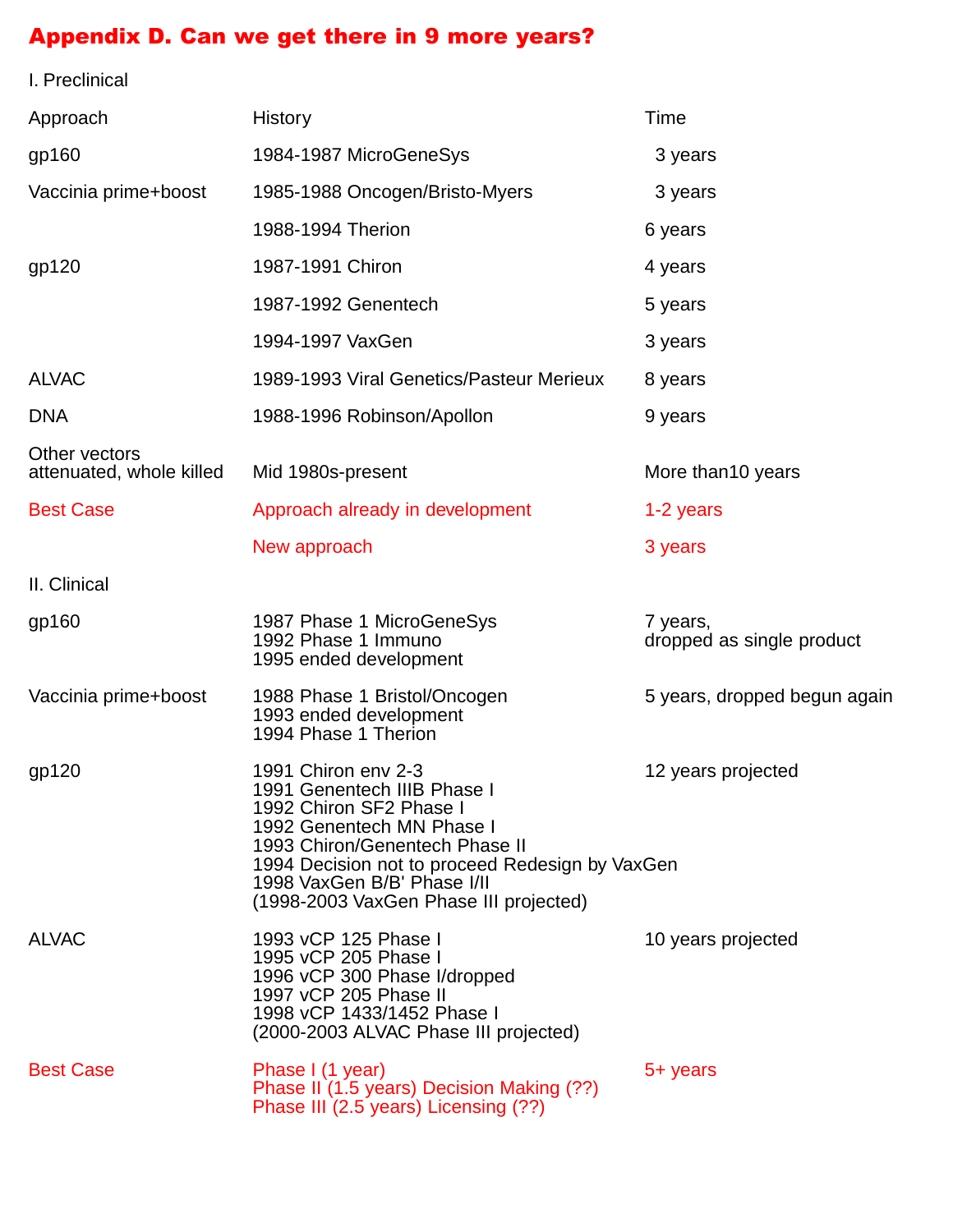## <span id="page-38-0"></span>Internet Resources and Links for Vaccine Advocacy

| <b>ACTIS</b>                    | http://www.actis.org                    |
|---------------------------------|-----------------------------------------|
| AmFAR                           | http://www.amfar.org                    |
| The Body                        | http://thebody.com                      |
| Food and Drug Administration    | http://www.fda.gov                      |
| <b>UCSF HIV InSite</b>          | http://hivinsite.ucsf.edu               |
| <b>IAVI</b>                     | http://www.iavi.org                     |
| National Library of Medicine    | http://www.nlm.nih.gov                  |
| National Institutes of Health   | http://www.nih.gov                      |
| <b>NIH HIV Vaccine Web Site</b> | http://www.niaid.nih.gov/daids/vaccines |
| <b>UNAIDS</b>                   | http://www.unaids.org                   |
| <b>Vaccine Advocates</b>        | http://www.avac.org                     |
| <b>WRAIR</b>                    | http://wrair-www.army.mil               |
| WHO Global Program on Vaccines  | http://www.who.org/gpv                  |

## The AIDS Vaccine Advocacy Coalition

Founded in December 1995, AVAC's mission is to speed the development of preventive HIV vaccines by analyzing obstacles to HIV vaccine development and advocating to remove these obstacles. AVAC is committed to achieving this mission without taking resources away from basic HIV research, drug development or prevention efforts.

In this report, as in our December 1996 report Industry Investment in HIV Vaccine Research, AVAC seeks to provide an independent, honest, well informed critique of current efforts toward developing an HIV vaccine. We hope this report furthers both dialogue and progress in the many organizations whose missions relate to public health and eradication of disease throughout the world.

The AVAC contributors to this report were:

| Washington, D  |
|----------------|
| San Francisco, |
| Washington, D  |
| Berkeley, CA   |
| New York, NY   |
| New Haven, C   |
| New York, NY   |
| San Francisco, |
| Chicago, IL    |
|                |

C savrett@aol.com , CA avacscott@aol.com<br>C. ChrisCSF@aol.com ChrisCSF@aol.com aegre58@aol.com davidmgold @aol.com<br>The Mark marinovich @val mark.marinovich@yale.edu santiago@us.ibm.com CA wmsnow@aol.com  $bm$ kefield Chicago, I.com

To order additional copies of this report, or other AVAC reports (or to make a tax-deductible contribution) contact AVAC via mail, telephone, e-mail or fax at:

AIDS Vaccine Advocacy Coalition 1875 Connecticut Avenue, NW #700 Washington, DC 20009-5740 tel: 202-387-5517 fax: 202-986-1345 e-mail: avacscott@aol.com